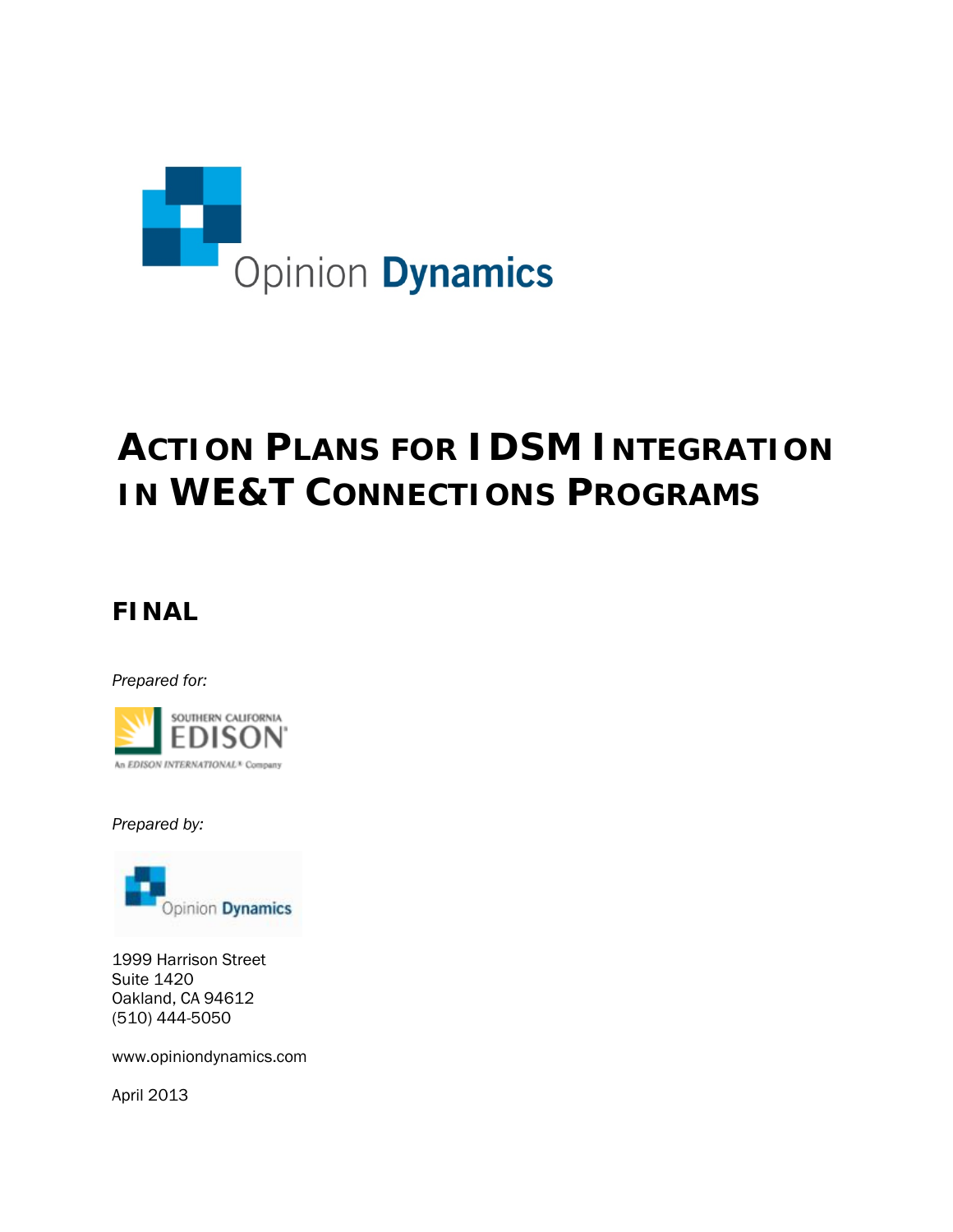### *ACKNOWLEDGEMENTS*

The authors would like to acknowledge and express our appreciation to the many individuals who contributed to the development of the Action Plans for IDSM Integration with the WE&T Connections Program. Without the support and assistance of these individuals and their firms, this effort would not have been possible.

The SCE Demand Response/IDSM WE&T Team provided significant input on establishing the framework for this project and in providing valuable insight and feedback on approach, hypothesis to be tested and program review.

The implementers for the WE&T Connections Programs also worked collaboratively with the authors to discuss strategies to most effectively integrate IDSM in their respective programs, hypothetical options for integration, and potential resource and timing constraints. These implementers are the Alliance to Save Energy which implements the Power Save Campus and Power Save Schools Programs, The Energy Coalition which implements the PEAK Program, and Resource Action Programs which implements the LivingWise Program. The implementers are a critical component of the success of this project and their contributions are highly appreciated.

For questions on this report please contact:

Isabelle Gecils **Director** Opinion Dynamics 510-444-5050, x107 igecils@opiniondynamics.com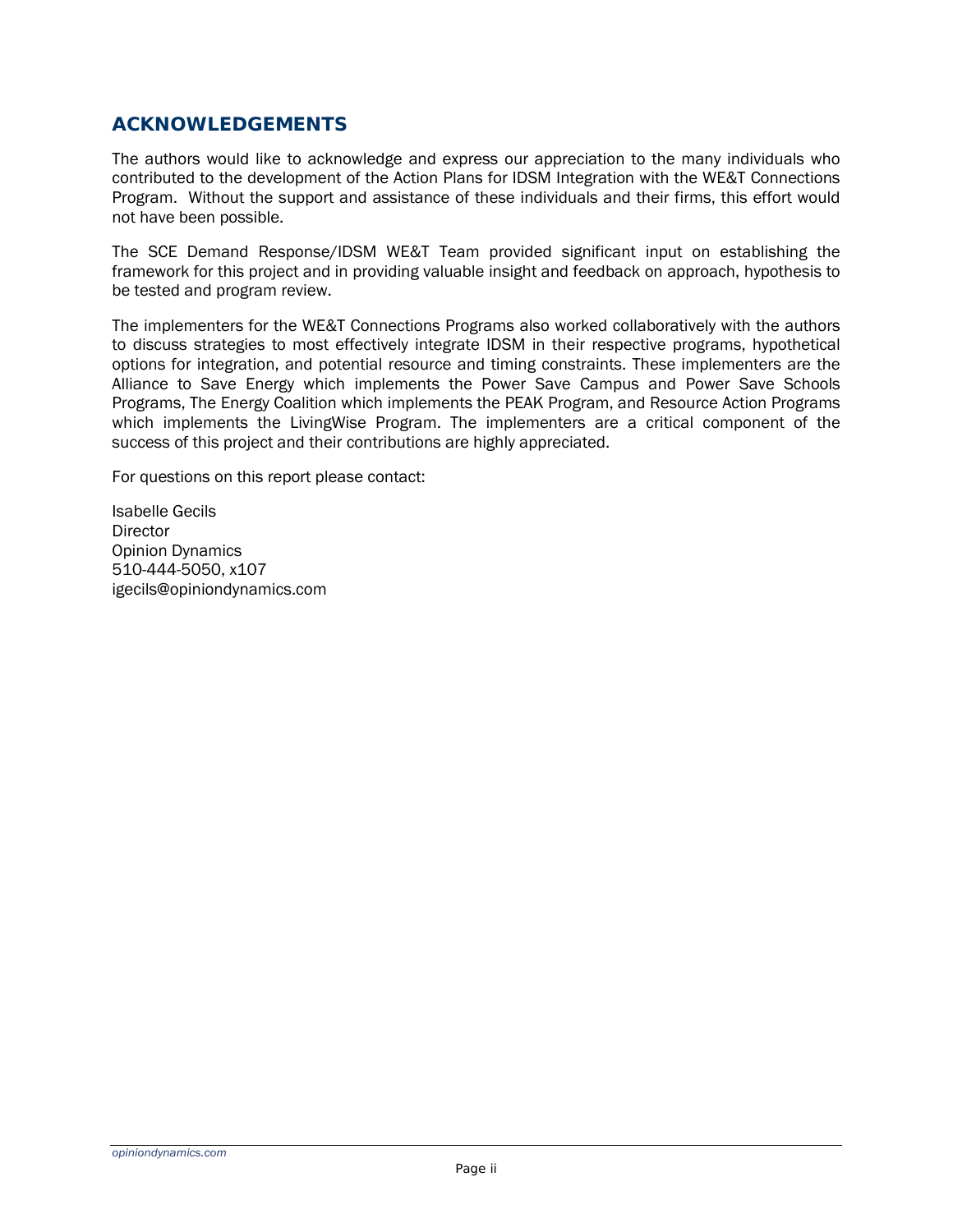# **TABLE OF CONTENTS**

| 1. |                  |  |
|----|------------------|--|
| 2. |                  |  |
|    | 2.1              |  |
|    | $2.2\phantom{0}$ |  |
|    | 2.3              |  |
|    | 2.4              |  |
| 3. |                  |  |
|    | 3.1              |  |
|    | 3.2              |  |
|    | 3.3              |  |
|    | 3.4              |  |
| 4. |                  |  |
|    | 4.1              |  |
|    | 4.2              |  |
|    | 4.3              |  |
|    | 4.4              |  |
| 5. |                  |  |
|    | 5.1              |  |
|    | 5.2              |  |
|    | 5.3              |  |
|    | 5.4              |  |
| 6. |                  |  |
|    | 6.1              |  |
|    | 6.2              |  |
|    | 6.3              |  |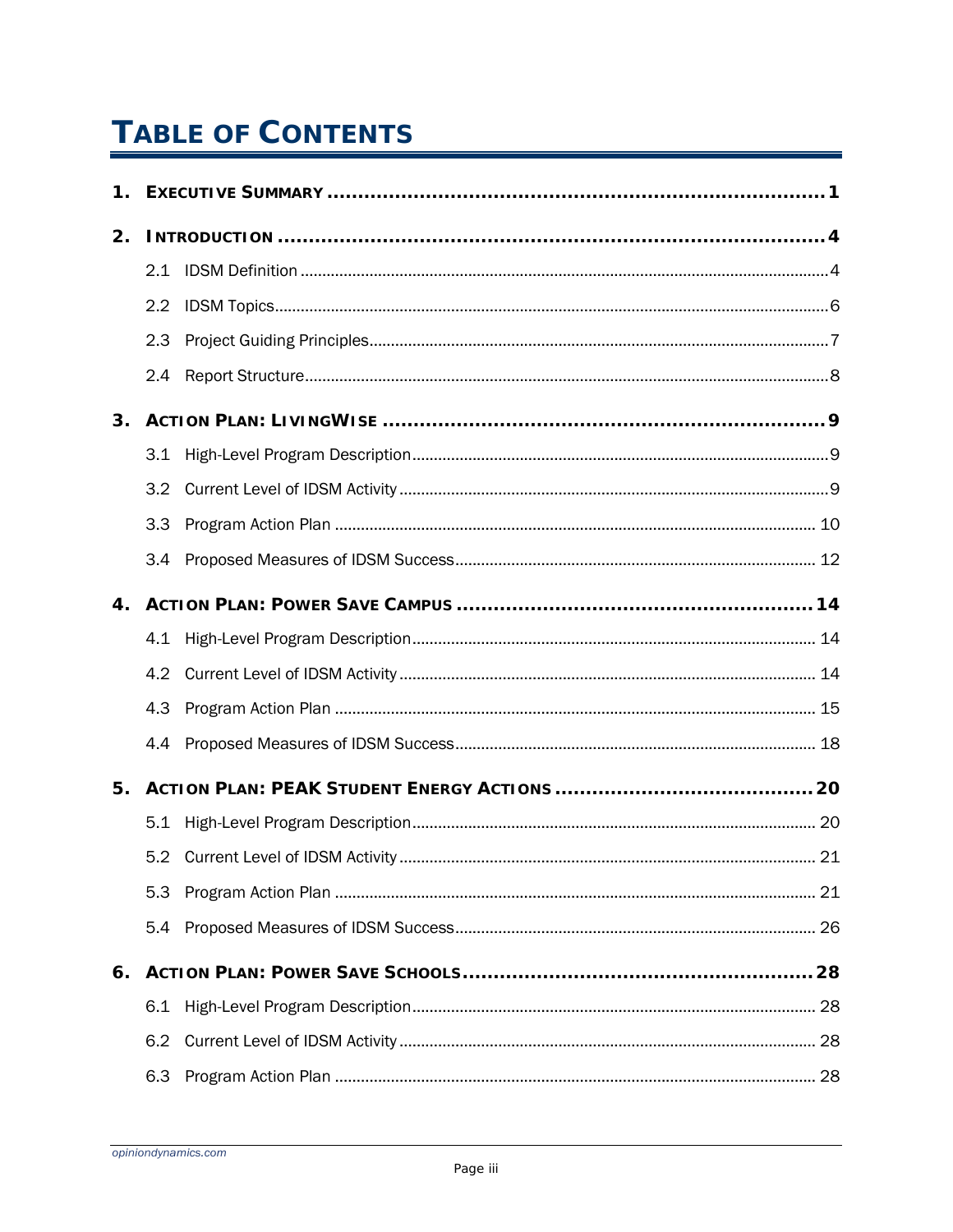| APPENDIX A: U.S. BENCHMARKING OF IDSM CONTENT IN EDUCATION AND TRAINING |  |
|-------------------------------------------------------------------------|--|
|                                                                         |  |
|                                                                         |  |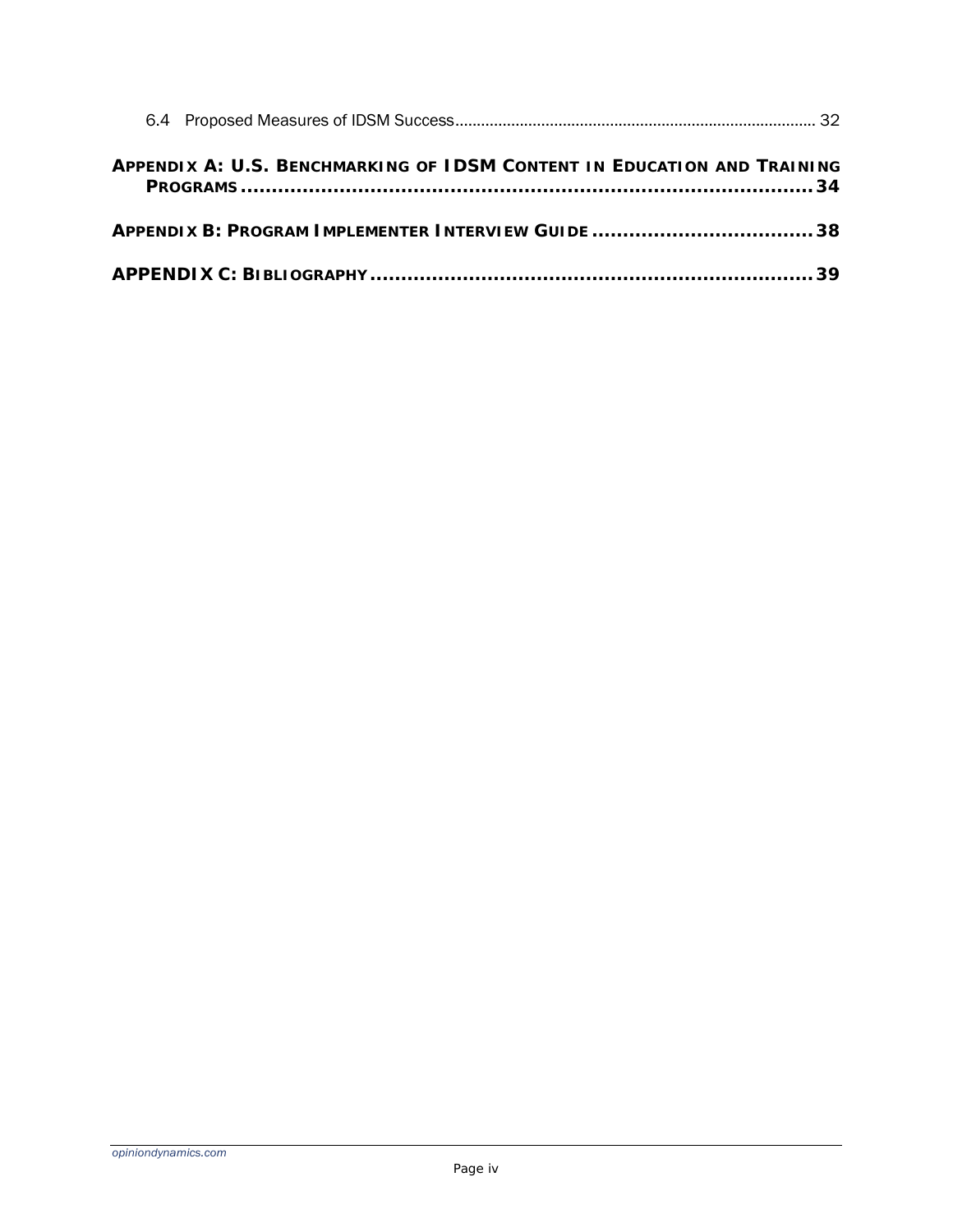# **TABLE OF TABLES**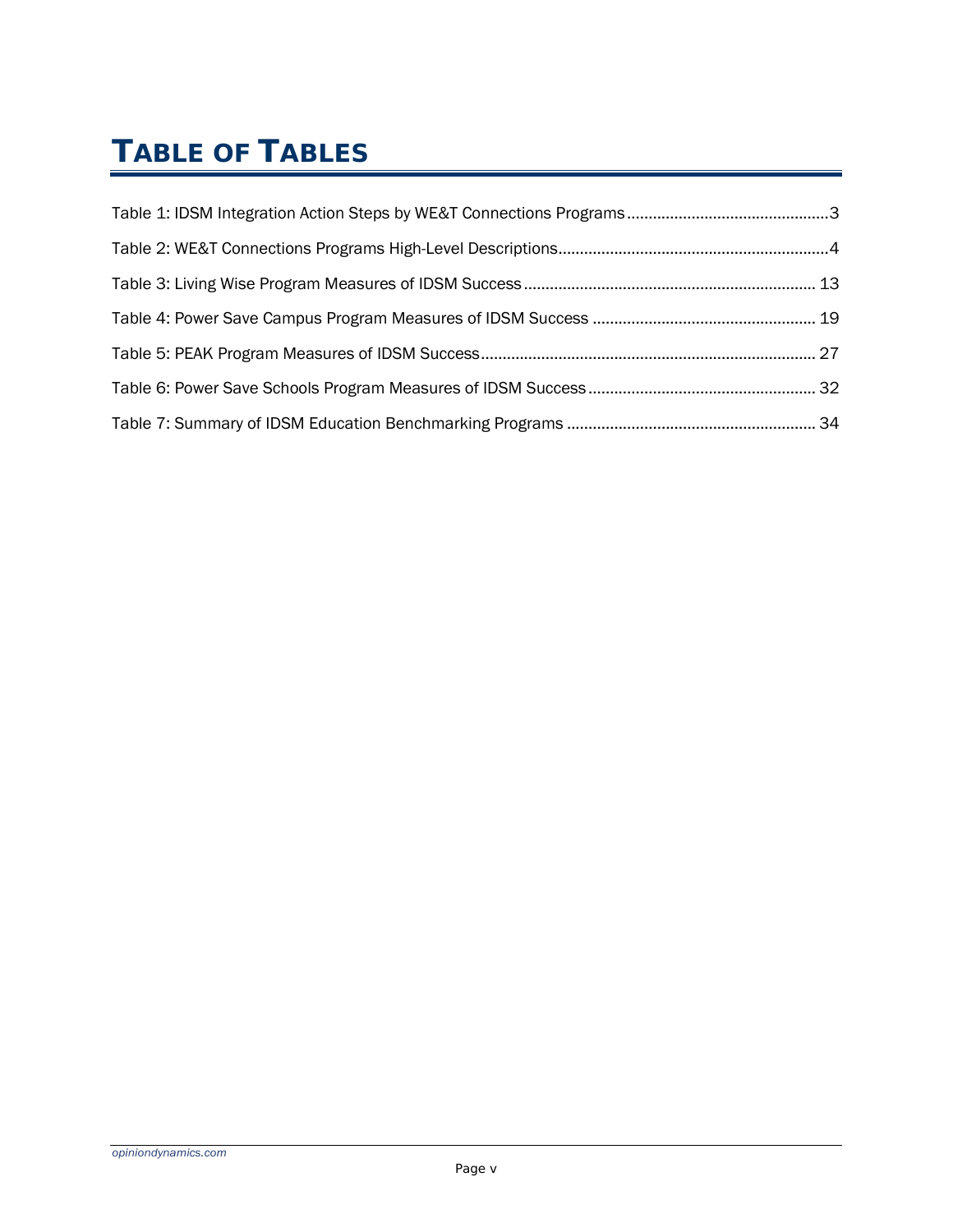# <span id="page-5-0"></span>**1. EXECUTIVE SUMMARY**

The California Public Utilities Commission Energy Division has directed the California Investor-Owned Utilities (IOUs)<sup>[1](#page-5-1)</sup> to develop strategies and programs that offer customers opportunities to integrate their energy efficiency (EE), distributed generation (DG), and demand response (DR) choices into an overall strategy called Integrated Demand Side Management (IDSM). The California Energy Efficiency Strategic Plan (CEESP) identifies IDSM as an overarching strategy to promote customer-side energy management and achieve Zero Net Energy (ZNE) goals. The CEESP has a significant focus on Workforce, Education and Training (WE&T) programs, which comprises two main components: The WE&T Centergies program, which promotes adult education, and the WE&T Connections program. The WE&T Connections program targets students from kindergarten through college to teach about energy concepts and energy efficiency actions. The recent Process Evaluation for the WE&T Connections Program that Opinion Dynamics completed for the 2010-2012 program cycle found little IDSM integration among WE&T programs. During the same time period, the WE&T programs began to introduce IDSM concepts, and IDSM integration was added as a program deliverable for all Connections programs in the 2013-2014 bridge cycle.

The WE&T Connections programs have historically focused on energy efficiency concepts and have successfully developed a series of programs and delivery approaches that have resulted in measurable knowledge gains. While SCE and the WE&T Connections implementers have established what IDSM integration means at a high level, to achieve full integration there should be a clear understanding of how to approach and present IDSM concepts in the materials for students, teachers, interns, staff, and other participants. These efforts, when undertaken by the program implementers, should ultimately align with SCE's efforts (and WE&T goals in general) and the statewide definition IDSM integration.

This report outlines Action Steps that can lead to more robust and evident IDSM integration within the program activities, which can lead to knowledge gains on IDSM related topics among the targeted populations by the end of the program cycle for four WE&T Connections programs that are currently operational in the Southern California Edison (SCE) service territory[2](#page-5-2), namely LivingWise, PEAK Student Energy Actions, Power Save Schools and Power Save Campus.

The program implementers understand the importance of having their programs address IDSM concepts, and appreciate the opportunity to both provide input into the process and to be more closely aligned with the utilities as they update materials. They will engage in these efforts to ensure that their approach will successful both in terms of meeting IDSM knowledge gain expectations in the school community and meeting contractual requirements.

Finally, some of the timelines presented in this report are aggressive because they are aligned with having materials updated by the time the school community receives training in these topics, which is typically the end of summer/beginning of a new school year.

```
opiniondynamics.com
```
1

<span id="page-5-1"></span><sup>1</sup> The California IOUs are Southern California Edison (SCE), Pacific Gas & Electric (PG&E), Southern California Gas (SCG), and San Diego Gas & Electric (SDG&E)

<span id="page-5-2"></span><sup>2</sup> Some of these programs also have a statewide focus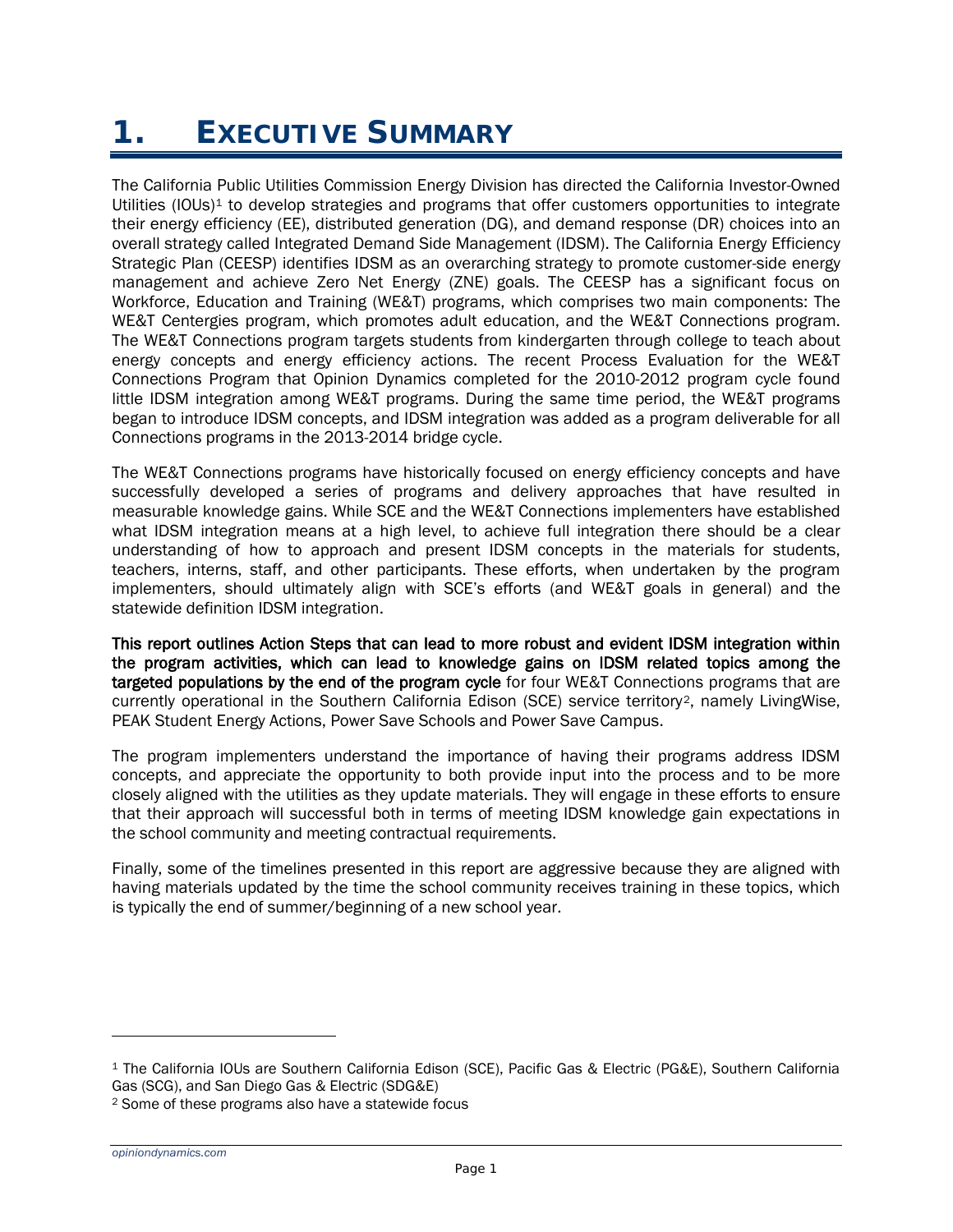### **Next Steps**

The Action Plans for the WE&T Connections programs outline several requirements to update program objectives, materials and training guides, surveys, etc. within a tight timeframe that for the most part requires that materials be updated by the beginning of a school year. Given the historical focus on energy efficiency rather than the full set of IDSM topics, as well as the aggressive timeline, close collaboration between SCE and the WE&T Connections program implementers will be needed to successfully meet the outlined objectives.

As such, we propose SCE in collaboration with program stakeholders take the following steps to establish an overarching implementation strategy:

#### 1. Ensure that a common definition of IDSM and its related concepts are adopted throughout program materials.

This document provides the definition for IDSM from the CEESP and proposes the specific IDSM topics that are to be included in the various program elements, including curricular and training materials, where relevant and feasible. The proposed definitions need to be agreed upon by the various stakeholders (including implementers) and used consistently within and across program components so that the IDSM concept can be commonly understood and adopted.

#### 2. Establish a collaborative group with implementers to ensure that Action Plan steps can be addressed / incorporated within the suggested timelines.

Successful collaborations are built on partners who have a vested interest in the goal or outcome. A shared vision is important. It brings about passion and generates synergy and commitment towards a common goal. Choosing and engaging collaborative partners, developing a base of common knowledge, and defining a shared vision is essential to developing the framework for action. This collaborative group should, at a minimum, include program stakeholders, namely the SCE WE&T EM&V and Program staff, as well as representatives from each of the WE&T Connections implementers for their respective programs. While the Action Steps focus on SCE specific programs, most of the WE&T Connections programs also reach other IOUs' jurisdictions. To the extent that it is feasible, other IOUs should be part of this collaborative group.

#### 3. Establish a process to report on IDSM integration activities and expected timeline of accomplishment

Implementers should report regularly in writing on their progress on the steps and the Measures of Success outlined in the respective Action Plans. This may be a facilitated process so that stakeholders can verify progress as it occurs and identify issues to resolve them in a timely manner.

Once SCE and stakeholders have undertaken these overarching steps and established a collaborative group, it should undertake the following program-specific steps:

#### 4. Review and implement the program-specific IDSM Integration Action Steps

The primary role of the stakeholder group will be to facilitate the implementation of the programspecific Action Steps presented this report. The programs however will have the ultimate responsibility to implement the recommendations. Table 1 below summarizes the recommended IDSM integration Action Steps for the various WE&T Connections programs. These Action Steps are outlined in detail in Chapters [3](#page-13-0) through [6](#page-32-0) of this report.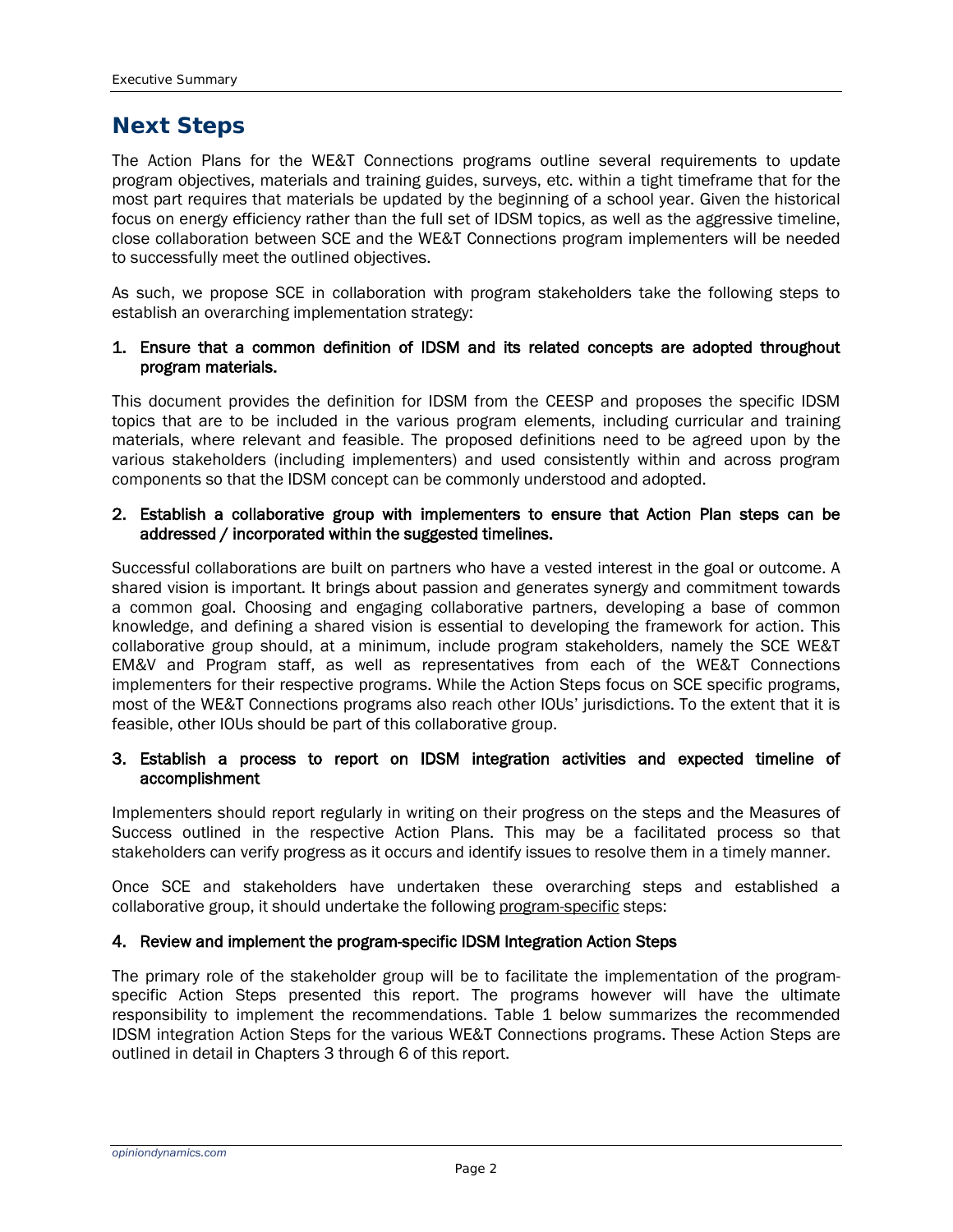<span id="page-7-0"></span>

|                                                                                                                              | LivingWise | <b>PEAK</b> | <b>Power Save</b><br>Campus | <b>Power Save</b><br><b>Schools</b> |
|------------------------------------------------------------------------------------------------------------------------------|------------|-------------|-----------------------------|-------------------------------------|
| Include IDSM as a lesson learning objective in<br>the program materials                                                      |            |             |                             |                                     |
| Increase IDSM concepts in <b>program materials</b>                                                                           |            |             |                             |                                     |
| Incorporate <b>IDSM</b> exercises as part of full<br>curriculum                                                              |            |             |                             |                                     |
| Increase IDSM concepts in program's Project<br>Menus/Roadmap                                                                 |            |             |                             |                                     |
| Include an award certificate for the IDSM<br>Project                                                                         |            |             |                             |                                     |
| Increase IDSM concepts in teacher training<br>materials                                                                      |            |             |                             |                                     |
| Add questions on IDSM concepts to teacher<br>surveys and share results periodically with IOUs                                |            |             |                             |                                     |
| Include questions on IDSM concepts to student<br>post-tests to measure student knowledge gain                                |            |             |                             |                                     |
| Consider contractual options to ensure that<br>IDSM concepts are adopted by teachers given<br>program's inherent flexibility |            |             |                             |                                     |

### Table 1: IDSM Integration Action Steps by WE&T Connections Programs

#### 5. Facilitate meetings between SCE and WE&T Program Implementers to provide guidance, set objectives, and monitor progress against measures of success

The first meeting, not unlike a kick-off, should focus on confirming action plan steps and timelines for each of the WE&T Connections programs. Both this initial meeting and regular subsequent meetings (suggested monthly) can be used as a forum to provide guidance to WE&T Connections programs on IDSM integration expectations, ensure alignment of IDSM integration activities with SCE's objectives, and allow implementers to provide updates on progress towards established measures of success.

We propose that this meeting occur among all three program implementers so that consistency of messaging and approaches can be achieved across all IDSM programs, especially in terms of defining key terms and survey approaches/instruments used to measure progress towards goals. If needed, program -specific meetings can be held separately as well.

While this collaborative group will aid in sharing IDSM concepts, the implementers need to develop expertise in IDSM topics, either through internal knowledge, external resources such as consultants, or through guidance from SCE. This will ensure that curriculum materials are not only appropriately updated for IDSM knowledge gain goals, but that they meet the California Education Content Standards.

*opiniondynamics.com*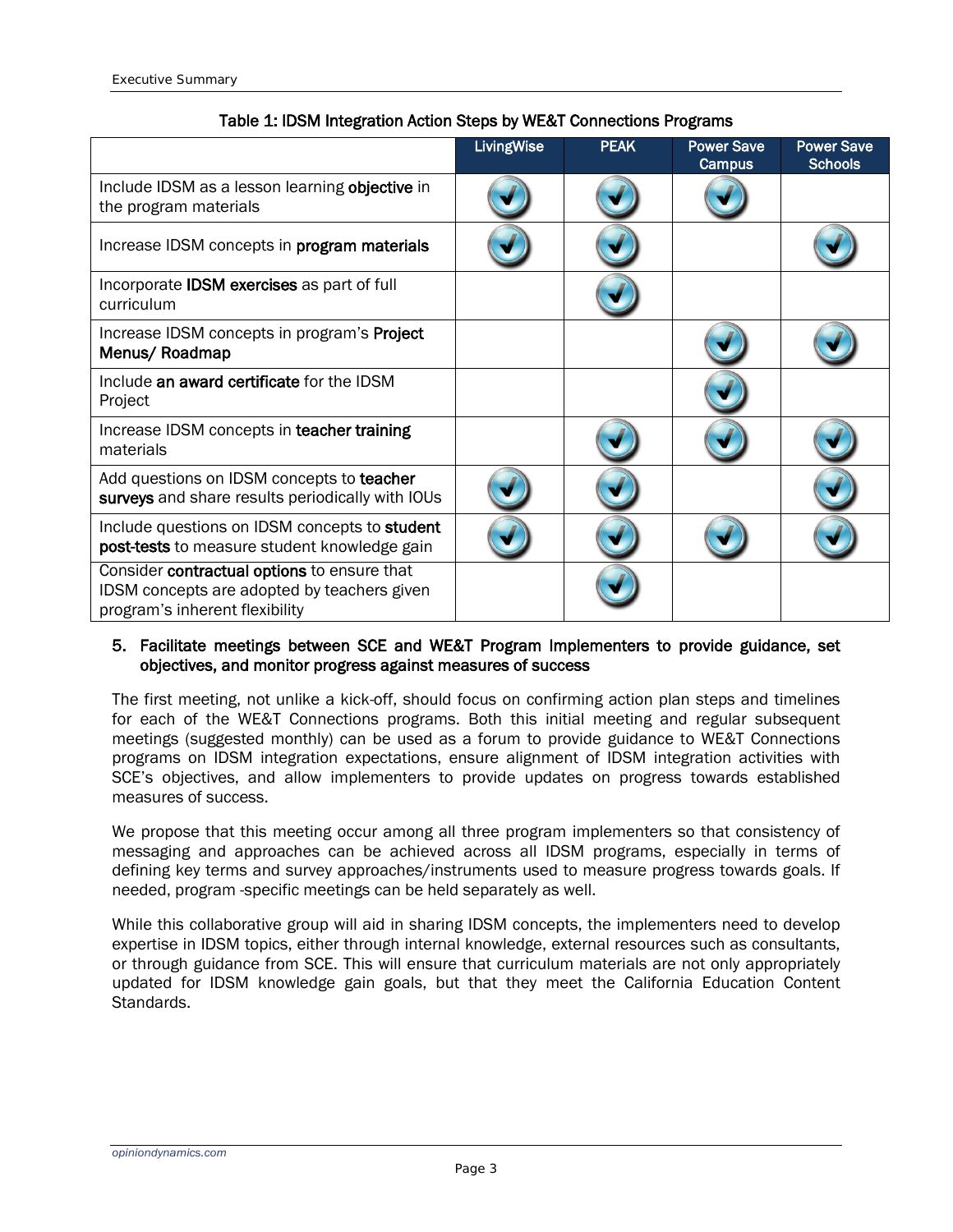# <span id="page-8-0"></span>**2. INTRODUCTION**

This report outlines Action Steps that can lead to more robust and evident IDSM integration within the program materials, which can lead to knowledge gains on IDSM related topics among the targeted populations by the end of the program cycle for four WE&T Connections programs that are currently operational in the Southern California Edison (SCE) service territory[3](#page-8-3), namely:

- 1. LivingWise
- 2. PEAK Student Energy Actions
- 3. Power Save Schools
- 4. Power Save Campus

<span id="page-8-2"></span>[Table](#page-8-2) 2 provides a high-level description for each of the WE&T Connections programs for which Action Plans have been developed:

| <b>Program Name</b>                          | <b>Target Grade</b><br><b>Levels</b>  | <b>Brief Description</b>                                                                                                                                                                                                                                                                                                                                                                                                    |
|----------------------------------------------|---------------------------------------|-----------------------------------------------------------------------------------------------------------------------------------------------------------------------------------------------------------------------------------------------------------------------------------------------------------------------------------------------------------------------------------------------------------------------------|
| LivingWise                                   | 6 <sup>th</sup>                       | Provides one curriculum with several chapters on energy efficiency topics,<br>designed to cover a five- or 10-day implementation. The program targets<br>sixth-grade students. In addition to the classroom workbook, the program<br>provides all participating students with take-home energy savings kits.<br>These kits include energy efficient items that students and parents can<br>install.                         |
| <b>PEAK Student</b><br><b>Energy Actions</b> | 3rd <sub>-7th</sub>                   | Provides a flexible classroom curriculum to teachers on energy and<br>electricity topics. Teachers who sign up for the program receive a yearlong<br>curriculum of 11 lessons, of which they must teach at least four. Teachers<br>may use these materials as supplemental lessons or integrate the lessons<br>into their yearly science curriculum.                                                                        |
| Power Save Schools                           | $K-12$ th                             | Provides curriculum with hands-on activities that teach students about<br>energy efficiency. Provides energy audit tools for classroom lessons and to<br>assist in identifying energy-saving opportunities throughout the school.<br>Teachers receive training at an all-day workshop and through ongoing<br>support, and are provided with a roadmap with lesson plans and activities<br>to complete over the school year. |
| Power Save Campus                            | University (UC<br>and CSU<br>systems) | Promotes careers in the field, generates actual energy savings, increases<br>awareness of the importance of energy efficiency, and encourages<br>academic infusion of sustainability concepts. Trained Power Save Campus<br>interns work closely with faculty, staff, administrators and other students<br>to engage them in their projects which range from outreach education to<br>technical retrofits.                  |

#### Table 2: WE&T Connections Programs High-Level Descriptions

## <span id="page-8-1"></span>*2.1 IDSM DEFINITION*

IDSM is an emerging key issue in energy policy in California, and generally, current definitions are tailored to stakeholders within the energy industry that understand the concepts associated with "IDSM," such as "demand response," and "distributed generation" terminology. The WE&T

<span id="page-8-3"></span><sup>3</sup> Some of these programs have a statewide focus as well.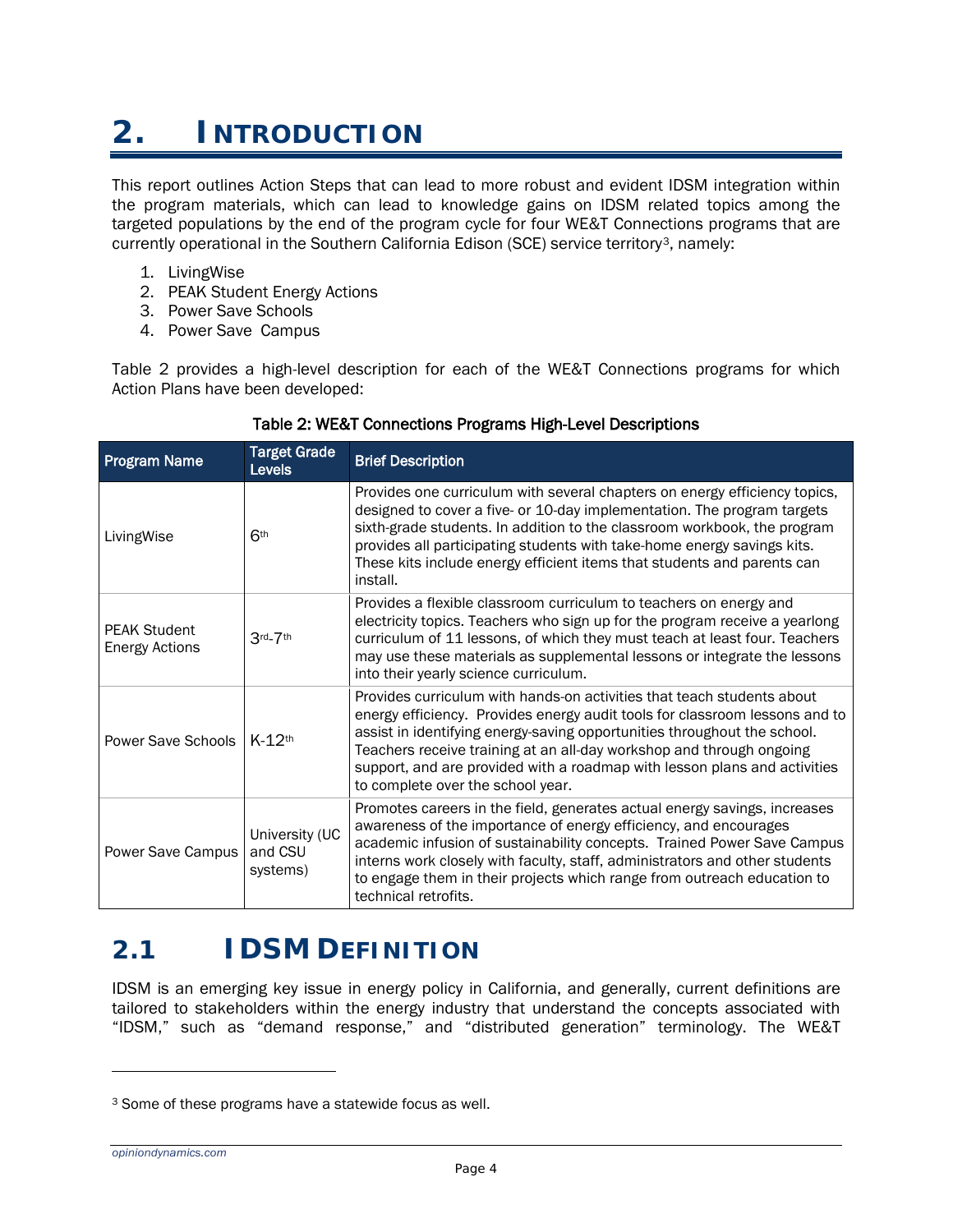Connections programs target K-12 and college students. While the purpose of the program is education, the terms presented to this target audience must be tailored to include non-technical terms that can be easily understood and repeated. SCE and the WE&T Connections implementers have established what IDSM integration means at a high level in its program contracts for 2013- 2014, but to achieve full integration there should be a clear understanding of how to approach and present IDSM concepts in the materials for students, teachers, interns, staff, and other participants. Below is the definition presented in the California Energy Efficiency Strategic Plan:

#### Comment 1: IDSM Definition

"Energy efficiency, energy conservation, demand response, advanced metering, and distributed generation technologies are offered as elements of an integrated solution that supports energy and carbon reduction goals immediately, and eventually water and other resource conservation goals in the future."[4](#page-9-0) 

IDSM is at its core supported by the concepts of reducing energy demand (in general, and in specific time periods), reducing energy usage, and using renewable resources. Within the context of IDSM, the Project Team proposes to define these three areas as follows:

- 1. *Reducing energy use:* "Use" refers to the amount of electric energy that equipment draws over time (as opposed to instantly). When people have high energy usage, they end up consuming more energy resources. People can reduce energy use by turning off or unplugging equipment that they do not need to run, or by installing energy efficient equipment.
- 2. *Reducing energy demand:* "Demand" refers to the amount of electric power that equipment instantly draws in order to run. Utility customers share a common pool of power from the electrical grid. When a lot of equipment (in a home, or in a community) draws on electric power at the same time, this is called "peak demand." Peak demand increases the risk of blackouts by over-straining the grid, and most often occurs during the afternoons in summer. People can reduce energy demand by turning off equipment, particularly during these peak demand periods.
- 3. *Using renewable resources:* Resources are what is consumed in order to produce electric energy. Many of the resources currently used are non-renewable, meaning they cannot be replaced in one lifetime (nuclear fuels and fossil fuels such as coal, oil, and natural gas). Renewable resources are resources that can be replaced in one lifetime, such as solar, wind, hydropower, and biomass. Individuals can harness renewable resources in small-scale generators such as solar panels or windmills; utilities can harness these resources through large-scale versions.

At its core, IDSM not only focuses on these three elements, but also on their integration. For example, one way to present IDSM concepts is in terms of actions that "build" on each other:

• Energy efficiency actions are focused actions such as making efficiency upgrades or changing behaviors (draw curtains in summer afternoons). The goal of these is to bring usage to the lowest possible level.

1

<span id="page-9-0"></span><sup>4</sup> California Energy Efficiency Strategic Plan, Updated 2011, pp. 67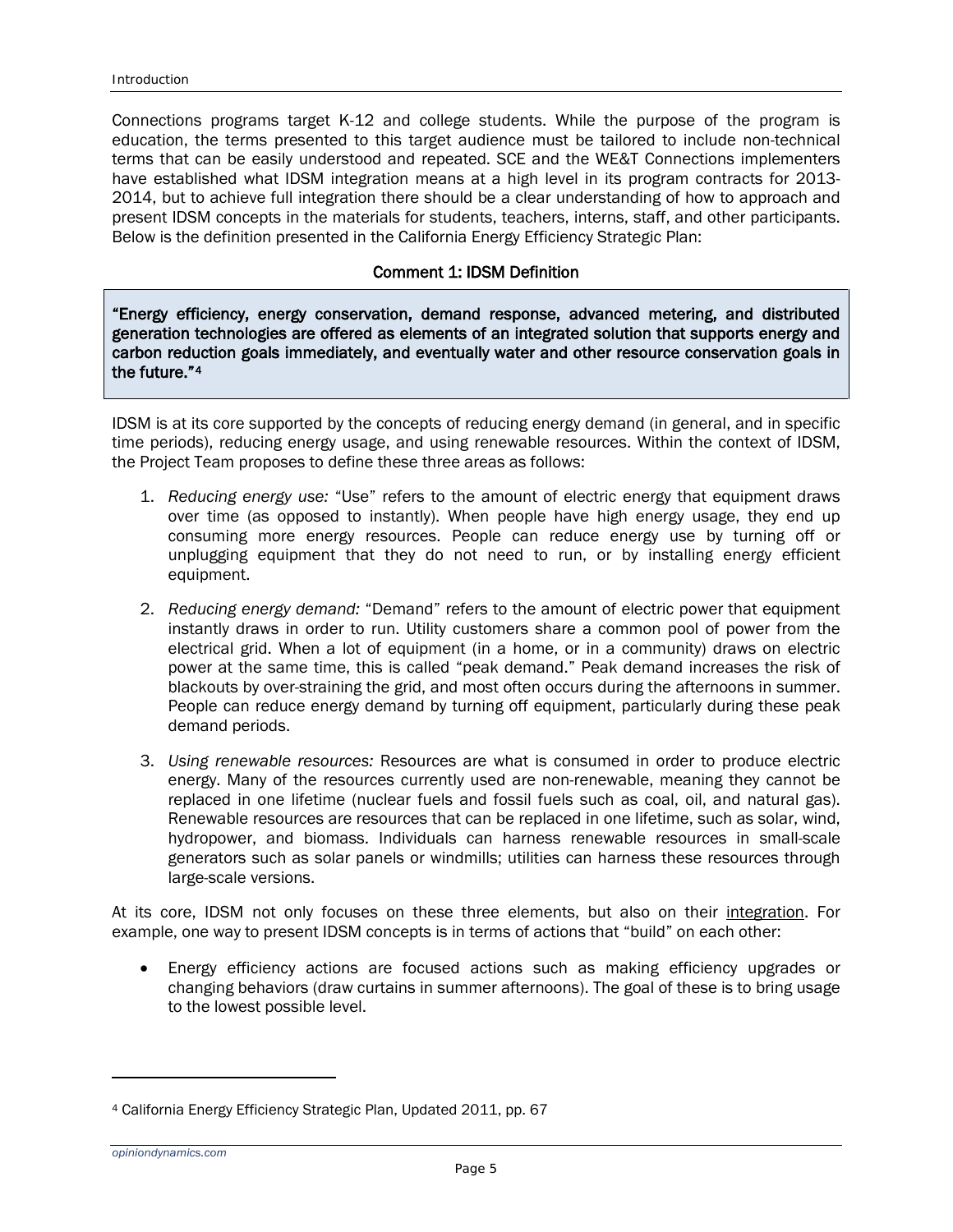- Demand response actions are simple, short-term actions—practical cutbacks—like turning off appliances only at certain times. They are frequently behavior based, although there are several programs that use technology and price signals through special rates to encourage these actions.
- Distributed/renewable actions are additional actions through installation of renewable technologies that reduce the remaining demand and usage from the electric grid.

## <span id="page-10-0"></span>*2.2 IDSM TOPICS*

This section outlines the topics that should be covered in the WE&T Connections programs design and materials. Note that effective IDSM curriculum is not simply the existence of a particular topic (although that is desirable as well), but how well the topics are "integrated and relate to each other." The concept of IDSM should be incorporated into all program components, where it is relevant and feasible, including but not limited to:

- 1. Program stated goals and objectives
- 2. Program framework
- 3. Curriculum / program materials
- 4. Teacher training materials
- 5. Success of Integration

Topics for inclusion in WE&T materials include, at a minimum, the following:

- Energy efficiency and energy management in general
- Demand response
	- o Importance of keeping customers' lights on (grid reliability, avoiding rotating outages, difficulty of energy storage)
	- o Shifting load to off-peak periods
		- **Concepts of peak/off-peak periods and seasons**
		- Concepts of higher costs (linked to Time of Use [TOU] rates) of consuming energy during peak periods
		- What school community (students/families/schools) can do to shift load (unplug vampire loads, disconnect video games consoles, turn off lights, lower HVAC settings, etc.)
	- o Concepts of energy demand, rather than consumption (kWh vs. KW)
	- o Time of Use /rate concepts (how it costs more to consume/generate electricity during certain times of day)
	- o Calls to action to lowering demand
- Distributed Generation (primarily solar in SCE's service territory)
	- o Renewable energy concepts
	- o Importance / benefits of DG energy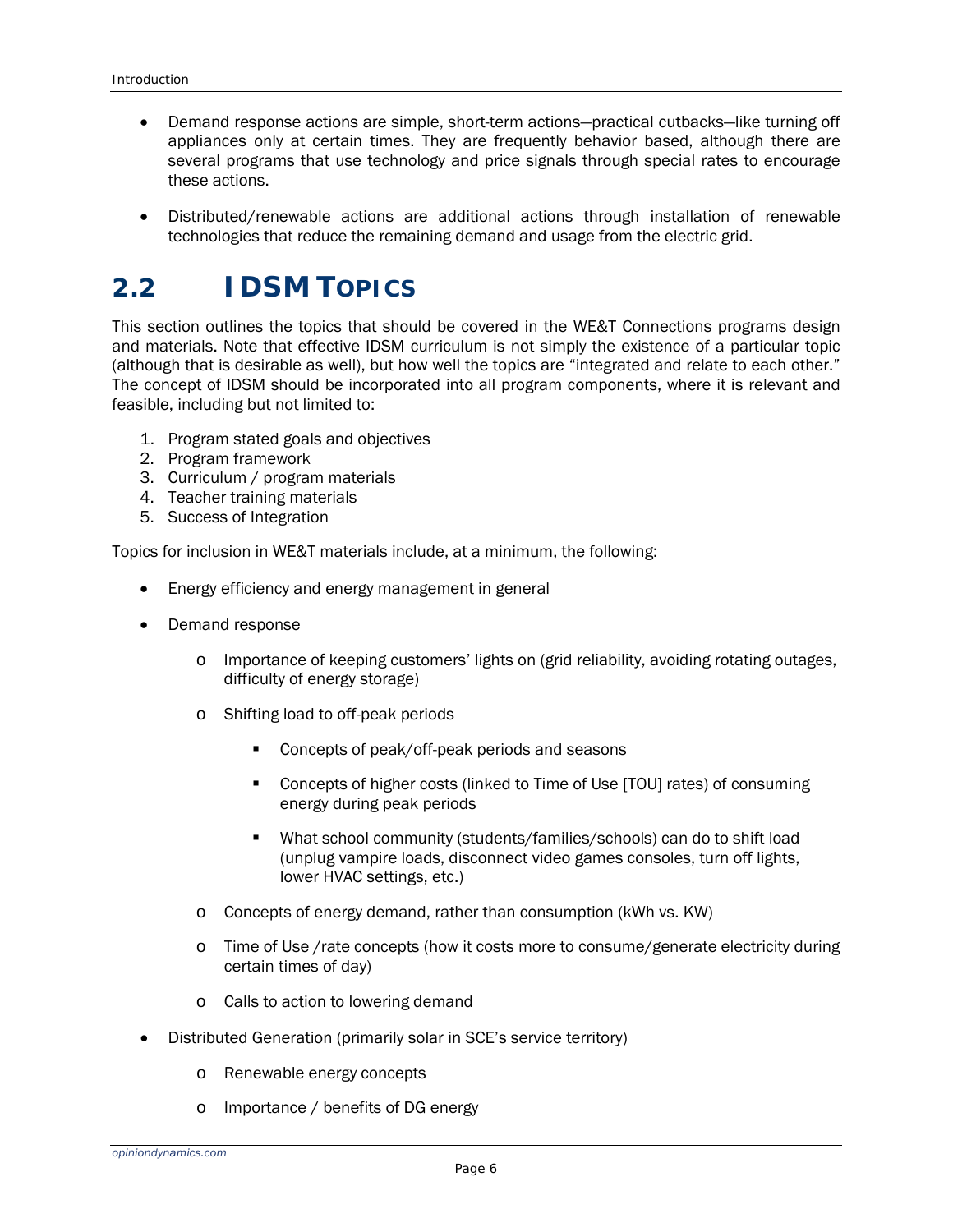o Examples of how DG is generated

While not strictly an IDSM topic, and not included in the scope of this project, recommendations that address curriculum updates for inclusion of IDSM topics should also consider inclusion of smart grid concepts. Several of the program materials were developed prior to the widespread installation of smart meters in the California IOUs' service territories and may benefit from including a information related to smart grid, what it is, how students and their families may benefit from engaging with available tools to manage energy consumption. Some of the exercises in the WE&T programs can also leverage examples of smart meter data to provide illustrations of energy consumption/ demand/load shifting and other related IDSM topics.

## <span id="page-11-0"></span>*2.3 PROJECT GUIDING PRINCIPLES*

This section lists the overall guiding principles for the Action Plans.

- 1. Focus on knowledge gain and long-term culture change:
	- a. Knowledge gain (rather than simply prevalence of topics) of IDSM concepts should drive integration efforts.
	- b. Long-term goal to affect behavior and change the culture, creating "co-conspirators" on IDSM among population in SCE's service territory, and eventually statewide.
- 2. Getting to scale—cost effectively and strategically disseminate IDSM in the WE&T program across SCE territory, and eventually statewide (budget permitting).
	- a. IDSM should be incorporated in every WE&T Connections program. Not all IDSM components need to be mentioned in every chapter or unit; instead, they should be strategically deployed where it makes sense, and where knowledge can be best attained and retained.
	- b. Logistical issues, such as specific localities, cost-effectiveness, and capturing and substantiating findings from the IDSM pilots, are lower priority, again with a focus on quality, not a "light sprinkling of DR" concepts throughout programs.
- 3. How do you know when you get there? Program-specific measures of success focus on measuring knowledge gain through prevalence of IDSM concepts in program design, delivery and materials as well as the integration of these concepts. These initial measures of success are then augmented to reflect additional important elements that if accomplished at a target level, it will serve as an adequate reflection of whether IDSM achievement occurred in any given program. These measures of success capture changes in teacher and student knowledge, robustness of program materials, teacher ability and ease to provide IDSM information and IDSM integration. The measures of success will not purposely focus on counts (e.g., students reached, etc.).
- 4. Program implementers are expected to be partners in this goal.
	- a. Implementers should ensure that they have staff with the relevant expertise to develop IDSM content into their curriculum and guidelines.
	- b. Utilities can provide framework and guidance on IDSM projects; actual implementation and materials/approach updates are tasks to be conducted by the program implementers.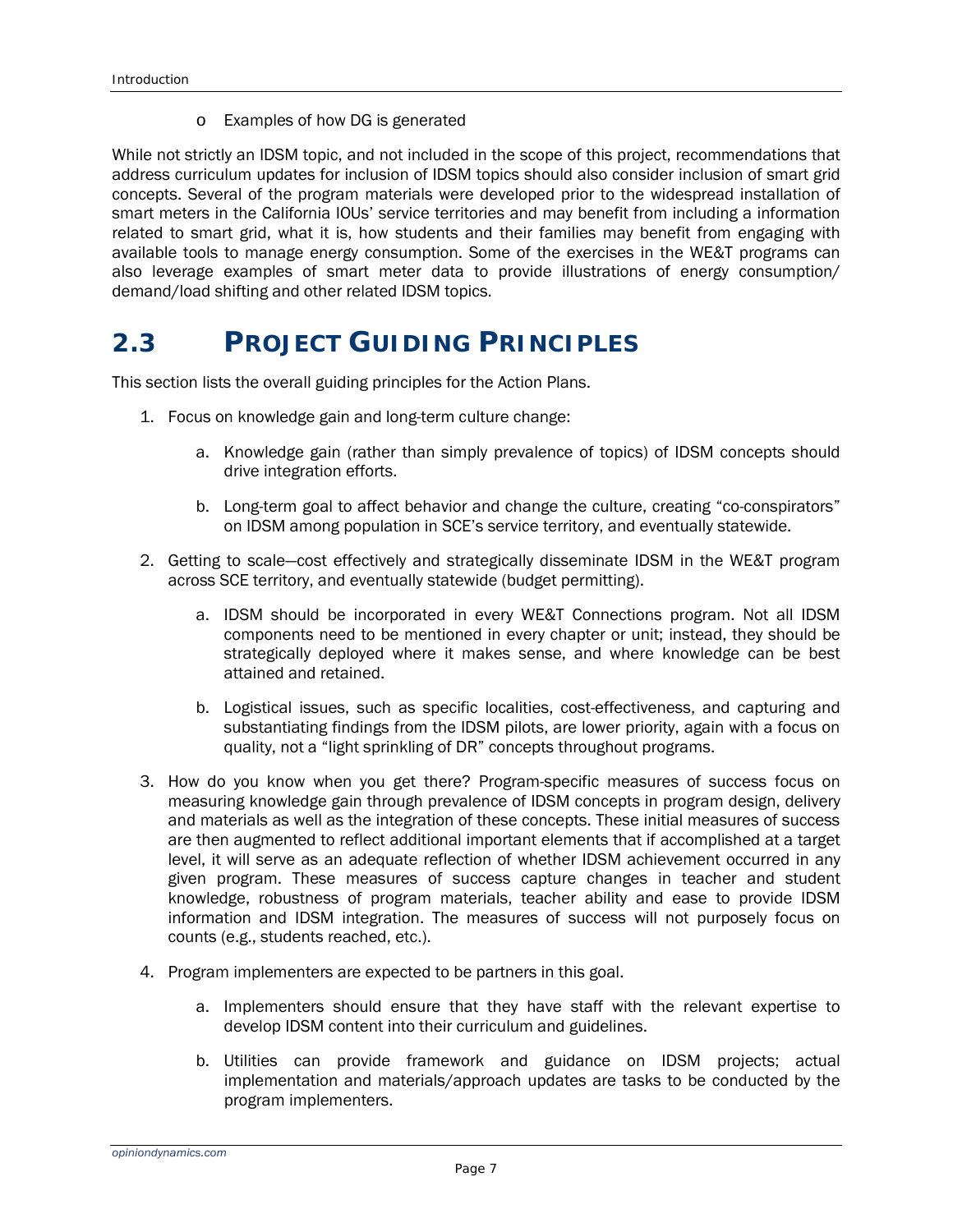- 5. Need to balance IDSM with other major goals of SCE's WE&T program (energy savings, energy education, and workforce development), as well as statewide WE&T goals. This IDSM project operates in the context of the larger goals for the program and for SCE: e.g., the programs must move to new schools every year, and must meet low-income, underserved communities' requirements.
- 6. All Action Plan recommendations should be aligned with grade appropriate California Education Standards and be driven by appropriateness of the subject matter.

## <span id="page-12-0"></span>*2.4 REPORT STRUCTURE*

In the following sections we provide program specific Action Plans. These are drawn from the review of IDSM related findings from the 2010-2012 process evaluation, discussions with SCE Program staff, discussions with WE&T Connections program implementers, and from a benchmarking study of IDSM content in education and training programs across the country (see Appendix A).

The remainder of the report is structured as follows:

- Chapter 3: Living Wise Action Plan
- Chapter 4: Power Save Campus Action Plan
- Chapter 5: PEAK Action Plan
- Chapter 6: Power Save Schools Action Plan
- Appendix A: Benchmarking of IDSM concepts in WE&T programs
- Appendix B: Implementer Interview Guide
- Appendix C: Bibliography of IDSM concepts in education in training programs across the country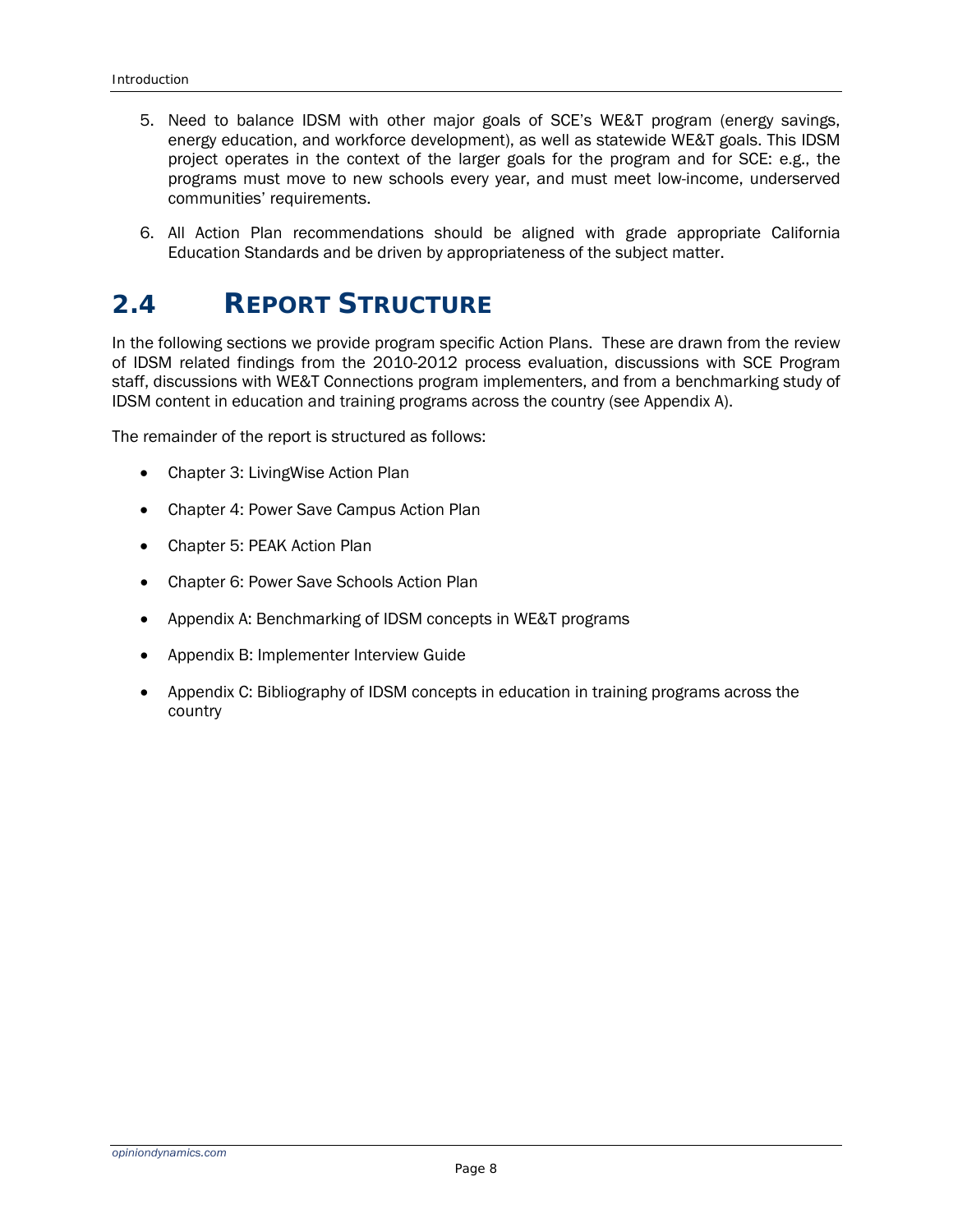# <span id="page-13-0"></span>**3. ACTION PLAN: LIVINGWISE**

## <span id="page-13-1"></span>*3.1 HIGH-LEVEL PROGRAM DESCRIPTION*

The LivingWise program, implemented by Resource Action Programs, targets the sixth grade to teach students about energy resources and efficiency. The program materials consist of four workbooks including a Student Workbook, Student Guide, Teacher Book, and supplemental classroom activities. Teachers aim to teach all the units over a one- to two-week period (either in five- or ten-day lesson plans). The program also provides students with a take-home energy kits, which includes energy savings measures and tools that support the lesson plan.

## <span id="page-13-2"></span>*3.2 CURRENT LEVEL OF IDSM ACTIVITY*

The 2010-2012 WE&T Connections Process Evaluation report outlined metrics for the LivingWise program, some of which addressed IDSM topics. The LivingWise program performed well in two of the three IDSM categories: energy efficiency and renewables (DG). The demand response metrics received an overall score of 57% (out of a possible 100%), given the more limited prevalence of demand response topics and related calls for action.

LivingWise has addressed several of the recommendations from the 2010-2012 WE&T Connections Process Evaluation, namely:

- Included learning objectives statement in the educational materials (added in 2012-2013).
- In the fall of 2011, developed a pilot program for LivingWise called "Find the Watt Monsters" to explain IDSM concepts to participating students. Concepts included "vampire" loads and peak demand.[5](#page-13-3)
	- o This pilot also included an activity where students used a Belkin Energy Use Monitor (watt meter) to measure the demand from equipment in their classrooms and at home.
	- o Watt meters are currently part of the energy kit that is sent to all schools. This has become a standard practice throughout the service territory, to the ratio of one watt meter to every six students, and exercises from the energy kit include demand response topics.
- Conducted teacher advisory board focus groups with proposed changes to the workbook content in 2012. These focus groups included eleven teachers specifically from SCE territory who gave in-depth feedback on the materials.
- Incorporated two post-surveys with students: one to measure knowledge change and installation of energy kit measures at home. The program also includes post-surveys with teachers to assess satisfaction and areas of program improvement.

<span id="page-13-3"></span><sup>5</sup> Note that this pilot was not included as part of the evaluation, so these materials did not count toward the yardstick rating of 57%.

*opiniondynamics.com*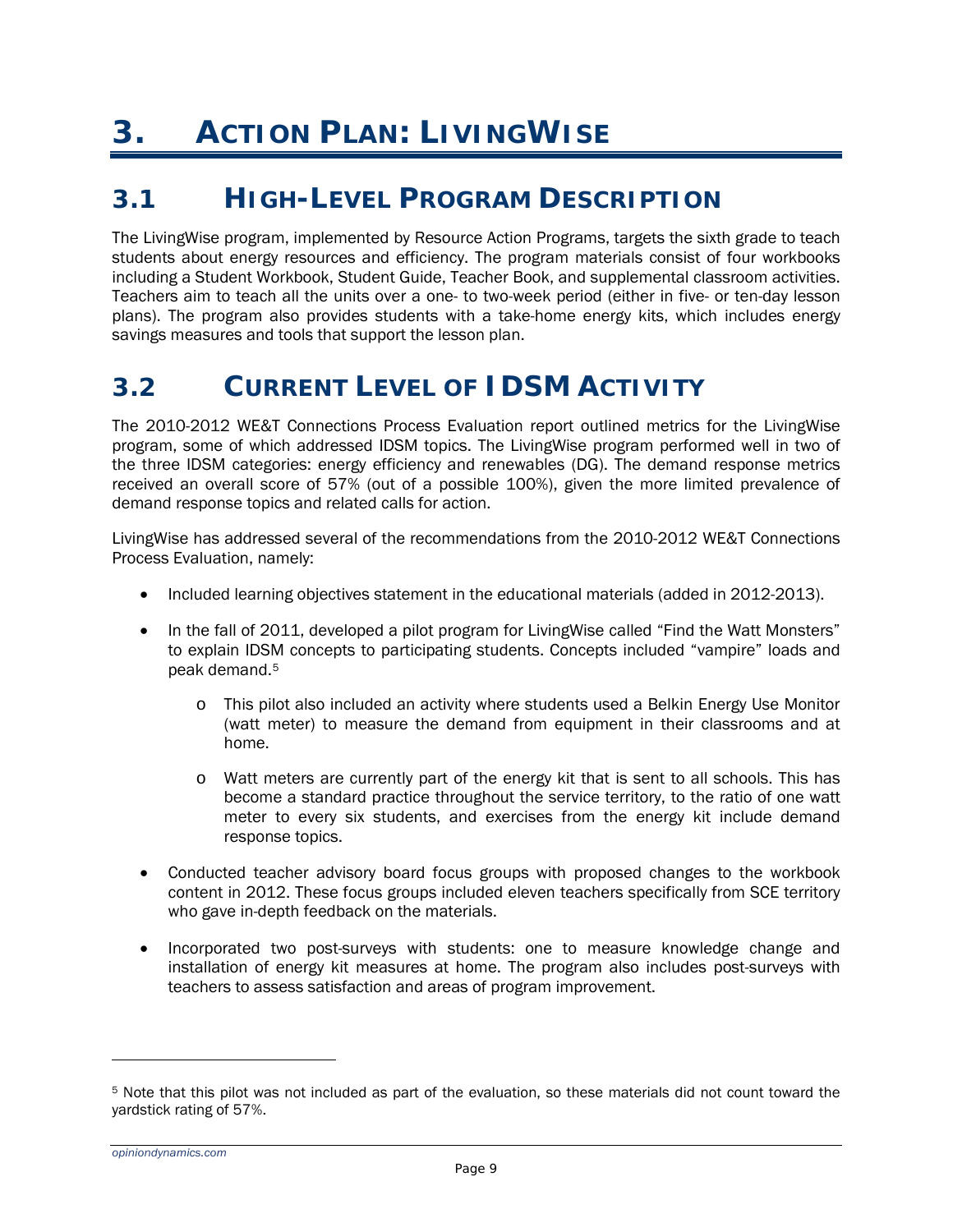Based on the results from the pilot, the teacher advisory board, and the evaluation findings, in 2013 LivingWise has added new units and activities to its workbooks for the SCE territory that cover demand and "vampire" load topics. Based on the review of these materials, the recommendations for the Action Plan focus primarily on ensuring depth of knowledge and broadening of IDSM topics, as in some instances, there are "cursory" references to demand response in program materials, which may be insufficient for robust depth-of-knowledge ratings. The Action Plan therefore includes enhancing the prevalence and depth of knowledge of demand response topics and in integrating the IDSM concepts throughout its materials.

Further, Resource Action Programs appears to have the required expertise in demand response topics in its staff to successfully update the program materials, where warranted, on IDSM concepts.

## <span id="page-14-0"></span>*3.3 PROGRAM ACTION PLAN*

The Action Plan for the LivingWise program comprises four main recommendations:

- 1. Include IDSM in lesson learning objectives in program materials
- 2. Increase IDSM concepts in LivingWise program materials
- 3. Add questions on IDSM concepts to teacher surveys and share results periodically with IOUs
- 4. Include questions on IDSM concepts to student post-tests to measure student knowledge gain

For each recommendation, we outline the current state of IDSM integration and list additional actions and resources needed to accomplish this step. Each sub section also outlines a proposed Action Step schedule. The overarching goal is to complete these recommendations within the current program cycle, where feasible (December 2014).

## **3.3.1 INCLUDE IDSM IN LESSON LEARNING OBJECTIVES IN PROGRAM MATERIALS**

Based on a recommendation from the WE&T Connections Process Evaluation for 2010-2012, Resource Action Programs has already added overall Learning Objectives to its LivingWise teacher guides for 2013-2014. Current Lesson Objectives include some IDSM concepts, such as renewables, energy efficiency, and energy demand, but are not explicitly linked to with each other to create depth of knowledge about IDSM.

To ensure that IDSM concepts are integrated in learning objectives:

- Review the listed Student Learning Objectives at the beginning of each unit in the teacher guides, and add IDSM-specific learning objectives, where appropriate.
- Update the relevant LivingWise Program documents to include an agreed-upon definition of IDSM and an outline of what should be included in program design, delivery and materials.

### *Timing*

• Beginning of the 2013-2014 school year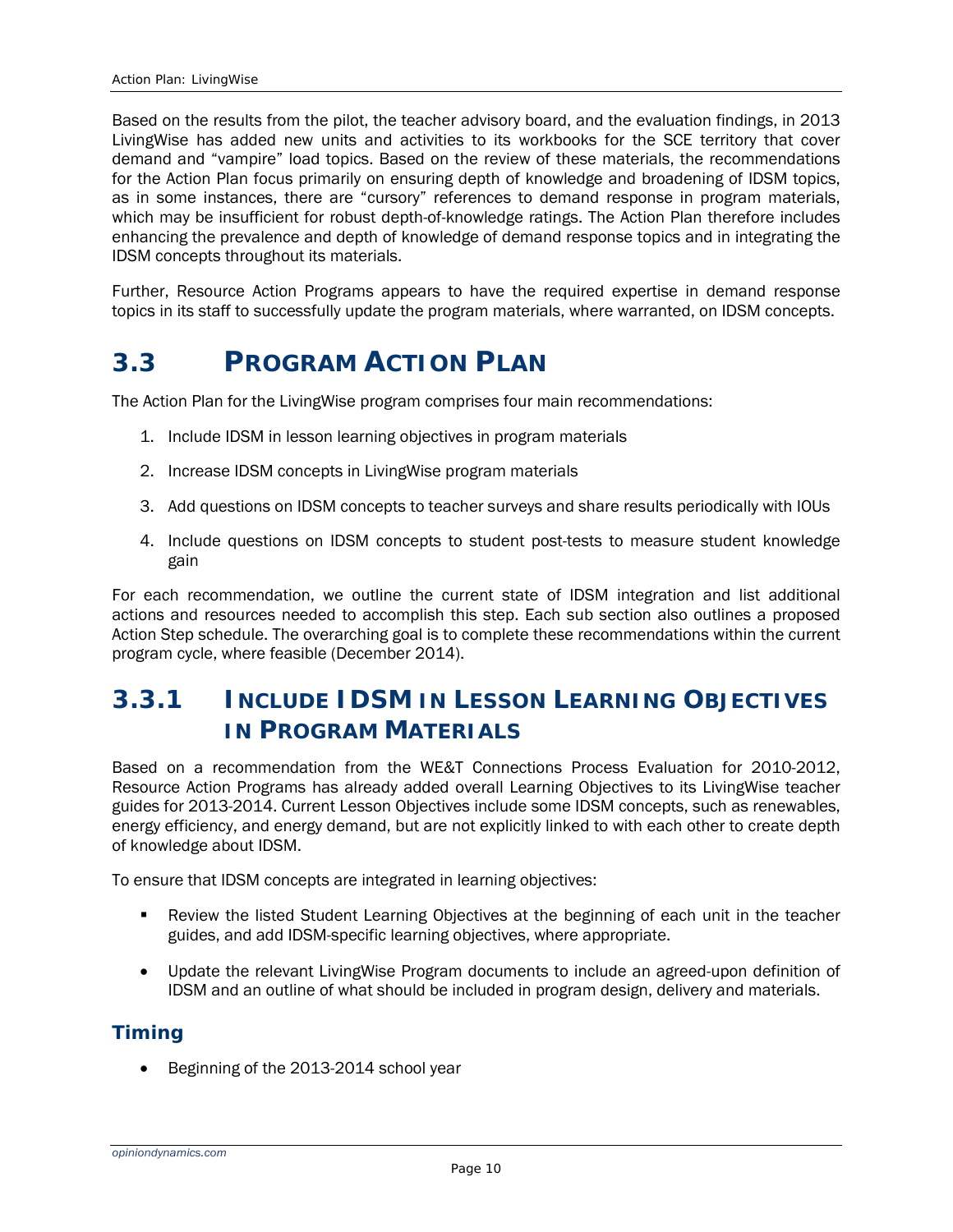## **3.3.2 INCREASE IDSM CONCEPTS IN LIVINGWISE PROGRAM MATERIALS**

LivingWise publishes four related workbooks, which include the following IDSM-related activities:

- Student Guide: In-class exercises measure draw for typical devices. Student groups measure draw from each device, calculate yearlong use and cost. Students can "check out" the watt meters and measure demand at home for extra credit, but these activities do not include TOU and load shifting concepts
- Student Workbook: Includes descriptions and tracking of energy efficiency measures, but not demand and/or renewables topics.
- Teacher Book: Workbook materials discuss demand (some) and explain shifting usage off peak, but they do not track behavior change. Demand reduction activities include identifying opportunities at home, such as turning off video game consoles. Includes discussion of energy sources (renewable and non-renewable). It should be updated to include information related to TOU rate and load shifting concepts.
- **Extra Activities:** Activities include tracking kWh savings from CFLs versus incandescent light bulbs over a 26-hour period, and questions about resources, but not demand-related activities.

In general, the LivingWise programs did not consistently contain IDSM topics, especially related to demand response concepts, and/or the topics were presented in a cursory manner. In order to ensure that IDSM Concepts are integrated in program materials, where possible:

- 1. Review existing program materials to identify areas for improvement in metrics in the process evaluation that were less than 100% in the 2010-2012 evaluation. Please note that these focus on program design/materials where IDSM integration is relevant and feasible:
	- a. Includes elements (concepts, lessons, activities) that address renewable energy (67%)
	- b. Includes elements (concepts, lessons, activities) specific to demand response and demand reduction (33%)
- 2. Further update program materials to include the following, where relevant:
	- a. Definitions to distinguish between "demand" and "usage" to materials
	- b. Grade-appropriate concepts related to demand response, including:
		- i. TOU rates / higher costs of generating load at different times
			- ii. Shifting consumption to different time periods
		- iii. Students' ability to participate in outage prevention / increase grid reliability
	- c. Integration of IDSM concepts throughout, as feasible

### *Timing*

- Pilot program addresses short-term needs although materials can be enhanced to reflect load shifting concepts: beginning of the 2013-2014 school year
- Any additional changes or more in-depth materials updates to reflect IDSM concepts: beginning of the 2014-2015 school year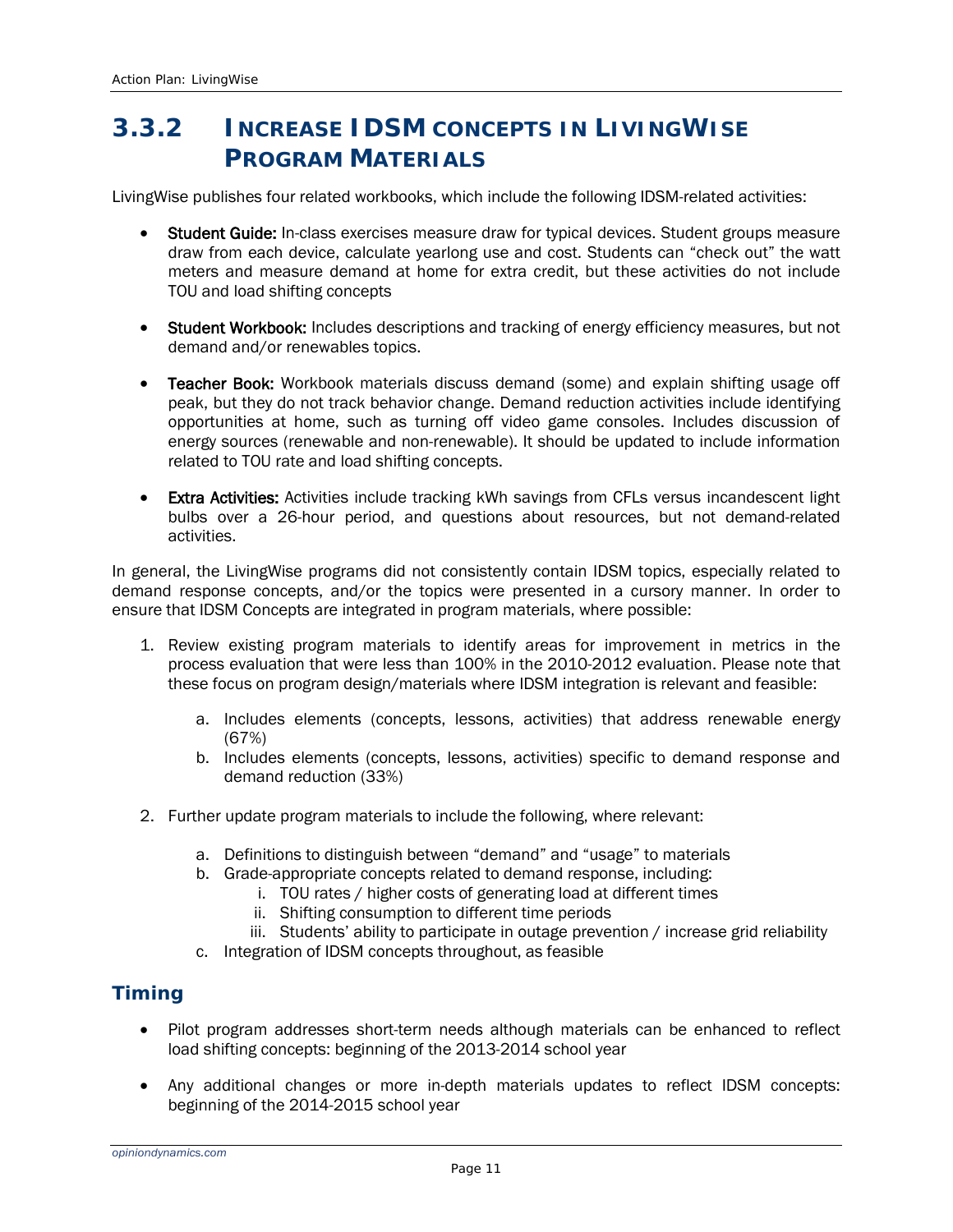## **3.3.3 ADD QUESTIONS ON IDSM CONCEPTS TO TEACHER SURVEYS AND SHARE RESULTS PERIODICALLY WITH IOUS**

Resource Action Programs conducts teacher surveys as part of the current program as a feedback mechanism to improve program design. The results of these surveys are available to the IOUs upon request.

To ensure that IDSM concepts are reflected in teacher surveys, review the survey and ensure that IDSM questions are included. These questions should, at a minimum, address the following topics:

- Are materials and measures for student IDSM labs adequate and easy to understand and use?
- What is the likelihood of persistence of teaching IDSM concepts?
- What is the level of student engagement with IDSM tools and concepts?
- What is the reported level of students' knowledge gain on IDSM concepts (specifically describe concepts)?
- Are students taking IDSM concepts home?

### *Timing*

- Update surveys: beginning of the 2013-2014 school year
- Conduct surveys: throughout the school year
- As noted earlier, survey results are available to SCE upon request; SCE can establish a regular schedule for receipt of survey results.

## **3.3.4 INCLUDE QUESTIONS ON IDSM CONCEPTS TO STUDENT POST-TESTS TO MEASURE STUDENT KNOWLEDGE GAIN**

Resource Action Programs conducts student pre- and post-tests as part of the current program design. To ensure that IDSM concepts are reflected in student post-test surveys, review current posttest document and update for IDSM concepts where relevant and feasible. These questions should be linked to the IDSM concepts, exercises, and information included in the program materials.

### *Timing*

- Develop survey: beginning of 2013-2014 school year
- Conduct surveys: throughout the school year

## <span id="page-16-0"></span>*3.4 PROPOSED MEASURES OF IDSM SUCCESS*

The measures of success below aim at measuring IDSM concept prevalence and integration throughout the program design and materials. They are designed to reflect IDSM achievement in any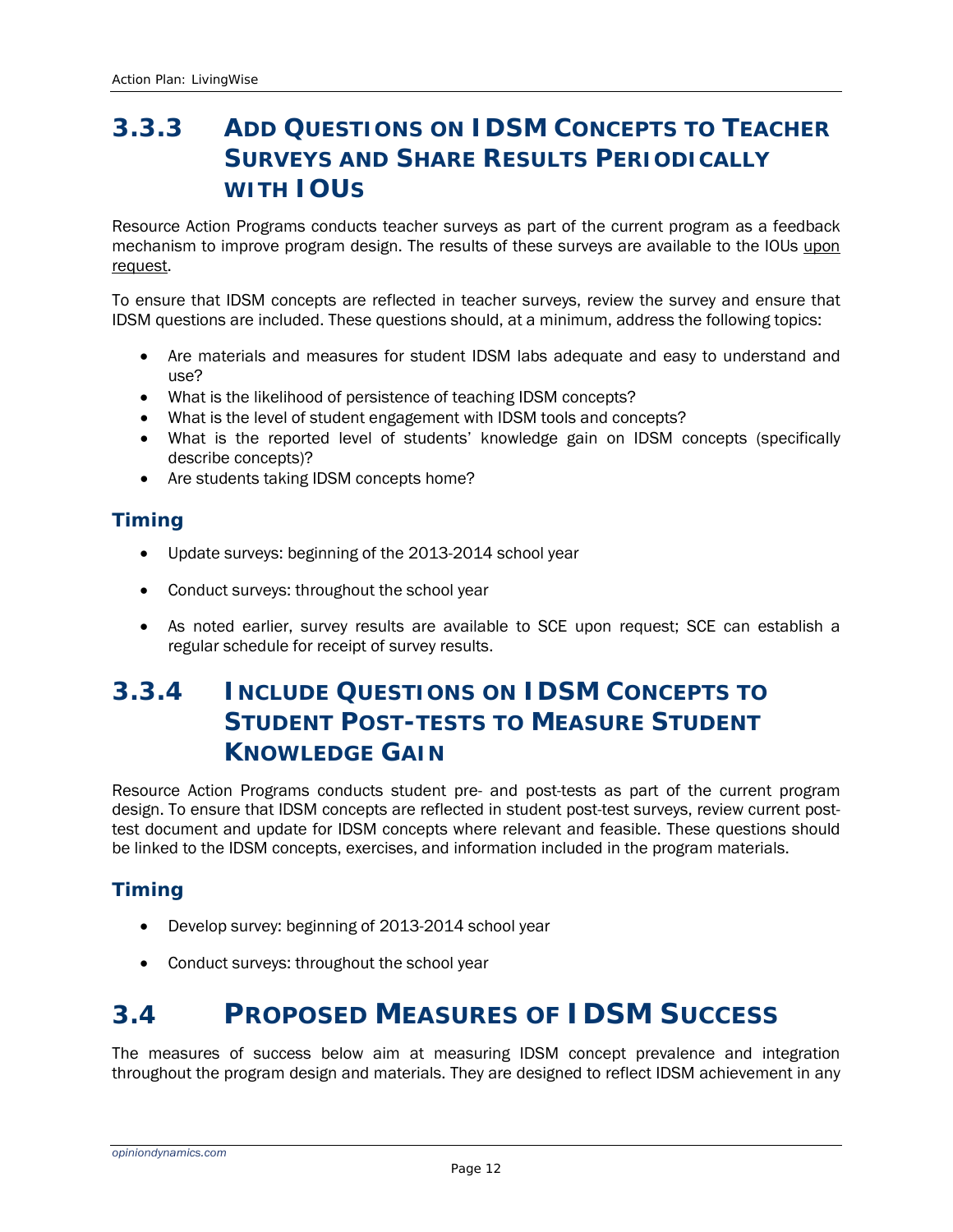given program. They measure changes in student and teacher knowledge, robustness of program materials, and high-level training on IDSM integration.

<span id="page-17-0"></span>

| Measure of<br><b>Success</b>    | <b>Description</b>                                                                                                                                                                                                                                                                                                                                                                                                                     | Goal                                                             |
|---------------------------------|----------------------------------------------------------------------------------------------------------------------------------------------------------------------------------------------------------------------------------------------------------------------------------------------------------------------------------------------------------------------------------------------------------------------------------------|------------------------------------------------------------------|
| <b>IDSM</b><br>Concepts         | Concepts in program materials at a minimum include:<br>Concepts of energy demand and consumption<br>$\circ$<br>Importance/benefits of reducing demand and consumption<br>$\circ$<br>Load shifting benefits (cost savings, grid reliability)<br>$\circ$<br>Load shifting strategies<br>$\circ$<br>Concepts of renewable energy (sources, benefits)<br>$\Omega$<br>Calls to action<br>$\Omega$                                           | 100% (on<br>program<br>materials where<br>relevant/<br>feasible) |
| <b>IDSM</b><br>Integration      | State IDSM learning objectives in materials<br>$\bullet$<br>Energy Efficiency, Demand Response and Distributed Generation<br>$\bullet$<br>concepts are integrated, with clear linkages that build on one-another,<br>where feasible and relevant                                                                                                                                                                                       | Yes                                                              |
| Teacher<br>Surveys              | Teacher surveys:<br>IDSM materials and measures (if included in the kit) are<br>$\circ$<br>adequate and easy to use<br>Likelihood of persistence of teaching IDSM concepts<br>$\circ$<br>Level of student engagement and knowledge gain on IDSM<br>$\circ$<br>concepts<br>Taking IDSM concepts home<br>$\circ$                                                                                                                         | Scores of 8 or<br>higher (on a 10-<br>point scale)               |
| Student<br>Surveys<br>Education | Post-tests should show a statistically significant increase in overall<br>$\bullet$<br>scores on IDSM concepts, or meet a certain score increase threshold<br>Address shift in usage pattern in the students' households<br>$\circ$<br>Address interest / understanding of distribution generation,<br>$\circ$<br>demand response and energy efficiency concepts<br>Aligns and supports grade-appropriate California Education Content | Yes<br>Yes                                                       |
| <b>Standards</b>                | <b>Standards</b>                                                                                                                                                                                                                                                                                                                                                                                                                       |                                                                  |

#### Table 3: Living Wise Program Measures of IDSM Success<sup>[6](#page-17-1)</sup>

<span id="page-17-1"></span><sup>6</sup> The contract between the IOUs and Resource Action Programs governs performance metrics. These outlined metrics are established to indicate prevalence and integration of IDSM concepts in the curriculum, teacher training, and program delivery plan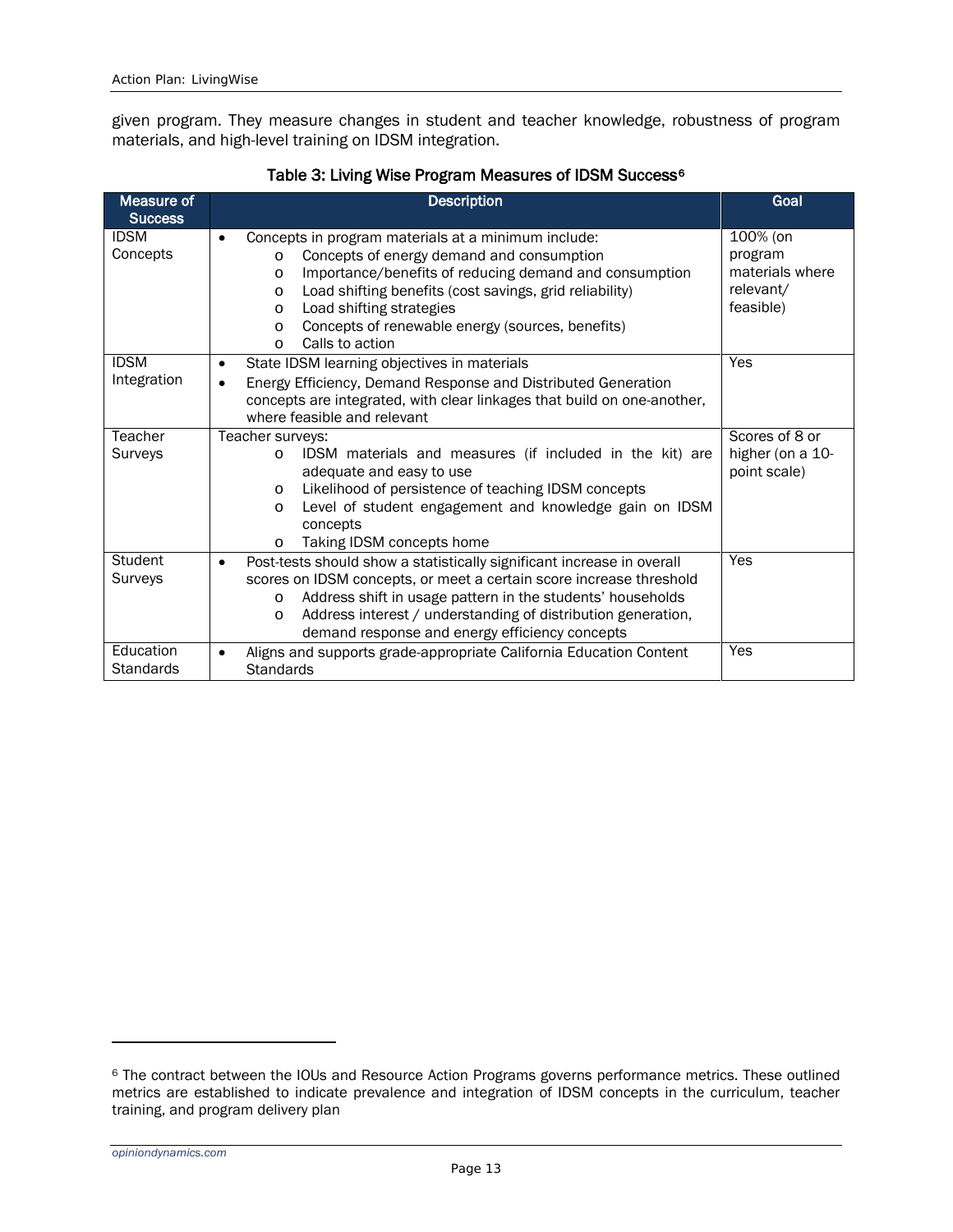# <span id="page-18-0"></span>**4. ACTION PLAN: POWER SAVE CAMPUS**

## <span id="page-18-1"></span>*4.1 HIGH-LEVEL PROGRAM DESCRIPTION*

The Alliance to Save Energy (ASE) implements the Power Save Campus program (formerly known as the Green Campus program).This program targets college and university campuses with 16 participating locations. Each participating campus has a campus lead, who is a full-time Alliance to Save Energy staff member, and a team of three to six interns on each campus who develop projects throughout the year that include one or more of the following four key areas: workforce development, academic infusion, outreach, and energy savings. All intern projects must address at least one of these areas, and each campus must address all four areas with their projects over the course of the year.

Projects are intern-developed and Power Save Campus program materials provide a "menu" of options that students can select for potential projects. These Project Menus contain success stories from other campuses and/or examples of potential project approaches. Interns also work closely with campus stakeholders and ASE staff members on an ongoing basis to seek their advice on prime projects and initiatives that are suitable to their specific campus.

## <span id="page-18-2"></span>*4.2 CURRENT LEVEL OF IDSM ACTIVITY*

ASE is currently reviewing program materials and guidelines to incorporate findings from the process evaluation and to include IDSM concepts. Historically, the program had a strong focus on energy efficiency concepts. ASE staff reported that it is considering and/or undertaking the following initiatives:

- 1. ASE is currently integrating IDSM concepts as an underlying guiding principle/objective within the program's four key areas (rather than as a separate objective). Currently, the academic infusion component of the program objectives is being updated to reflect IDSM integration by stating that it should "ensure that the program trains interns and promotes Energy Efficiency, Demand Response and Distributed Generation across campus.["7](#page-18-3)
- 2. ASE is considering adding IDSM type projects to its menu of options
- 3. An IDSM module is included in the upcoming Summit Training (led by SCE staff)

Given its historical focus on energy efficiency, ASE may benefit from additional guidance and clarification from the utilities on the concept of IDSM and its integration. A common definition and a list of IDSM topics are included in Chapter 2 of this report and can serve as a starting point. SCE staff has also offered to develop and participate in training sessions such as the Summit training meeting. SCE may need to be available for further guidance and clarification as needed.

1

<span id="page-18-3"></span><sup>7</sup> Power Save Campus PG&E Statement of Work Transition 2013-2014, pg. 4. Note that Opinion Dynamics received the PG&E Statement of Work from the Alliance to Save Energy as the SOW with SCE had not been finalized (February 2013). The Alliance to Save Energy informed Opinion Dynamics that the PG&E SOW was identical to SCE's in all major key performance indicators, objectives, and deliverables, so it is used as a proxy in developing this action plan.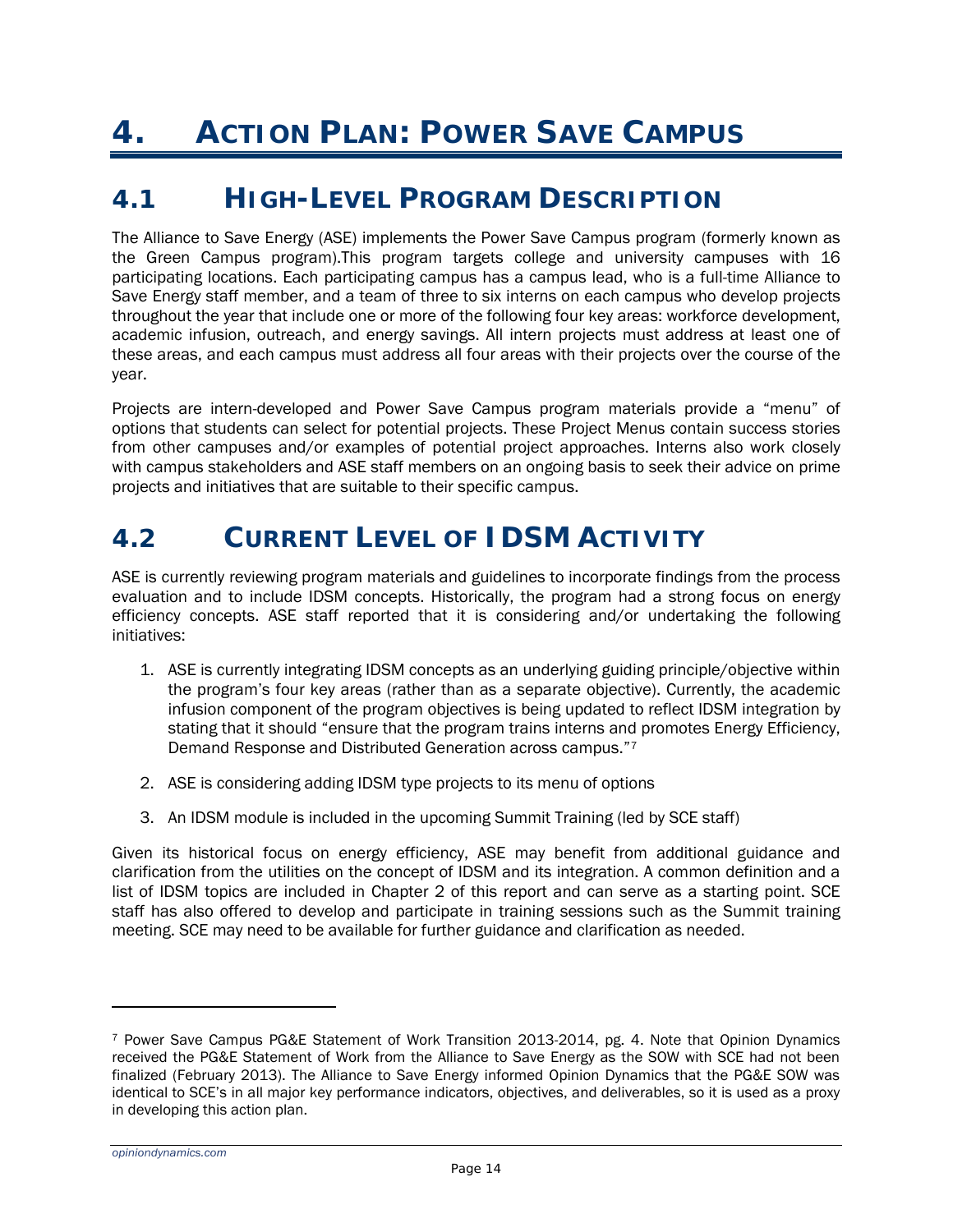ASE should consider engaging staff with subject expertise in demand response and distributed generation. As the program implementer, it bears the responsibility for developing program materials and meeting WE&T program standards for guidance in curriculum updates and, as such, should be able to draw from the relevant expertise to meet these goals.

## <span id="page-19-0"></span>*4.3 PROGRAM ACTION PLAN*

The Action Plan for the Power Save Campus Program comprises of five main recommendations.

- 1. Include IDSM as part of overall program objectives
- 2. Incorporate IDSM concepts in the program's Project Menu
- 3. Incorporate IDSM concepts in all program training sessions
- 4. Include an award certificate for the IDSM Project
- 5. Include questions on IDSM concepts in student post-tests to measure intern knowledge gain

For each recommendation, we outline the current state of IDSM integration and list additional actions and resources needed to accomplish this step. Each sub section also outlines a proposed Action Step schedule. The overarching goal is to complete these Action Steps within the current program cycle, where feasible (December 2014).

## **4.3.1 INCLUDE IDSM AS PART OF OVERALL PROGRAM OBJECTIVES**

As noted above, ASE is currently integrating IDSM concepts as an underlying guiding principle/objective within the program's four key areas (rather than as a separate objective). Within these areas, ASE is currently reviewing the program goals' objectives to incorporate IDSM concepts throughout the definition and description of these goals—in other words, the four goals will remain unchanged, but explicit IDSM objectives will be incorporated supporting each of the goals.

A preliminary review of materials indicates that this may be underway for some of the program goals, namely, there are statements in the Academic Infusion goal related to IDSM as follows:

- "Convene faculty members from each campus to focus specifically on integrating IDSM into academic courses and to share thinking across campuses."
- "Design and implement student-led campaigns that produce measurable awareness and attitude changes towards energy efficiency and the environment, and obtain energy savings through promotion of available energy efficiency and demand response programs for homes."[8](#page-19-1)

To ensure that IDSM is included as part of the overall program objectives:

1

<span id="page-19-1"></span><sup>8</sup> Power Save Campus statement of work, pg. 6.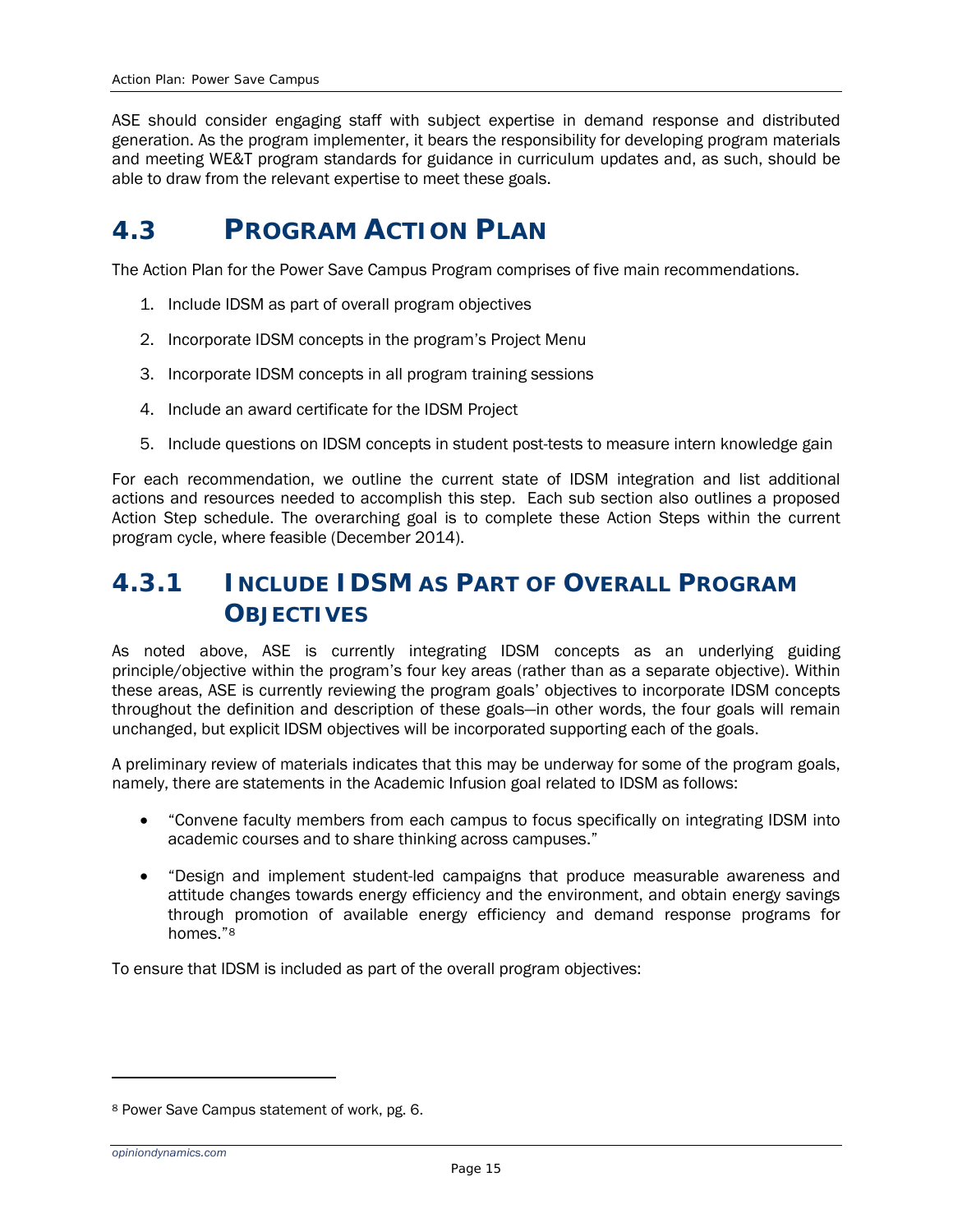- Review /update the program objectives so that they reflect IDSM concepts throughout the four stated program goals (workforce development, academic infusion, outreach, and energy savings) in all program materials
- Update the relevant Power Save Program documents to include an agreed-upon definition of IDSM and an outline of what should be included in program materials, approach, and Project Menus. ASE works with an external graphic designer on the fact sheets and Project Menus and can therefore update them up to twice per year. Training materials are produced internally can be updated on an ongoing basis.

### *Timing*

• Beginning of the 2013-2014 school year

## **4.3.2 INCORPORATE IDSM CONCEPTS IN THE PROGRAM'S PROJECT MENU**

Interns often select projects based on a program-provided Project Menu that lists and describes potential projects, which they receive during orientation and training. To ensure IDSM integration in the Project Menu options:

- Develop specific IDSM project to be included in the Project Menu. We recommend that initially this IDSM project be drafted from review of other studies/benchmarking or other similar sources. Once IDSM related "success stories" are accomplished in the participant campuses, the Project Menu should be updated with these project specific descriptions.
- Further, review other current projects listed in the Project Menu and update to integrate IDSM concepts into existing projects, where relevant and feasible.
- Update all supporting materials to include the IDSM Project option for students-interns.

### *Timing*

- IDSM project in Project Menu: beginning of 2013-2014 school year
- IDSM concepts updates in existing projects, where relevant: end of 2013-2014 school year
- Ensure that IDSM concepts are included in training related to Project Menus (see [4.3.3](#page-20-0)) below):
	- o For IDSM specific project: beginning of 2013-2014 school year
	- o For review of all Project Menus and inclusion of IDSM where relevant: beginning of the 2014-2015 school year

## <span id="page-20-0"></span>**4.3.3 INCORPORATE IDSM CONCEPTS IN ALL PROGRAM TRAINING SESSIONS**

Power Save Campus holds at least two statewide training sessions, the Energy Efficiency Summit in the winter, and an end-of-year session in the summer. These gatherings include multiple training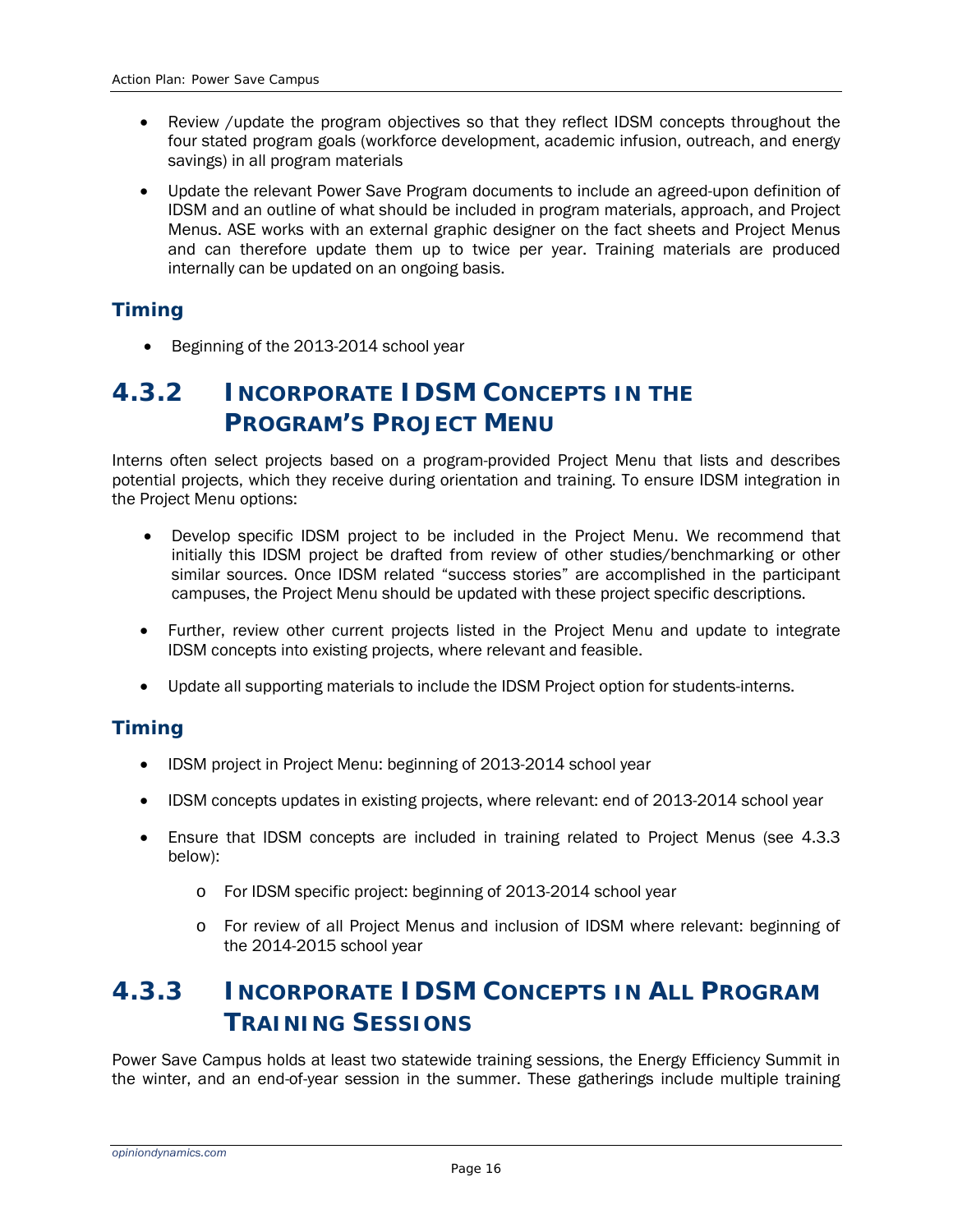classes on multiple topics. The Energy Efficiency Summit in February 2013 included a training session specifically introducing IDSM topics (led by SCE staff).

In addition to these statewide trainings, ASE hosts occasional regional training sessions in which interns from nearby colleges train together on certain topics. ASE also has added webinar capabilities in the 2012-2013 school year to conduct training sessions remotely.

ASE also commented that SCE resource support on campus would be welcome, in the form of having utility staff visit the campus and hold sessions on IDSM or by leveraging relationships with utility representatives.

Action steps to ensure that IDSM concepts are reflected in the statewide and regional training sessions include:

- Develop an IDSM-specific training module, and require all new interns to participate in this module during the summer training session (or upon entry into the program). This module would include the agreed-upon definition of IDSM, how IDSM integration is measured, and what campus audiences should learn from their projects (i.e., "training the trainer"). With webinar capabilities, this training can also be recorded and reused as new interns enter the program (SCE staff has prepared this training and will present at the upcoming Campus Summit training meeting)
- Review existing training materials and update for IDSM concepts, where feasible and relevant
- Reinforce IDSM concepts throughout the year with webinars
- Leverage IOUs Energy Center led classes on IDSM topics (where available) for both ASE staff and student intern knowledge enhancements on IDSM topics
- Include student-led sessions where experienced interns can share success stories from projects that successfully integrated IDSM concepts.

ASE may benefit from guidance, either from the utilities and/or external expertise in IDSM topics. In addition, ASE staff suggested the following utility resources:

- Pamphlets and other educational materials describing IDSM concepts that interns can distribute at tabling events
- Utility representatives could speak on campus either at student events, or conduct training on IDSM issues

### *Timing*

- IDSM module already developed for summit training (led by SCE)
- Update of current training materials to reflect IDSM concepts related to IDSM updates to Project Menu: beginning of 2013-2014 school year
- Update of current training materials to reflect IDSM concepts where relevant and feasible: end of 2013-2014 school year
- Webinars on IDSM concepts: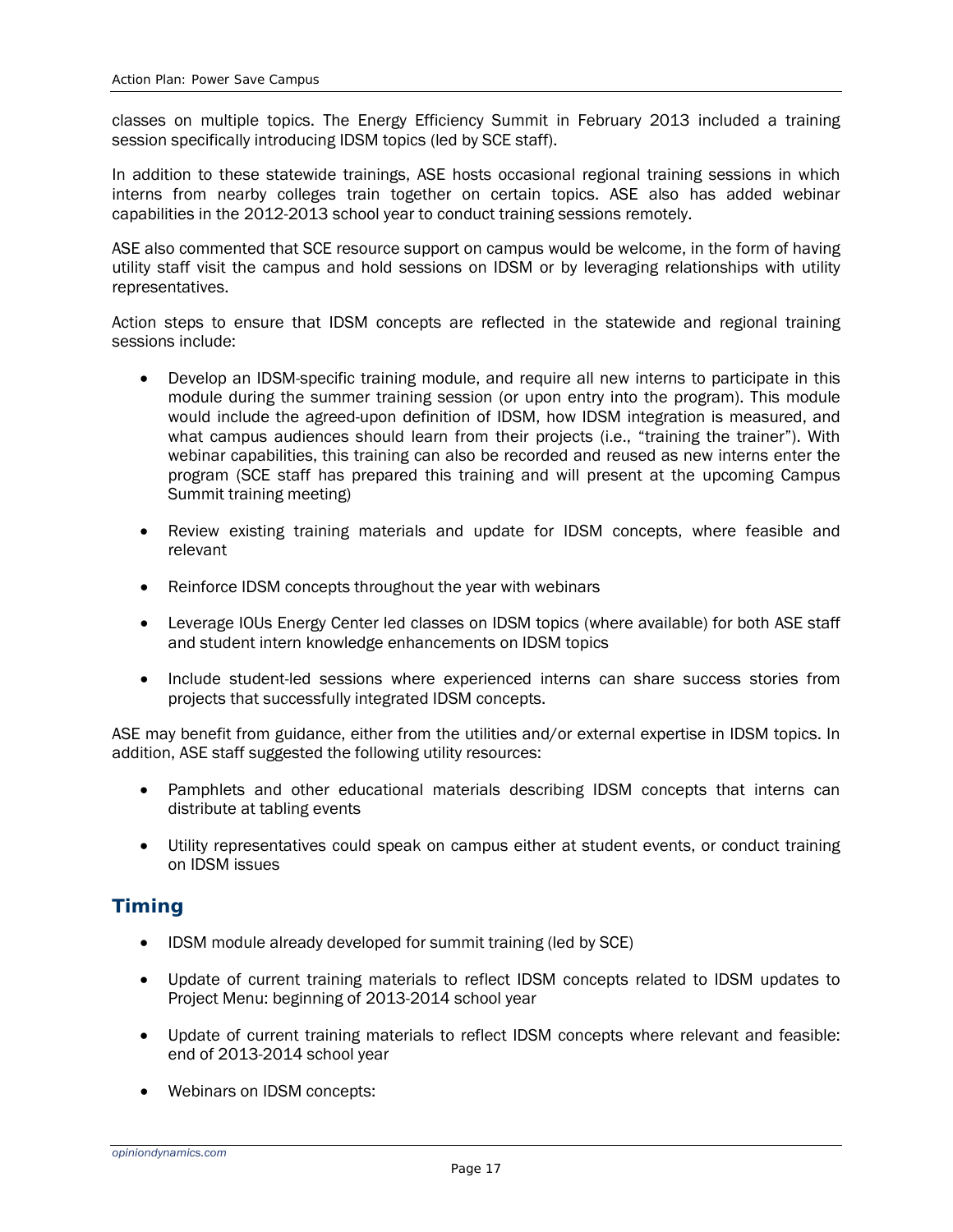- o Leverage session taught by SCE in Campus training: beginning of 2013-2014 school year
- o Hold refresher sessions periodically: commencing by end of 2013-2014 school year

## **4.3.4 INCLUDE AN AWARD CERTIFICATE FOR THE IDSM PROJECT**

Power Save Campus recognizes achievement of campuses related to performance in selected projects at an end-of-the-year meeting, where award winners receive a certificate based on project performance (e.g., most energy saved, etc.). ASE should include an award for the campus with the most successful IDSM project at the end-of-the-year meeting.

### *Timing*

- Update literature establishing award targets: beginning of 2013-2014 school year
- Present end-of-the-year award certificate: End of school year (or timing that matches certificate program presentation)

## **4.3.5 INCLUDE QUESTIONS ON IDSM CONCEPTS IN STUDENT POST-TESTS TO MEASURE INTERN KNOWLEDGE GAIN**

The Power Save Campus Statement of Work (SOW) for 2013-2014 includes Key Performance Indicators (KPIs) that measure knowledge gain and experiences among Power Save Campus interns and stakeholders, as well as among students who participate in Power Save Campus energy efficiency courses. Students should be measured on level of knowledge gained by their undertaking of an IDSM-based project.

To ensure IDSM concepts are incorporated into a student post-test survey, ASE should:

- Develop survey questions to measure IDSM knowledge baselines and increases, based on the measures of success and definitions of IDSM described above
- Develop survey questions to measure positive attitudes or intent to take action related to IDSM concepts learned

### *Timing*

- Develop Surveys: beginning of the 2013-2014 school year
- Conduct Surveys: throughout the school year

## <span id="page-22-0"></span>*4.4 PROPOSED MEASURES OF IDSM SUCCESS*

The measures of success below aim at measuring IDSM concept prevalence and integration throughout the program design and materials. They are designed to reflect IDSM achievement in any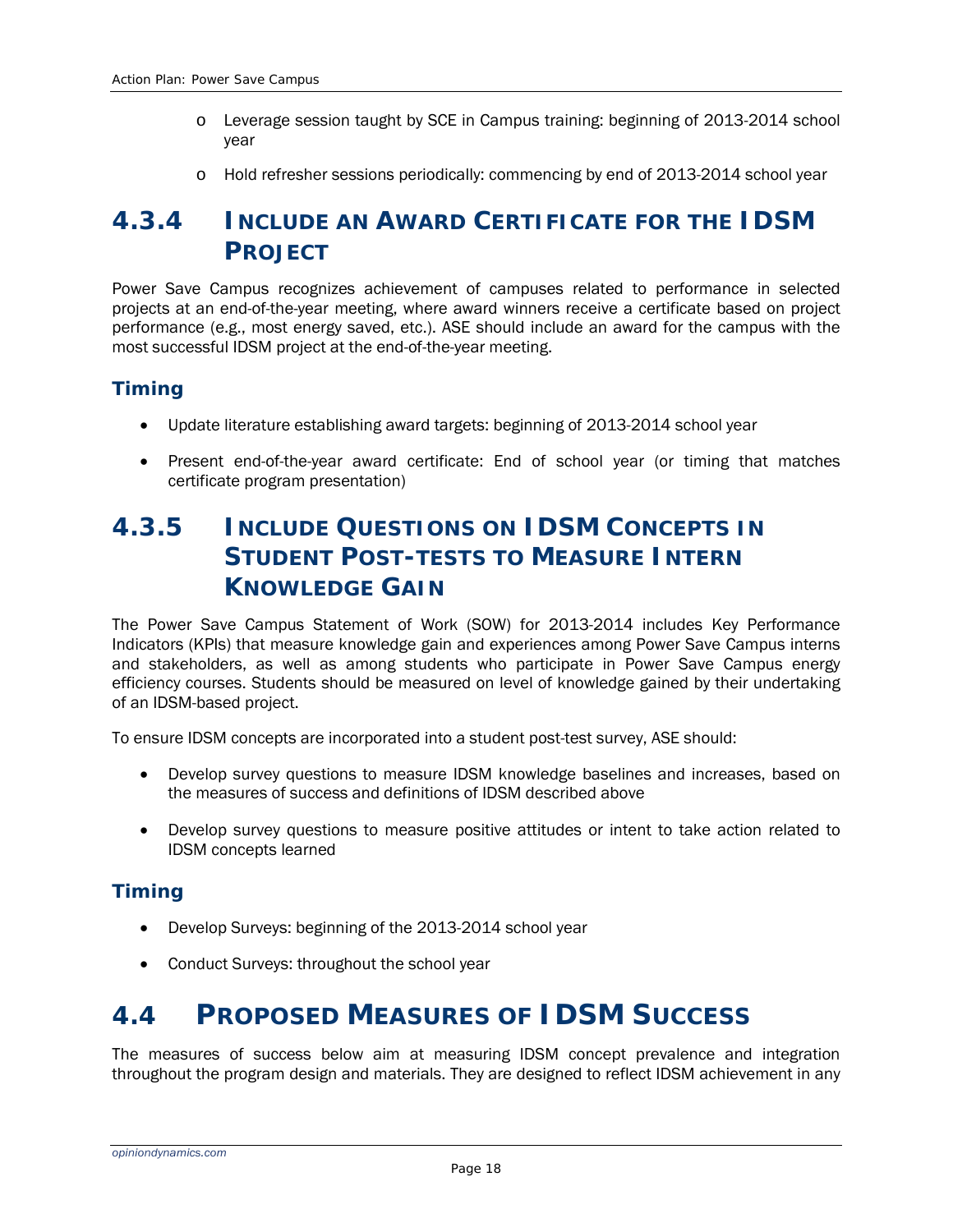given program. They measure changes in student and teacher knowledge, robustness of program materials, and high-level training on IDSM integration.

<span id="page-23-0"></span>

| Measure of                               | Description                                                                                                                                                                                                                                                                                                                                                                                                                                                         | Goal                                                             |
|------------------------------------------|---------------------------------------------------------------------------------------------------------------------------------------------------------------------------------------------------------------------------------------------------------------------------------------------------------------------------------------------------------------------------------------------------------------------------------------------------------------------|------------------------------------------------------------------|
| <b>Success</b>                           |                                                                                                                                                                                                                                                                                                                                                                                                                                                                     |                                                                  |
| <b>IDSM Options in</b><br>Program Design | IDSM-related projects are included in the Project Menu<br>٠<br>of options provided to students<br>IDSM concepts are embedded in other projects within<br>×,                                                                                                                                                                                                                                                                                                         | Yes                                                              |
| <b>IDSM Concepts</b>                     | the Project Menu, as appropriate and relevant<br>IDSM concepts in program materials at a minimum<br>$\bullet$<br>include:<br>Concepts of energy demand and consumption<br>$\circ$<br>Importance/benefits of reducing demand and<br>$\circ$<br>consumption<br>Load shifting benefits (cost savings, grid<br>$\circ$<br>reliability)<br>Load shifting strategies<br>$\circ$<br>Concepts of renewable energy (sources,<br>O<br>benefits)<br>Calls to action<br>$\circ$ | 100% (on<br>program<br>materials where<br>relevant/<br>feasible) |
| <b>IDSM</b> Integration                  | State IDSM learning objectives in materials<br>$\bullet$<br>Energy Efficiency, Demand Response and Distributed<br>$\bullet$<br>Generation concepts are integrated, with clear linkages<br>that build on one-another, where feasible and relevant                                                                                                                                                                                                                    | Yes                                                              |
| Training<br><b>Materials</b>             | IDSM module is included in official training sessions,<br>$\bullet$<br>including Summit training<br>IDSM topics are included/embedded in training<br>$\bullet$<br>sessions/materials where relevant (where not a<br>separate module)<br>IDSM concepts (module and/or embedded) are<br>$\bullet$<br>delivered through other channels such a webinars                                                                                                                 | Yes                                                              |
| <b>Project Lead</b><br>Surveys           | Include questions on:<br>$\bullet$<br>Project Menu includes IDSM option<br>$\circ$<br>Likelihood of selecting IDSM project<br>$\circ$<br>Ease of use/understanding of project<br>$\circ$<br>materials/information/guidelines on IDSM<br>Satisfaction rating on IDSM project<br>$\circ$                                                                                                                                                                              | Scores of 8 or<br>higher (on a 10-<br>point scale)               |
| <b>Student Surveys</b>                   | Post-tests with Internet show an increase in overall<br>$\bullet$<br>score on IDSM concepts<br>Address shift in usage partners on campus /<br>$\circ$<br>intern households<br>Address knowledge gain in Energy Efficiency,<br>$\circ$<br>Demand Response and Distributed Generation<br>concepts                                                                                                                                                                     | Yes                                                              |

Table 4: Power Save Campus Program Measures of IDSM Success [9](#page-23-1)

<span id="page-23-1"></span><sup>9</sup> The contract between the IOUs and Alliance to Save Energy governs performance metrics. These outlined metrics are established to indicate prevalence and integration of IDSM concepts in the program design and materials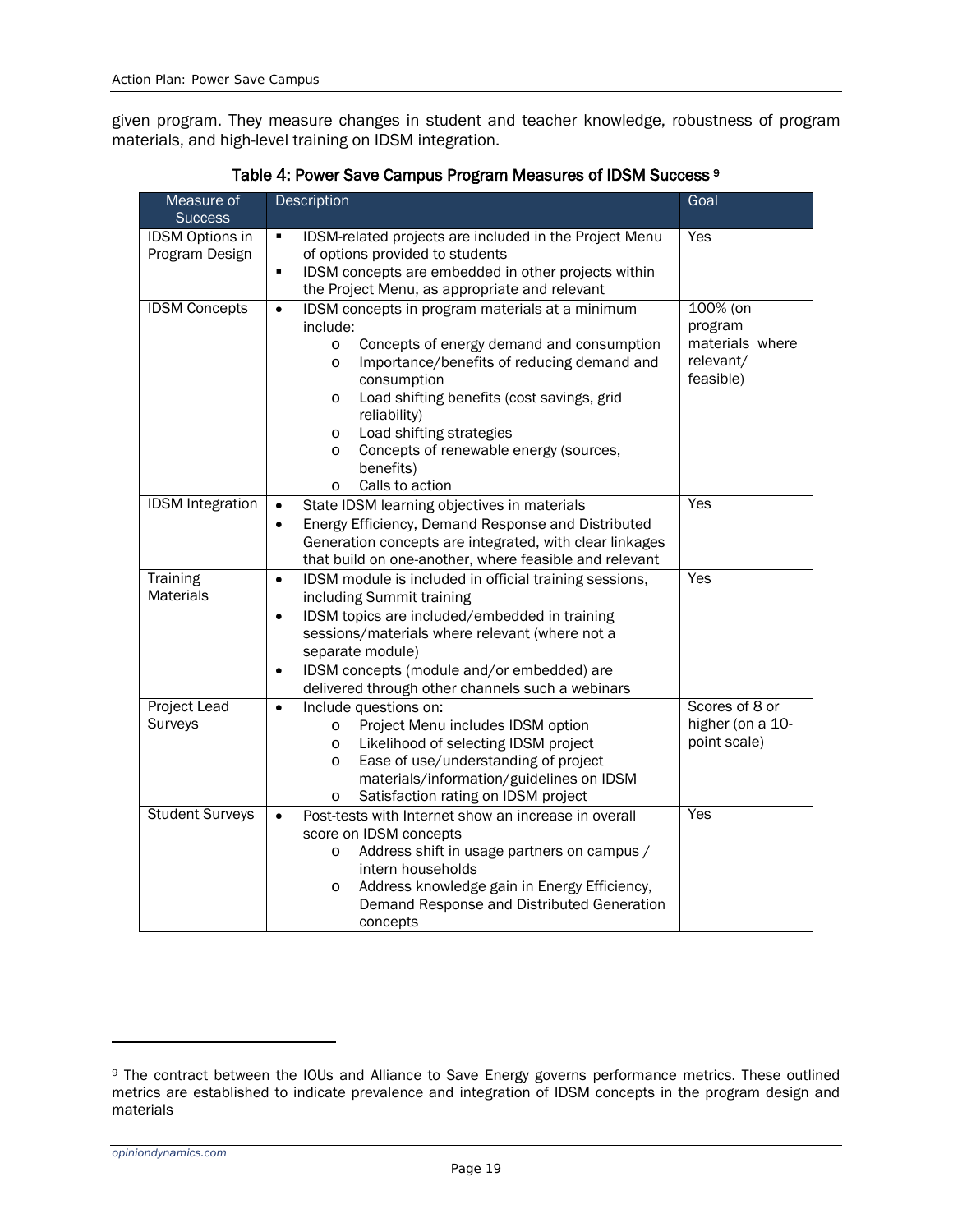# <span id="page-24-0"></span>**5. ACTION PLAN: PEAK STUDENT ENERGY ACTIONS**

## <span id="page-24-1"></span>*5.1 HIGH-LEVEL PROGRAM DESCRIPTION*

The PEAK Student Energy Actions program (PEAK), implemented by The Energy Coalition, provides teachers with a flexible curriculum on energy resources and efficiency. These units are designed to be infused into the regular curriculum, and can be used as either a supplemental lesson or a fullyear curriculum as the teacher chooses. This program targets the third to seventh grades in SCE territory, and is most often used in fourth and fifth grades given that the program materials aid in the preparation for standardized testing in these grades.

PEAK lists four overall program objectives for students known as the "four PEAK Actions," which guide the overall curricular content:

- 1. Shifting energy use off peak demand time
- 2. Shrinking energy use through cutting waste
- 3. Exploring renewable energy
- 4. Plugging in to new technology

The Energy Coalition is currently in the process of updating its program materials. The existing materials from 2010 included some IDSM concepts:

- Unit 1 (Natural Resources): Defines energy and resources, with a focus on renewable and non-renewable resources. Students play a game where they manage energy resources to ensure that a city does not lose power, and also learn the "four PEAK Actions."
- Unit 2 (Electrical Generation): Students learn about generation, with a unit focusing specifically on the development and capabilities of Smart Grid technology. Students also learn how to calculate energy usage and costs over time.
- Unit 3 (Greenhouse Gases): Students learn carbon emissions and carbon footprint concepts, and link these concepts to energy usage and demand.
- Unit 5 (Insulation): Students learn specifically about the role of insulation in reducing energy use. They also learn to identify opportunities for improving insulation at home and how it might reduce their home energy bills.
- Unit 6 (How Electricity Moves): Students learn about energy efficient lighting and calculate how much they might lower their energy usage and bills by using energy efficient bulbs in their homes.
- Unit 7 (Circuits): Students learn how to identify demand and calculate usage of home appliances. They then determine ways to conserve energy and shift loads for these appliances.
- Unit 8 (Exploring Peak Demand Time): Students learn about the interaction of energy supply (from circuits) and demand, and results when energy demand exceeds supply. They also learn about load shifting and devise a list of potential load shifting actions.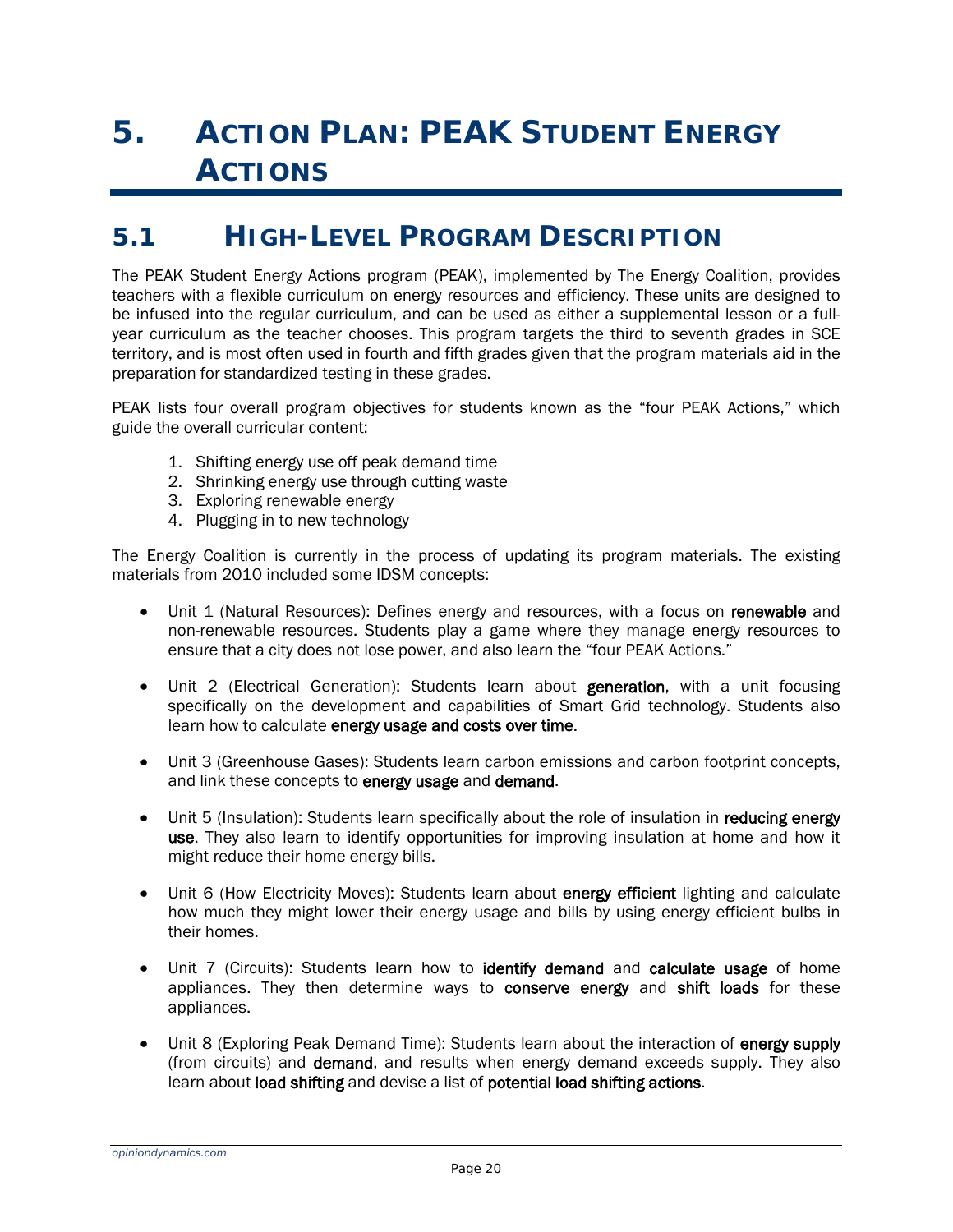- Unit 9 (Electricity and Magnetism): Students identify potential "energy vampire" devices in the classroom and at home, such as game consoles and chargers. They then calculate potential cost and energy savings from turning off these "energy vampire" devices.
- Unit 10 (Using Electricity to Do Work): Students create comprehensive home energy savings plans to present to parents/guardians based on the four PEAK energy actions. The unit includes example actions to include in the savings plans under all four areas.
- Unit 11 (A Healthy Energy Future): Students learn about the need for increased renewable resources and play a game where they account for energy consumption using simulated nonrenewable and renewable resources. They also study a map of California to identify ideal places for different types of renewable power installations.

## <span id="page-25-0"></span>*5.2 CURRENT LEVEL OF IDSM ACTIVITY*

PEAK includes the key areas of IDSM in its existing program objectives listed above:

- 1. Shifting energy use off peak demand time (demand response)
- 2. Shrinking energy use through cutting waste (energy efficiency/conservation)
- 3. Exploring renewable energy (distributed generation)
- 4. Plugging in to new technology (energy efficiency)

In the 2010-2012 process evaluation, the PEAK received marks above 90% in two of the three IDSMrelated metrics: energy efficiency (95%) and distributed generation (100%). Its lowest rated area was in demand response, which received an 83% overall according to the evaluation metrics, mostly due to the relative cursory prevalence of demand response topics in the program materials.

PEAK provides breadth of IDSM topics but not necessarily depth of information and knowledge within its units; PEAK along with SCE, tested a pilot module aimed at providing both integration and depth of knowledge in IDSM specific topics, focused on DR activities. The pilot included a watt meter to be used with lab activities.

The main objective for PEAK is to identify ways to integrate these existing IDSM concepts, which are mostly standalone in each unit, across its program materials. Given the flexibility of the curriculum, one particular challenge for this program is to identify ways to build student IDSM knowledge even when teachers only teach a few of the units.<sup>[10](#page-25-2)</sup> As shown above, the vast majority of PEAK units teach at least one IDSM concept, but they tend to be cursory in nature, and these concepts may or may not link to other concepts in other units that teachers choose to teach.

## <span id="page-25-1"></span>*5.3 PROGRAM ACTION PLAN*

The Action Plan for the PEAK program comprises seven main recommendations.

- 1. Include IDSM as part of overall lesson learning objectives in program materials
- 2. Increase IDSM concepts in PEAK program materials

<span id="page-25-2"></span><sup>&</sup>lt;sup>10</sup> Teachers are required to teach a minimum of four PEAK units, and may teach anywhere between four and all eleven.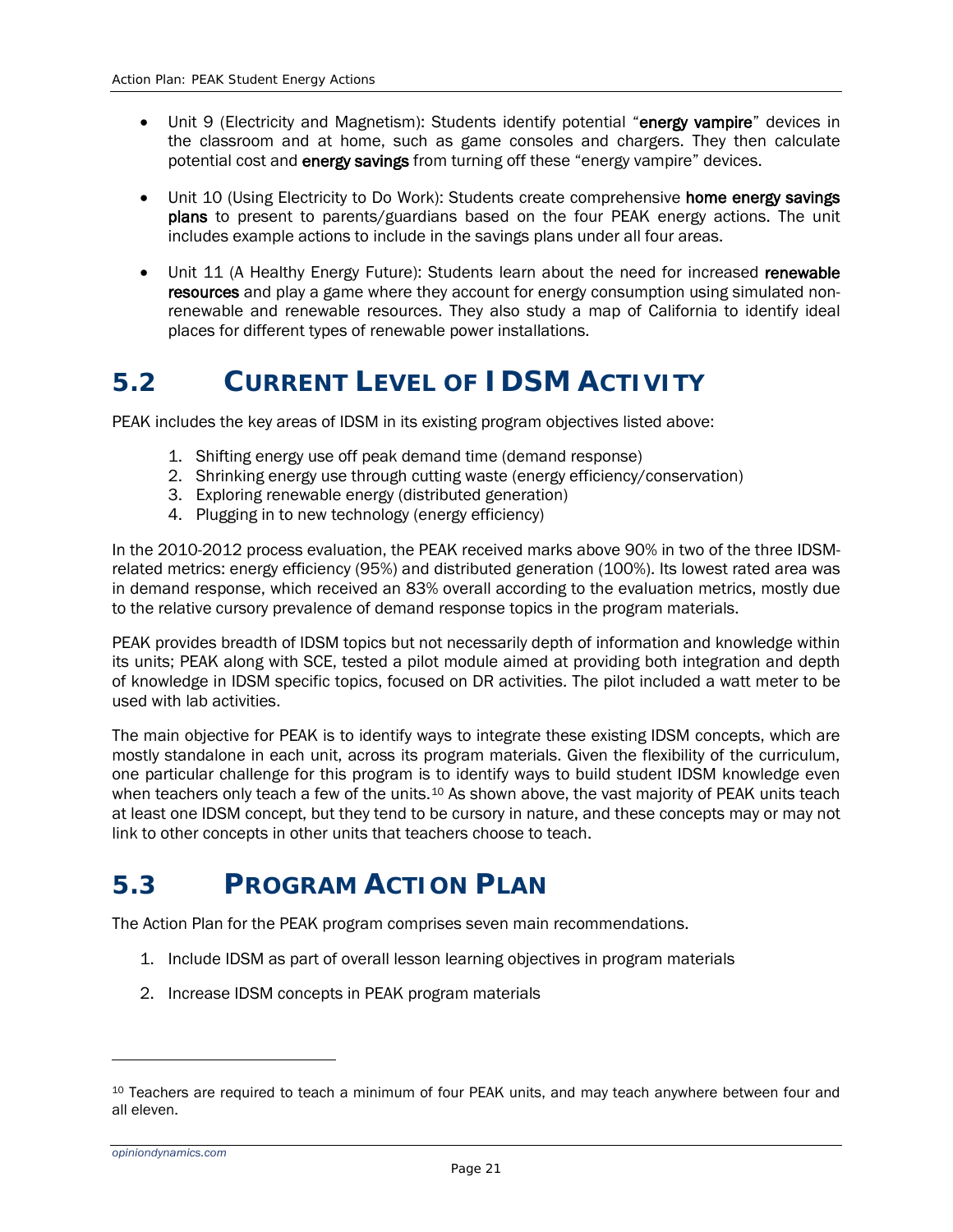- 3. Incorporate IDSM exercises as part of the full curriculum for appropriate units
- 4. Consider options to ensure that IDSM concepts are adopted by teachers given program's inherent flexibility
- 5. Add questions on IDSM concepts to teacher surveys and share results periodically with IOUs
- 6. Include questions on IDSM concepts to student post-tests to measure student knowledge gain
- 7. Include IDSM concepts in teacher training materials

For each recommendation, we outline the current state of IDSM integration and list additional actions and resources needed to accomplish this step. Each sub section also outlines a proposed Action Step schedule. The overarching goal is to complete these Action Steps within the current program cycle, where feasible (December 2014).

## **5.3.1 INCLUDE IDSM AS PART OF OVERALL LESSON LEARNING OBJECTIVES IN PROGRAM MATERIALS**

The teacher units for PEAK already include overall Learning Objectives. These Learning Objectives include some IDSM concepts, such as renewables, energy efficiency, and energy demand, but are not explicitly linked to IDSM.

Action steps include:

- Review the listed Student Learning Objectives at the beginning of each unit in the teacher guides, and add IDSM-specific learning objectives, where appropriate.
- Update the relevant PEAK Program documents to include an agreed-upon definition of IDSM and an outline of what should be included in program design, delivery and materials.

### *Timing*

• As units are updated; target for overall completion is beginning of the 2014-2015 school year

## <span id="page-26-0"></span>**5.3.2 INCREASE IDSM CONCEPTS IN PEAK PROGRAM MATERIALS**

The PEAK program offers up to 11 units to teachers in SCE service territory, which cover the IDSM topics listed in Section [5.1.](#page-24-1) While the PEAK materials include the key concepts of IDSM, they are "sprinkled" throughout the materials and are not fully integrated or developed in-depth.

Thus, program materials in general should be reviewed and updated to address the following topics, where relevant and feasible:

- Demand response:
	- o Importance of keeping the customers' lights on (grid reliability, avoiding rotating outages, difficulty of energy storage)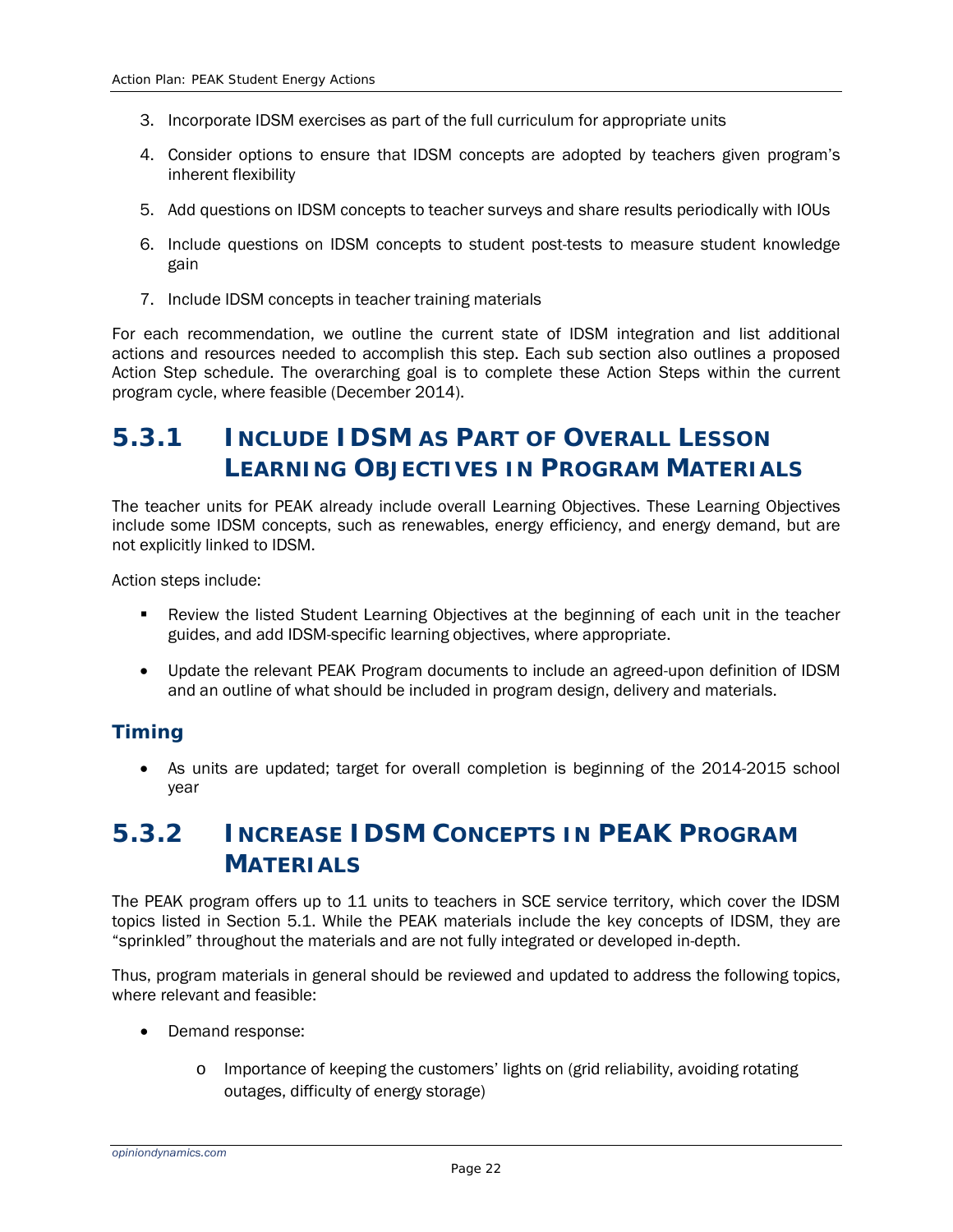- o Shifting load to off-peak periods
	- **Concepts of peak/off-peak periods and seasons**
	- Concepts of higher costs (linked to TOU rates) of consuming energy during peak periods
	- What school community (students/families/schools) can do to shift load (unplug vampire loads, disconnect video games consoles, turn off lights, lower HVAC settings, etc.)
- o Concepts of energy demand, rather than consumption (kW vs. kWh)
- o Time of Use /rate concepts (how it costs more to consume/generate electricity during certain times of day)
- Distributed Generation: (primarily solar in SCE's service territory) including concepts/topics/ elements that address renewable energy, particularly solar (if focused in the SCE service territory)

The update of program materials should follow two parallel approaches:

- 1. Short-term: IDSM 101 supplemental module (leveraging pilot module developed with SCE) should be developed that reflects the IDSM and its integration concepts). This would include new (or moved) labs and activities that specifically target IDSM integration. This module can serve as the basis for IDSM overall concepts and ideally, can be used as a foundation for teaching all other modules. This would be a short-term option that can be deployed in the upcoming program year. A supplemental unit can serve as an interim document to help orient The Energy Coalition on what concepts will be most important to add throughout the existing program materials including:
	- a. IDSM knowledge and content
	- b. Teacher and student engagement
	- c. Testing teacher receptivity to have a required module in the program materials
- 2. Long-term: all units should be reviewed and IDSM concepts incorporated where feasible and relevant (thus, it would not necessary apply to all units). Special consideration could be paid to Units 1, 6, 7, and 9, as the 2010-2012 Connections Process Evaluation identified these units as ones that teachers are most likely to teach (73% taught Unit 1, 72% taught Unit 6, 78% taught Unit 7, and 73% taught Unit 9). The majority of teachers also said that they taught Unit 2 (50%) or Unit 8 (56%).

The Energy Coalition would also need to include SCE in the review process for the revamped materials to ensure that IDSM concepts are sufficiently integrated.

### *Timing*

- Interim IDSM 101 supplemental lesson: beginning of the 2013-2014 school year
- Revamped curriculum with IDSM: beginning of the 2014-2015 school year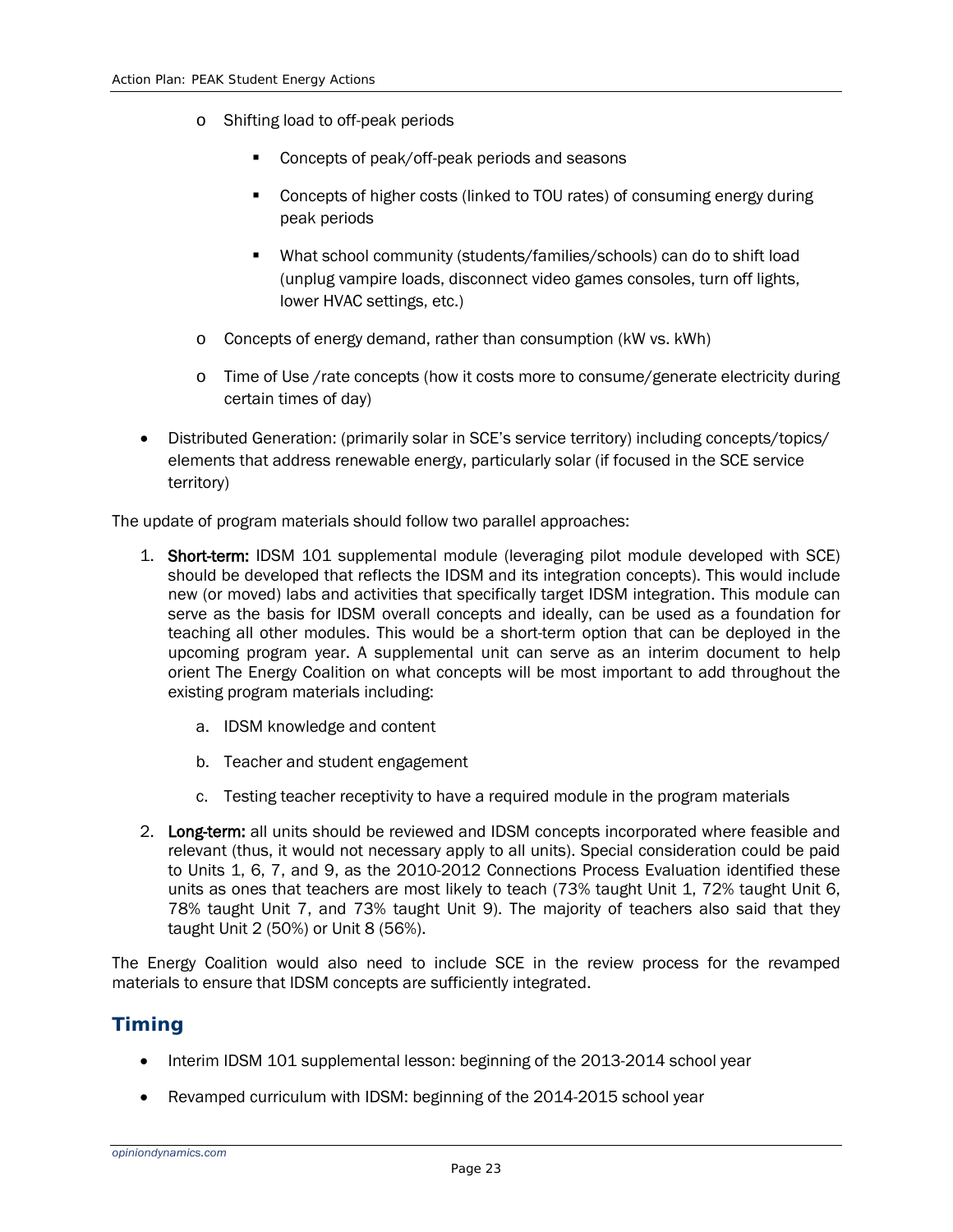## **5.3.3 INCORPORATE IDSM EXERCISES AS PART OF THE FULL CURRICULUM FOR APPROPRIATE UNITS**

PEAK typically provides one kit of materials for every five students (a total of seven to eight per classroom). In the SCE pilot in 2011, watt meters were added to the kits as part of the "Energy Vampires" activity in Unit 9.

The Energy Coalition should add the watt meters as a permanent component of the lab kits. These watt meters could also be used in other labs where students analyze energy usage. This meter can be further leveraged to incorporate grade-appropriate IDSM-specific lessons that focus on demand and demand shifting and demand response.

Because the watt meters were included as part of a small-scale pilot conducted in 2011, The Energy Coalition would need additional funding to purchase enough watt meters to make them a permanent part of the lab kits.

### *Timing*

• Beginning of the 2013-2014 school year

## **5.3.4 CONSIDER OPTIONS TO ENSURE THAT IDSM CONCEPTS ARE ADOPTED BY TEACHERS GIVEN PROGRAM'S INHERENT FLEXIBILITY**

Given that teachers have the flexibility of selecting which units to teach, even with a complete update of all program units, there will be some units where the topic of IDSM may not be applicable (for example, Unit 5 on insulation). In addition, given that the focus of IDSM integration is on developing depth of knowledge, the IDSM depth of knowledge may not be sufficient depending on which units teachers select. While the thoroughness of IDSM concepts in all units can only be established after these units have been developed, PEAK should consider options to ensure that IDSM is in fact promoted through its programs.

During interviews, the program implementers stated that requiring teachers to select a specific unit (e.g., the IDSM 101 referred to above) may encounter resistance. Teachers may prefer to select units that are aligned with their curriculum approach, and they would rather maintain ownership of what is taught in their classroom.

For purposes of this Action Plan, The Energy Coalition and/or SCE should test the potential requirement of a module to cover basic IDSM concepts with teachers to obtain feedback on potential resistance it would meet. Depending on the feedback received, either the required module can be updated to meet teachers' needs, or the requirement to teach a particular module lifted, but in this case, more in-depth IDSM knowledge should be incorporated into all units.

Therefore, The Energy Coalition should leverage short-term modules discussed in [5.3.2](#page-26-0) above and require that teachers select these modules as part of the options to teach in the curriculum. This will require first that the short-term module be developed and vetted, and the teacher training must be updated to include the needed concepts (see [5.3.7\)](#page-30-1).

After the IDSM 101 module is implemented, the program should include follow up with a teacher survey to determine reactions to the module requirement. If negative sentiments are expressed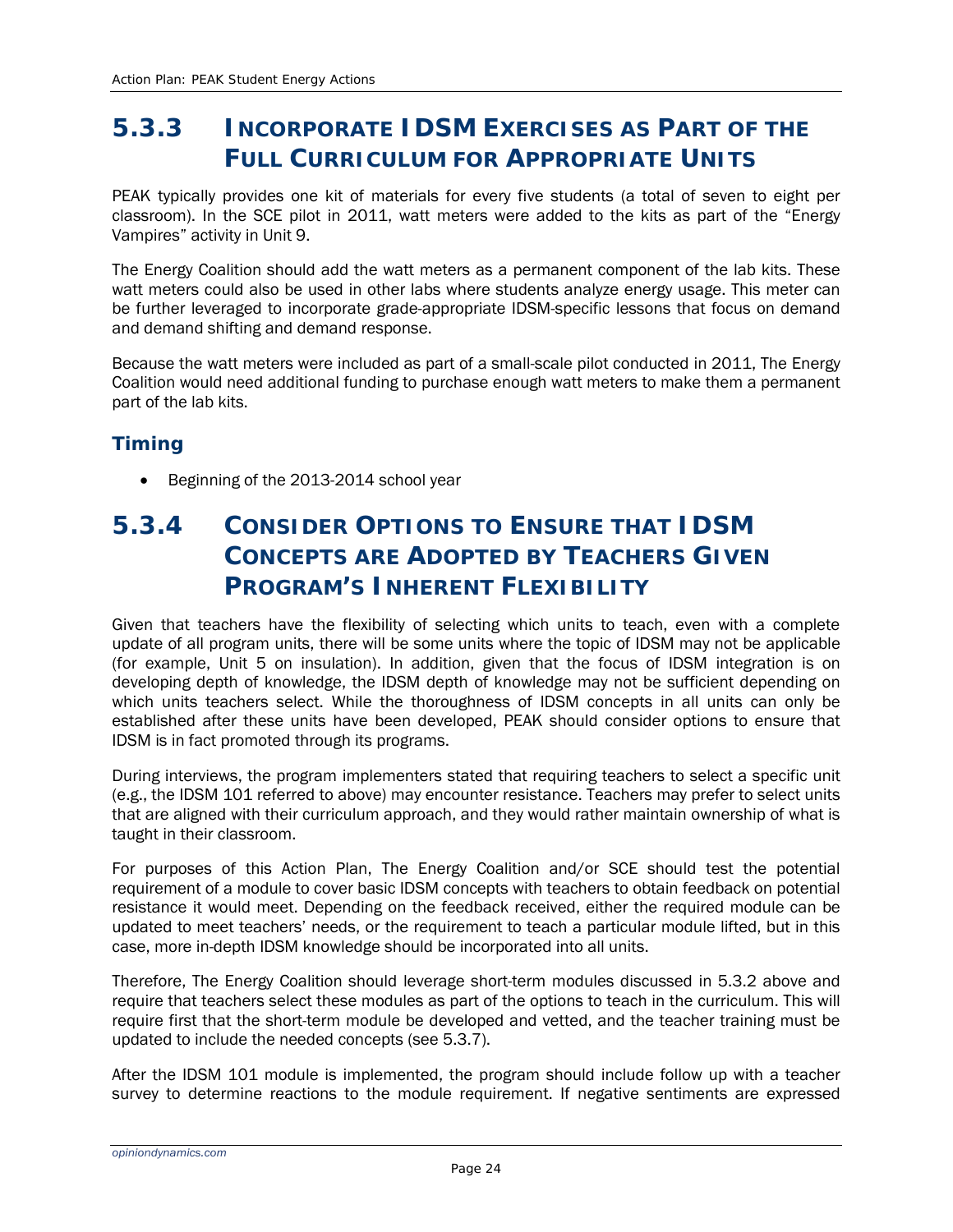about that, determine whether they are from the module requirement, or from the quality/alignment/approach within the module that could be updated to better reflect their needs and make them more likely to choose the module, even in the absence of this requirement.

### *Timing*

Given expected resistance on this issue, this should be rolled out as a test in select schools with a sample size sufficient to draw statistically valid assumptions from survey results (minimum n=30).

- Short-term module developed: beginning of 2013-2014 school year
- Teacher training updated: beginning of 2013-2014 school year
- Teachers trained: beginning of 2013-2014 school year
- Teacher survey: Within weeks of PEAK units being taught (schedule to be provided by PEAK)
- Survey results/analysis: throughout the school year (for the first year, in time to inform changes, if needed, to this approach)

## **5.3.5 ADD QUESTIONS ON IDSM CONCEPTS TO TEACHER SURVEYS AND SHARE RESULTS PERIODICALLY WITH IOUS**

The Energy Coalition conducts teacher surveys in the current program as a part of a feedback mechanism to improve program design. The results of these surveys are available to the IOUs upon request.

The Energy Coalition should review the survey and ensure that IDSM questions are included. These questions should, at a minimum, cover the following topics:

- Are materials and measures for student IDSM labs adequate and easy to understand and use?
- What is the likelihood of persistence of teaching IDSM concepts?
- What is the level of student engagement with IDSM tools and concepts?
- What is the reported level of students' knowledge gain on IDSM concepts (specifically describe concepts)?
- Are students taking IDSM concepts home?
- Do teachers understand the IDSM concepts from the training?

### *Timing*

- Update surveys: beginning of the 2013-2014 school year
- Conduct surveys: throughout the school year
- As noted earlier, this data is available to SCE upon request; SCE can establish a regular schedule for receipt of survey results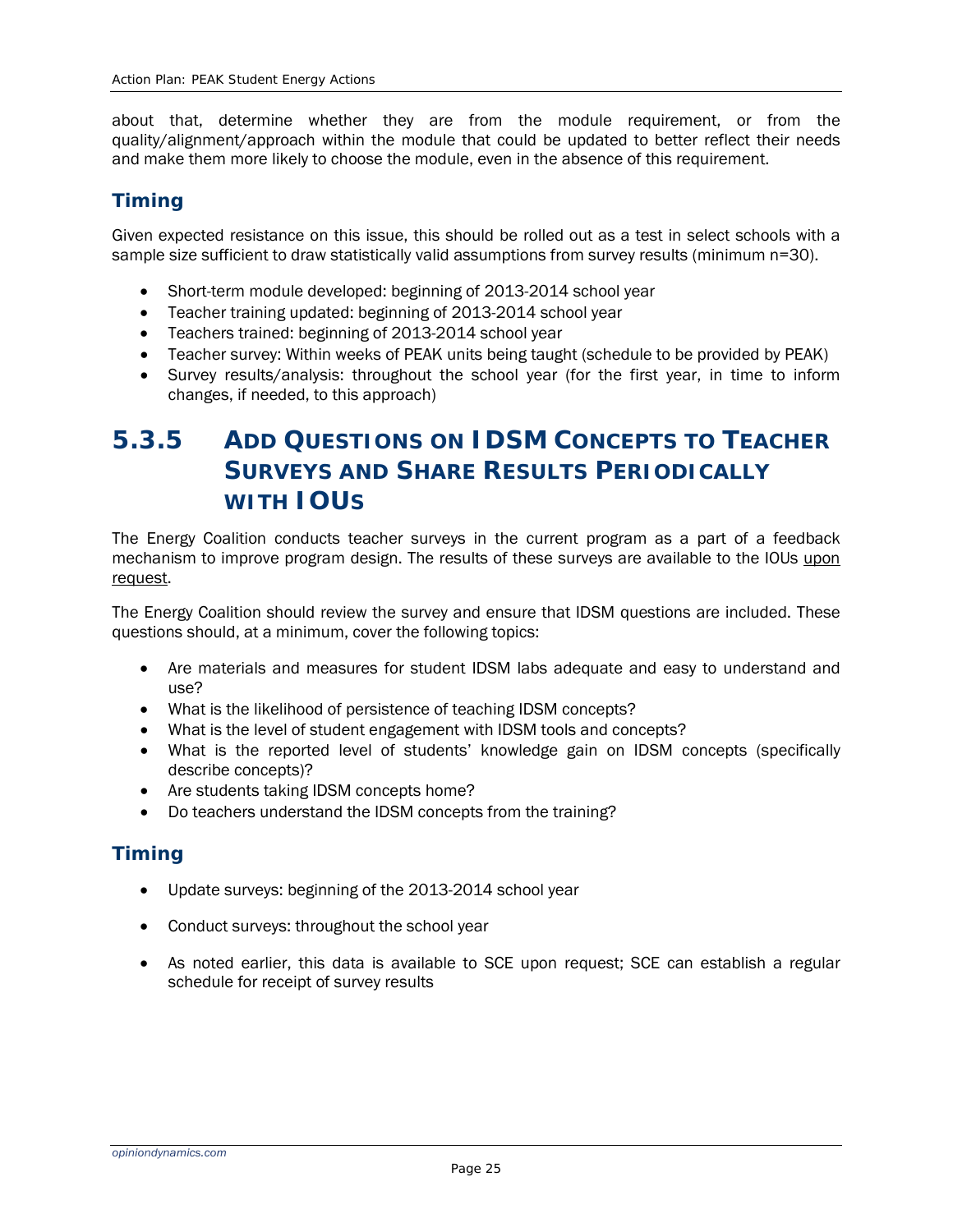## **5.3.6 INCLUDE QUESTIONS ON IDSM CONCEPTS TO POST-TESTS TO MEASURE STUDENT KNOWLEDGE GAIN**

The Energy Coalition conducts student pre- and post-tests as part of the current program design.

To ensure that IDSM concepts are reflected in student post-test surveys, review the current post-test document and update for IDSM concepts where relevant and feasible. These questions should be linked to the IDSM concepts, exercises, and information included in the program materials.

### *Timing*

- Develop survey: beginning of 2013-2014 school year
- Conduct surveys: throughout the school year

## <span id="page-30-1"></span>**5.3.7 INCLUDE IDSM CONCEPTS IN TEACHER TRAINING MATERIALS**

At the beginning of the school year, teachers participating in PEAK attend an all-day training session, where they are oriented to the program materials, including hands-on practice for the labs they will teach. PEAK should add training materials that specifically explain IDSM concepts so that teachers can explain them to students. Development of training materials should include the agreed-upon definition of IDSM (see section [2.1](#page-8-1) as a starting point). Beginning-of-year teacher training sessions include discussion or explanation specifically of IDSM concepts, so that teachers understand the program measures of IDSM success that they should meet as part of their participation.

### *Timing*

- Training on interim IDSM 101 supplemental lesson: beginning of the 2013-2014 school year
- Training on revamped curriculum with IDSM: beginning of the 2014-2015 school year

## <span id="page-30-0"></span>*5.4 PROPOSED MEASURES OF IDSM SUCCESS*

The measures of success below aim at measuring IDSM concept prevalence and integration throughout the program design and materials. They are designed to reflect IDSM achievement in any given program. They measure changes in student and teacher knowledge, robustness of program materials, and high-level training on IDSM integration.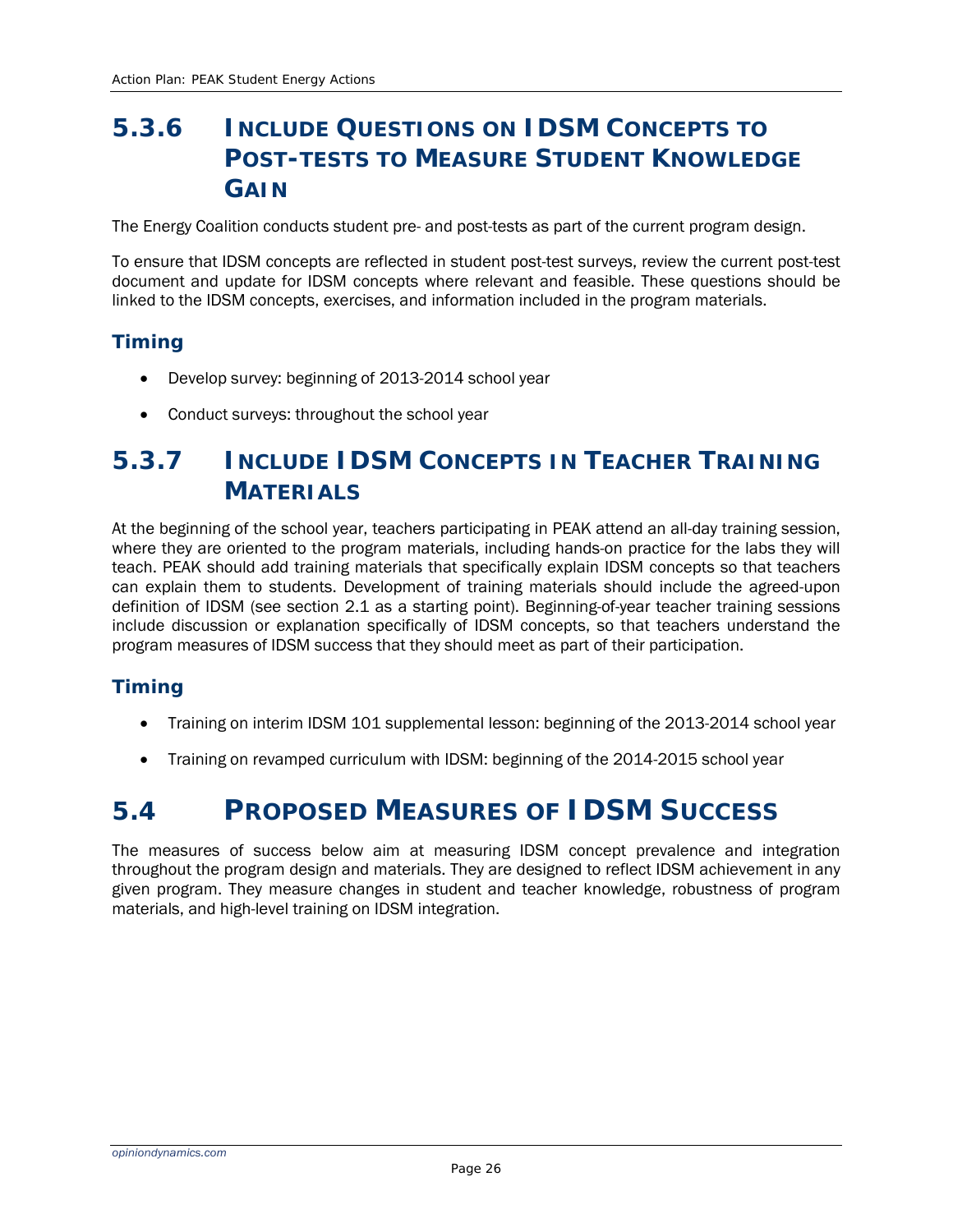<span id="page-31-0"></span>

| Measure of<br><b>Success</b> | <b>Description</b>                                                                                                                                                                                                                                                                                                                                                                    | Goal                                                                 |
|------------------------------|---------------------------------------------------------------------------------------------------------------------------------------------------------------------------------------------------------------------------------------------------------------------------------------------------------------------------------------------------------------------------------------|----------------------------------------------------------------------|
| <b>IDSM</b><br>Concepts      | Concepts in program materials at a minimum include:<br>Concepts of energy demand and consumption<br>$\circ$<br>Importance/benefits of reducing demand and consumption<br>$\circ$<br>Load shifting benefits (cost savings, grid reliability)<br>$\circ$<br>Load shifting strategies<br>$\circ$<br>Concepts of renewable energy (sources, benefits)<br>O<br>Calls to action<br>$\Omega$ | 100% (on<br>projects where<br>relevant/<br>feasible)                 |
| <b>IDSM</b><br>Integration   | State IDSM learning objectives in materials<br>$\bullet$<br>Energy Efficiency, Demand Response and Distributed Generation<br>concepts are integrated, with clear linkages that build on one-another,<br>where feasible and relevant                                                                                                                                                   | Yes                                                                  |
| General<br>Objectives        | IDSM exercises are incorporated as part of the of student lab work for<br>$\bullet$<br>appropriate units<br>IDSM topics are included / embedded in training sessions                                                                                                                                                                                                                  | Yes                                                                  |
|                              | IDSM concepts are prevalent in units<br>$\bullet$<br>IDSM is consistently one of the units taught (if new module<br>$\circ$<br>developed)<br>IDSM is prevalent in most units taught (if updates of existing<br>$\circ$<br>materials are performed)                                                                                                                                    | 100%                                                                 |
| Teacher                      | Teacher surveys:<br>Materials and measures for student labs are adequate and easy<br>$\circ$<br>to use<br>Likelihood of persistence of teaching IDSM concepts<br>O<br>Level of student engagement and knowledge gain on IDSM<br>O<br>concepts<br>Taking IDSM concepts home<br>O<br>Teachers understand IDSM concepts from training<br>$\circ$                                         | Scores of 8 or<br>higher (on a 10-<br>point scale), or<br>equivalent |
| <b>Student</b><br>Surveys    | Post-tests should show a statistically significant increase in overall<br>$\bullet$<br>scores on IDSM concepts, or meet a certain score increase threshold<br>Addresses shift in energy consumption in students<br>O<br>households<br>Address knowledge gain in EE, DR and DG concepts<br>O                                                                                           | Yes                                                                  |
| Education                    | Aligns and supports California Education Content Standards for<br>appropriate grade levels                                                                                                                                                                                                                                                                                            | Yes                                                                  |

### Table 5: PEAK Program Measures of IDSM Success [11](#page-31-1)

<span id="page-31-1"></span><sup>&</sup>lt;sup>11</sup> The contract between the IOUs and The Energy Coalition governs performance metrics. These outlined metrics are established to indicate prevalence and integration of IDSM concepts in the curriculum, teacher training and program delivery plan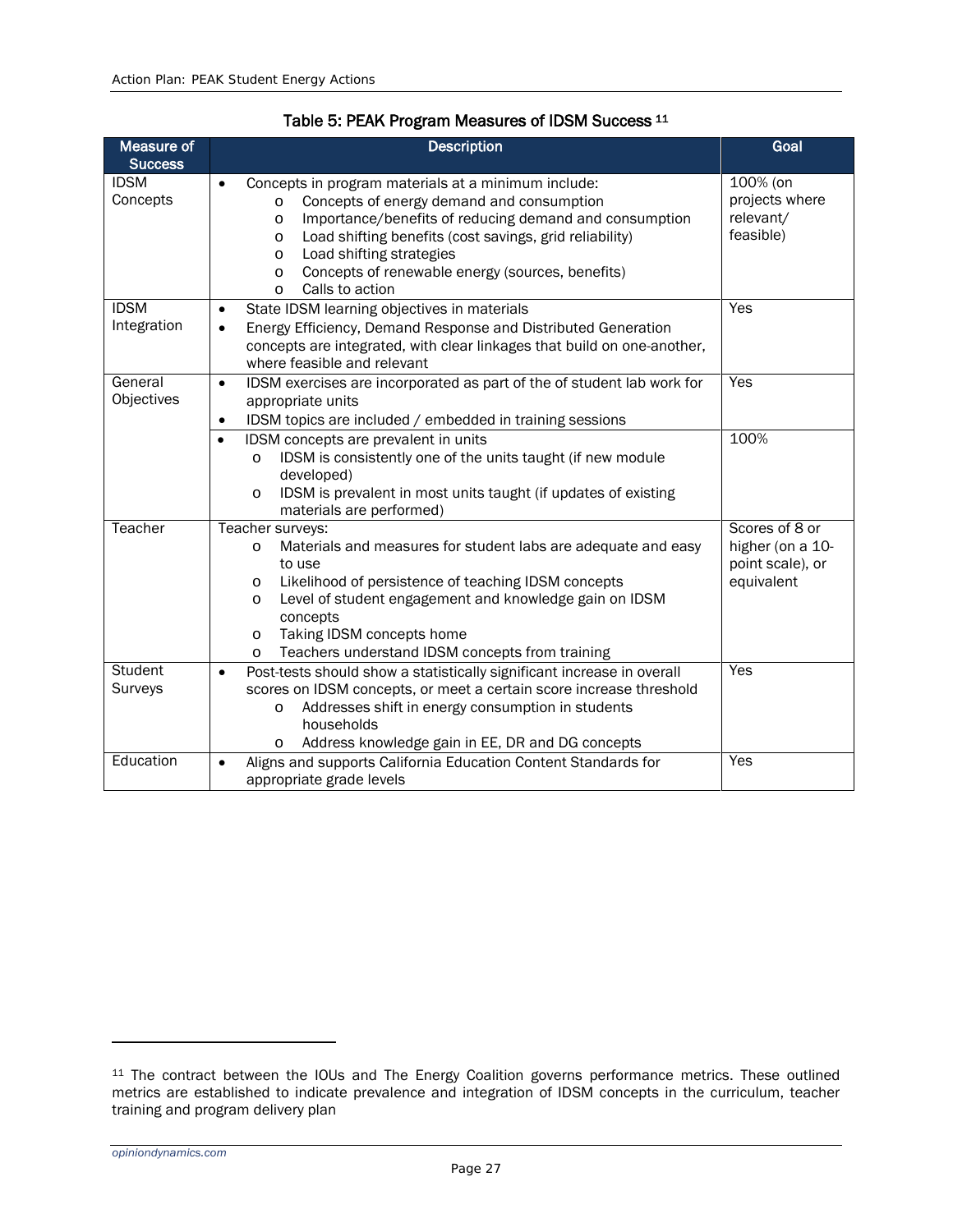# <span id="page-32-0"></span>**6. ACTION PLAN: POWER SAVE SCHOOLS**

## <span id="page-32-1"></span>*6.1 HIGH-LEVEL PROGRAM DESCRIPTION*

The Power Save Schools (formerly Green Schools) program, implemented by the Alliance to Save Energy, targets all grade levels from kindergarten through 12th grade. ASE enlists entire school districts, and establishes core teams of teachers and custodians at each school site. Core team members attend an all-day workshop where they receive training and a program curriculum, complete with a road map with lesson plans and hands-on activities. These core teams then recruit students to join the team, who help lead the program and expand its focus throughout the whole school community.

Implementation of the program is flexible, as teachers choose the order in which they complete twelve benchmarks activities, each accompanied by related lesson plans. Power Save Schools also uses energy saving projects as an educational tool, providing students with hands-on learning opportunities on energy savings.

The participation process for Power Save Schools is highly flexible, as teachers can choose from a set of materials to teach, but there are no required subject areas or lesson plans, and teachers can modify these materials if desired. Power Save Schools also uses an energy savings project as an educational tool, providing students with hands-on learning opportunities on energy savings.

## <span id="page-32-2"></span>*6.2 CURRENT LEVEL OF IDSM ACTIVITY*

In the process evaluation yardstick, the Power Save Schools score low on demand response metrics.

ASE is currently revising and updating the Power Save Schools program framework and materials. Given its historical focus on energy efficiency, ASE may benefit from additional guidance and clarification from the utilities on the concept of IDSM and its integration. A common definition and a list of IDSM topics are included in Section 0 of this report and can serve as a starting point. SCE may need to be available for further guidance and clarification as needed.

ASE should consider engaging staff with subject expertise in demand response and distributed generation. As the program implementer, it bears the responsibility for developing program materials and meeting WE&T program and California Education standards for guidance in curriculum updates and, as such, should be able to draw from the relevant expertise to meet these goals.

## <span id="page-32-3"></span>*6.3 PROGRAM ACTION PLAN*

The Action Plan for the Power Save Schools program comprises five main recommendations.

- 1. Integrate IDSM elements into existing roadmap steps
- 2. Add IDSM concepts in Power Save Schools program materials where appropriate
- 3. Incorporate IDSM concepts into teacher training sessions
- 4. Add questions on IDSM to school community (teachers) surveys and share results periodically with IOUs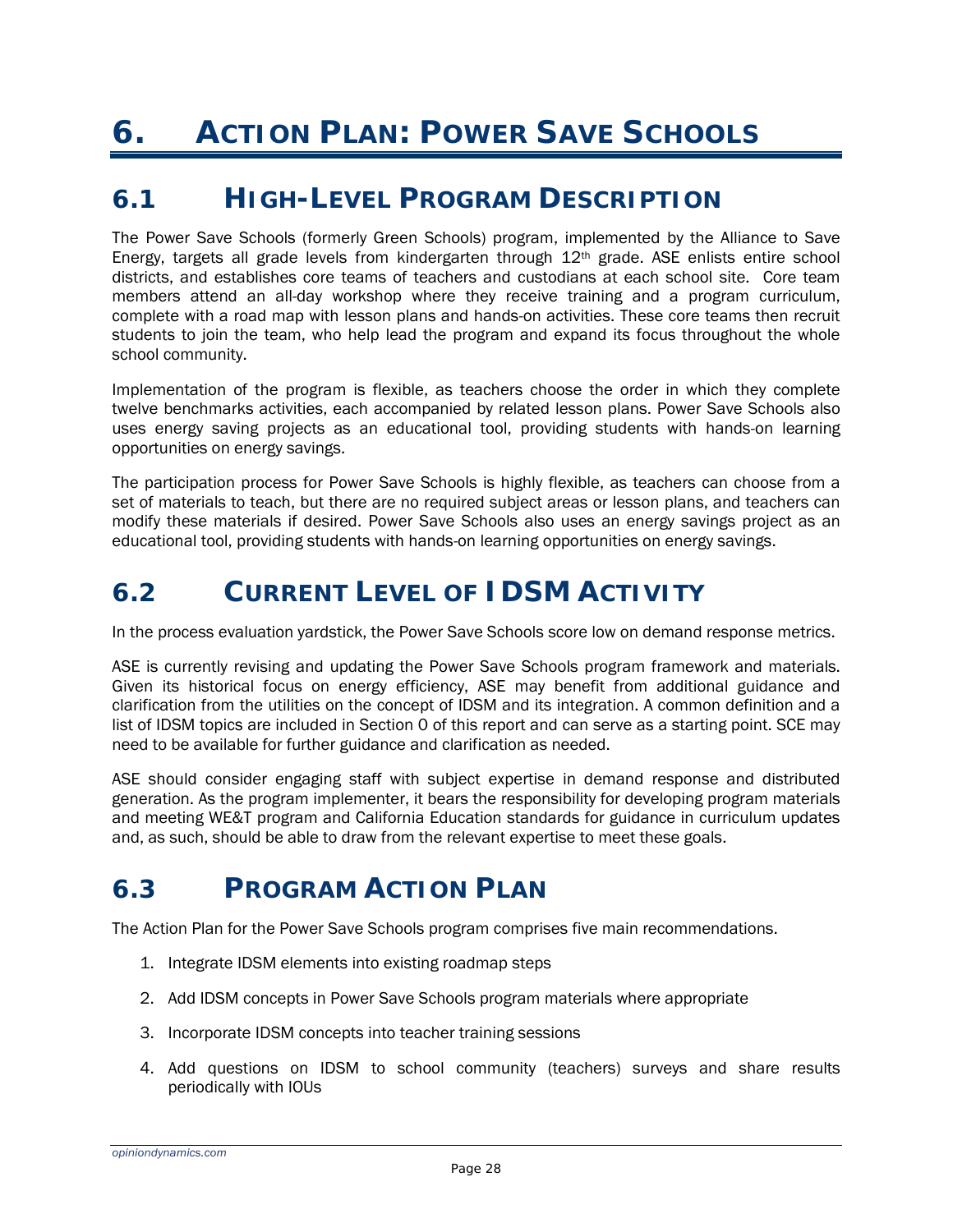5. Include questions on IDSM concepts to student post-tests to measure student knowledge gain

For each recommendation, we outline the current state of IDSM integration and list additional actions and resources needed to accomplish this step. Each sub section also outlines a proposed Action Step schedule. The overarching goal is to complete these Action Steps within the current program cycle, where feasible (December 2014).

## **6.3.1 INTEGRATE IDSM ELEMENTS INTO EXISTING ROADMAP STEPS**

Power Save Schools provides teachers with a roadmap at the beginning of the school year as part of their training and orientation. This roadmap guides activity development for the rest of the school year, including activity benchmarks that should be met at certain points in the year.

Action steps include:

- Review roadmap steps to identify opportunities to integrate IDSM concepts in existing steps where appropriate, particularly demand response activities and energy efficiency activities.
- Update the relevant Power Save Schools Program documents to include an agreed-upon definition of IDSM and an outline of what should be included in program design, delivery and materials.

### *Timing*

• Revisions to roadmap and review of objectives: before the training at the start of the 2013- 2014 school year

## **6.3.2 ADD IDSM CONCEPTS IN POWER SAVE SCHOOLS PROGRAM MATERIALS WHERE APPROPRIATE**

Some existing program materials developed by Alliance to Serve Energy in conjunction with the U.S. EPA include IDSM concepts, such as the "Watt Does it Cost to Use It?" lesson (see Appendix A for a high-level description). <sup>[12](#page-33-0)</sup> Students who participate in the Student Energy Audit Training (SEAT) also learn to measure demand, using audit tools that include watt and light meters. The SEAT curriculum also offers instruction on renewable and non-renewable sources of energy, the importance of energy efficiency, and green careers. The key task for Power Save Schools is to leverage some of the materials developed for other contexts as well as identify additional opportunities for IDSM integration. In general, program materials should include the following IDSM concepts:

• Energy demand and consumption

<span id="page-33-0"></span><sup>&</sup>lt;sup>12</sup> The "Watt Does it Cost to Use It?" lesson, which was developed by a teacher for the Power Save Schools program, is currently included in the Energy Education and Workforce Development materials provided by the U.S. Department of Energy but was not included in the Power Save Schools teacher materials for 2010-2012. Other materials taught by the program in 2010-2012 touch on energy cost concepts, such as "Appliances: How Much Electricity Does it Use" and "Which Light Bulb Is Really Cheaper?". We included "Watt Does It Cost to Use It?" as part of the benchmarking lessons due to its content that explains the differences between usage and demand, as discussed in Appendix A.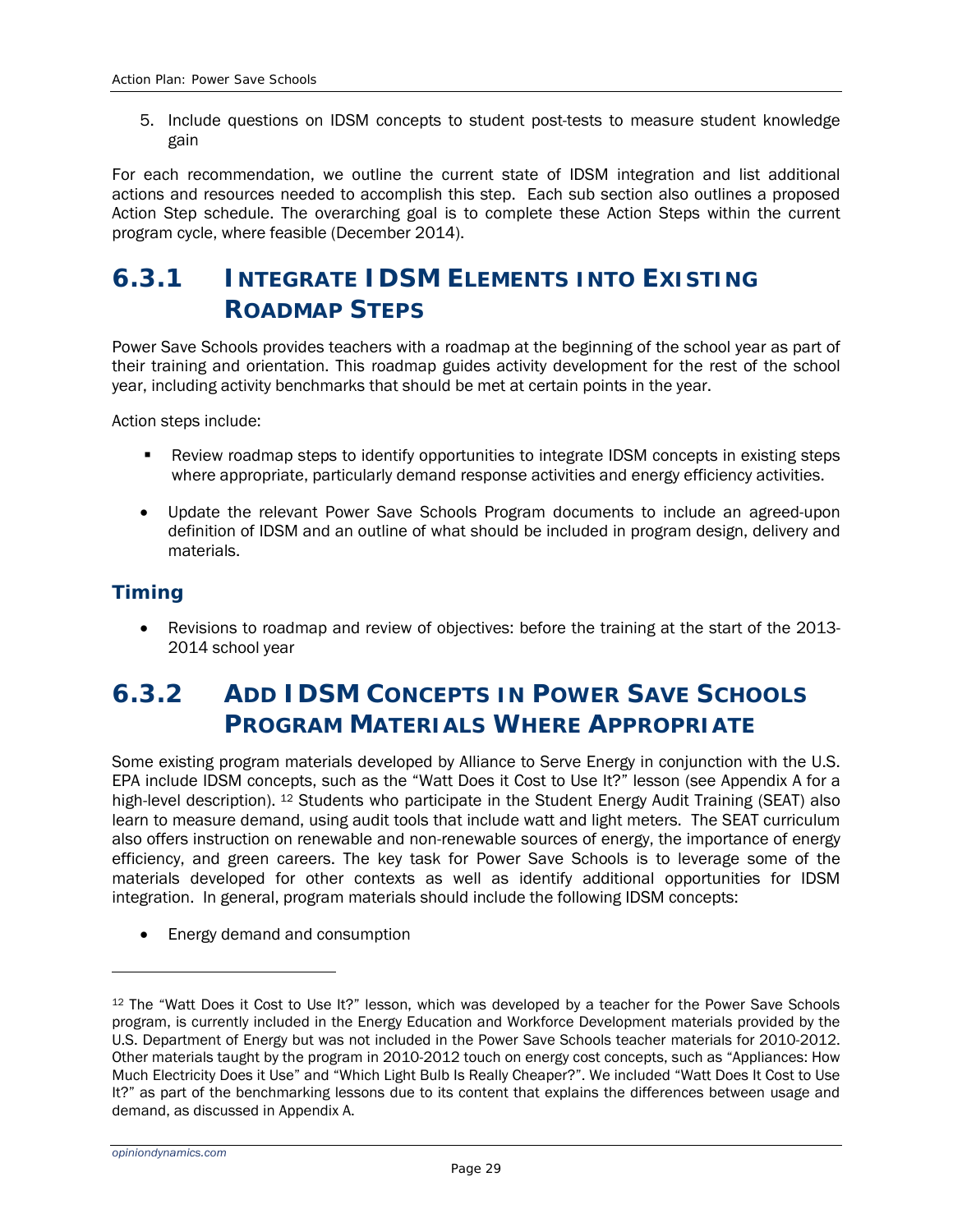- The importance/benefits of reducing demand and consumption
- Load shifting benefits (cost savings, grid reliability)
- Load shifting strategies
- Renewable energy

Not all materials should include all of these concepts, but all of these concepts should be included in the program overall. To ensure that these concepts are included, ASE should undertake the following steps:

- Develop a new "IDSM 101" lesson plan that offers all key IDSM concepts together. This would include new (or moved) activities that specifically target IDSM integration. These materials should also be aligned to support the California Education Content Standards, with consideration paid to what grade levels are targeted by each activity.
- Add specific IDSM principles throughout existing units and activities where appropriate. As part of this method, the materials should note any other activities or lesson plans that are "linked" to supporting IDSM concepts. One additional way to add these concepts is to review the listed Student Learning Objectives at the beginning of each unit in the teacher guides (where provided)[13](#page-34-0), and add IDSM-specific learning objectives, where appropriate. One consideration is "linking" learning objectives so that students will increase IDSM knowledge over the course of several units. During the 2010-12 cycle, teachers were required to achieve 12 benchmarks on the program's Road Map and to teach a minimum of one energy efficiency lesson provided by the program. Because of the wide variety of activities and topics that teachers include as part of this program, we recommend that ASE develop both in-depth and cross-linking materials to provide maximum opportunities for teachers to include IDSM concepts.
- After these materials are developed, encourage teachers to conduct one in-depth IDSM activity/unit or include multiple, linked IDSM-integrated materials/activities.
- Energy efficiency projects are a major component of the Power Save Schools implementation in schools, and the school teams devise these projects at the beginning and throughout the year. Schools that participate in the program would need to agree to sharing their utility bills or billing data with the program, particularly for any time-of-use related activities. Two types of savings activities could integrate or increase IDSM topics:
	- o Include IDSM concepts in the SEAT for grades 7 to 12. Schools that participate in SEAT already receive watt meters as part of the auditing kit, so SEAT activities may include additional activities that use the watt meter for measuring and understanding demand. These students conduct walkthroughs to identify energy saving opportunities in the schools, so these opportunities could include IDSM concepts such as demand response and distributed generation in addition to energy efficiency.
	- o ASE could provide examples to teachers and facilities of ways to include IDSM concepts, such as load shifting, demand response, or time of use rates. These projects, particularly when students are included as part of the teams, will help increase IDSM learning.

<span id="page-34-0"></span><sup>&</sup>lt;sup>13</sup> Any materials that do not already have learning objectives listed should add them, per our process evaluation recommendation.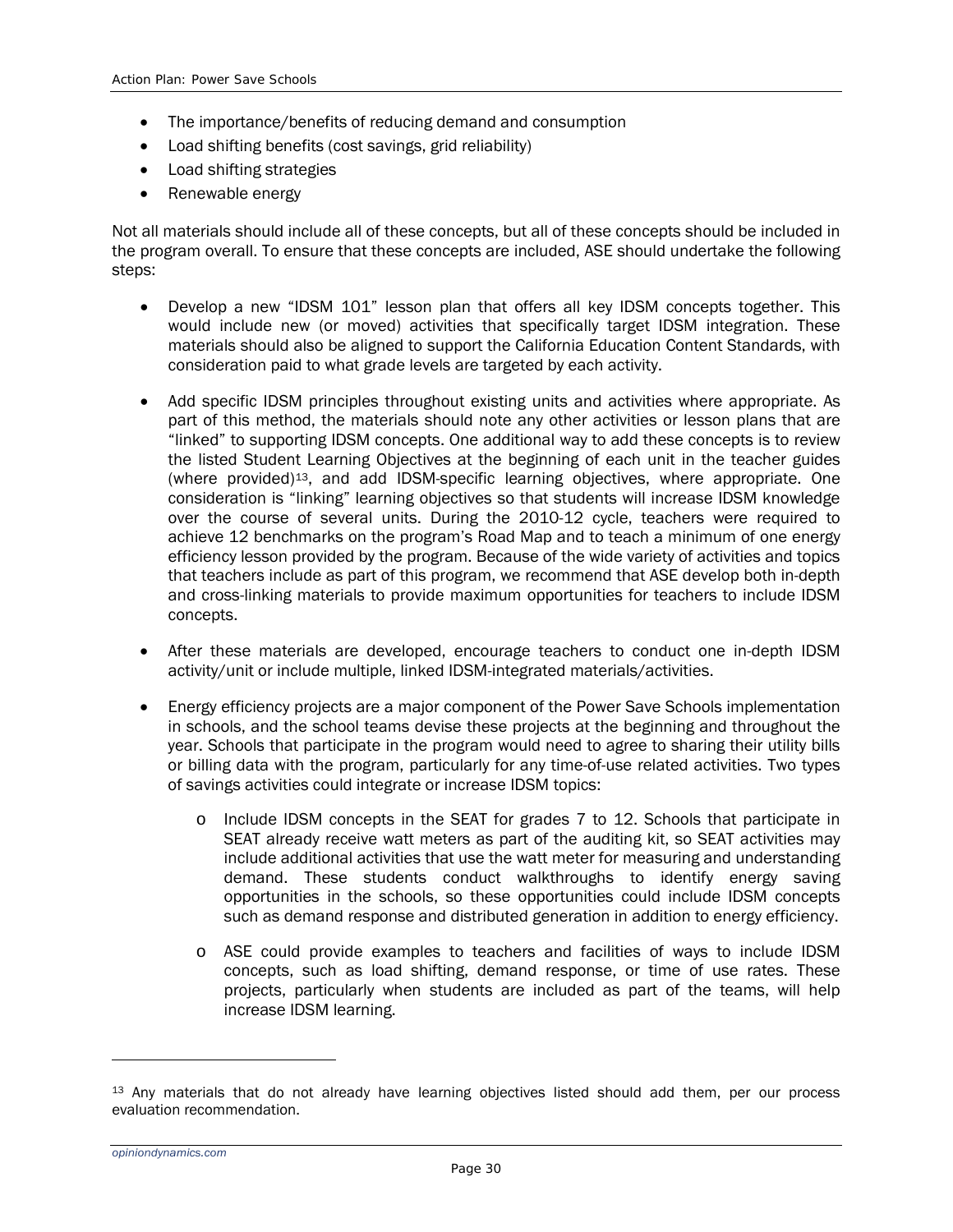### *Timing*

- IDSM integration in savings activities: beginning of the 2013-2014 school year
- Update lesson plans for IDSM concepts as they are reviewed; target for overall completion is beginning of the 2014-2015 school year

## **6.3.3 INCORPORATE IDSM CONCEPTS INTO TEACHER TRAINING SESSIONS**

At the beginning of the school year, Power Save Schools holds a district-wide workshop session for teachers and facilities managers who participate in the Power Save Schools team. In order to ensure IDSM integration, these sessions should add training materials that specifically explain IDSM concepts so that teachers can explain them to students. Development of training materials should include the agreed-upon definition of "energy management."

Beginning-of-year (academic year) teacher training sessions include discussion or explanation specifically of IDSM concepts, so that teachers understand the program measures of IDSM success that they should meet as part of their participation. Training sessions should provide teachers and facilities managers with hands-on opportunities to consider IDSM integration into savings projects. SCE representatives might also present key IDSM ideas to teachers as part of the workshop sessions.

### *Timing*

• Beginning of the 2013-2014 school year

## **6.3.4 ADD QUESTIONS ON IDSM CONCEPTS TO SCHOOL COMMUNITY (TEACHERS) SURVEYS AND SHARE RESULTS PERIODICALLY WITH IOUS**

Power Save Schools staff is in contact with participating school teams (typically led by teachers and facilities managers) throughout the school year and monitors progress toward the roadmap benchmarks, with an end-of-year meeting.

To ensure that IDSM concepts are reflected in teacher surveys, review the survey and ensure that IDSM questions are included. These questions should, at a minimum, address the following topics

- Are program materials and guidelines related to IDSM adequate and easy to understand and use?
- What is the likelihood of persistence of teaching IDSM concepts?
- What is the level of student engagement with IDSM tools and concepts?
- What is the reported level of students' knowledge gain on IDSM concepts (specifically describe concepts)?
- Are students taking IDSM concepts home?
- Do teachers understand the IDSM concepts from the training?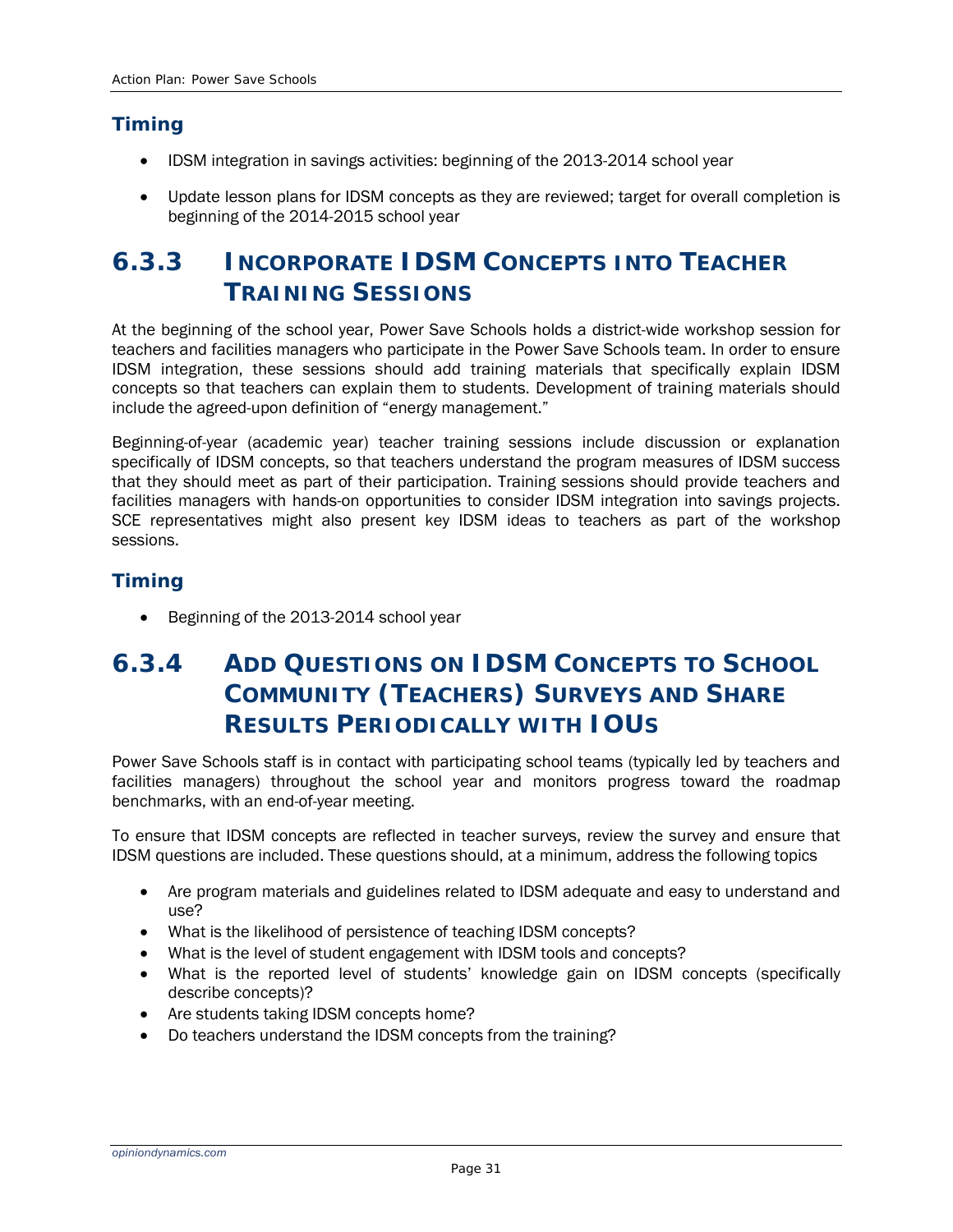### *Timing*

- Design teacher survey: beginning of the 2013-2014 school year
- Conduct survey: throughout school year

## **6.3.5 INCLUDE QUESTIONS ON IDSM CONCEPTS TO STUDENT POST-TESTS TO MEASURE STUDENT KNOWLEDGE GAIN**

ASE conducts student pre- and post-tests as part of the current program design. To ensure that IDSM concepts are reflected in student post-test surveys, review current post-test document and update for IDSM concepts where relevant and feasible. These questions should be linked to the IDSM concepts, exercises, and information included in the program materials.

### *Timing*

- Develop survey: beginning of 2013-2014 school year
- Conduct surveys: throughout the school year

## <span id="page-36-0"></span>*6.4 PROPOSED MEASURES OF IDSM SUCCESS*

The measures of success below aim at measuring IDSM concept prevalence and integration throughout the program design and materials. They are designed to reflect IDSM achievement in any given program. They measure changes in student and teacher knowledge, robustness of program materials, and high-level training on IDSM integration.

<span id="page-36-1"></span>

| Measure of<br><b>Success</b> | <b>Description</b>                                                                                                                                                                                                                                     | Goal                                                |
|------------------------------|--------------------------------------------------------------------------------------------------------------------------------------------------------------------------------------------------------------------------------------------------------|-----------------------------------------------------|
| <b>IDSM</b><br>Concepts      | Concepts in program materials at a minimum include:<br>Concepts of energy demand and consumption<br>$\circ$<br>Importance/benefits of reducing demand and consumption<br>$\circ$<br>Load shifting benefits (cost savings, grid reliability)<br>$\circ$ | 100% (on<br>program<br>materials where<br>relevant/ |
|                              | Load shifting strategies<br>$\Omega$<br>Concepts of renewable energy (sources, benefits)<br>$\circ$<br>Calls to action<br>∩                                                                                                                            | feasible)                                           |
| <b>IDSM</b><br>Integration   | State IDSM learning objectives in materials<br>Energy Efficiency, Renewables and Demand Response concepts are<br>integrated, with clear linkages that build on one-another, where<br>feasible and relevant                                             | <b>Yes</b>                                          |

#### Table 6: Power Save Schools Program Measures of IDSM Success [14](#page-36-2)

*opiniondynamics.com*

<span id="page-36-2"></span><sup>14</sup> The contract between the IOUs and the Alliance to Save Energy governs performance metrics. These outlined metrics are established to indicate prevalence and integration of IDSM concepts in the curriculum, teacher training and program delivery plan.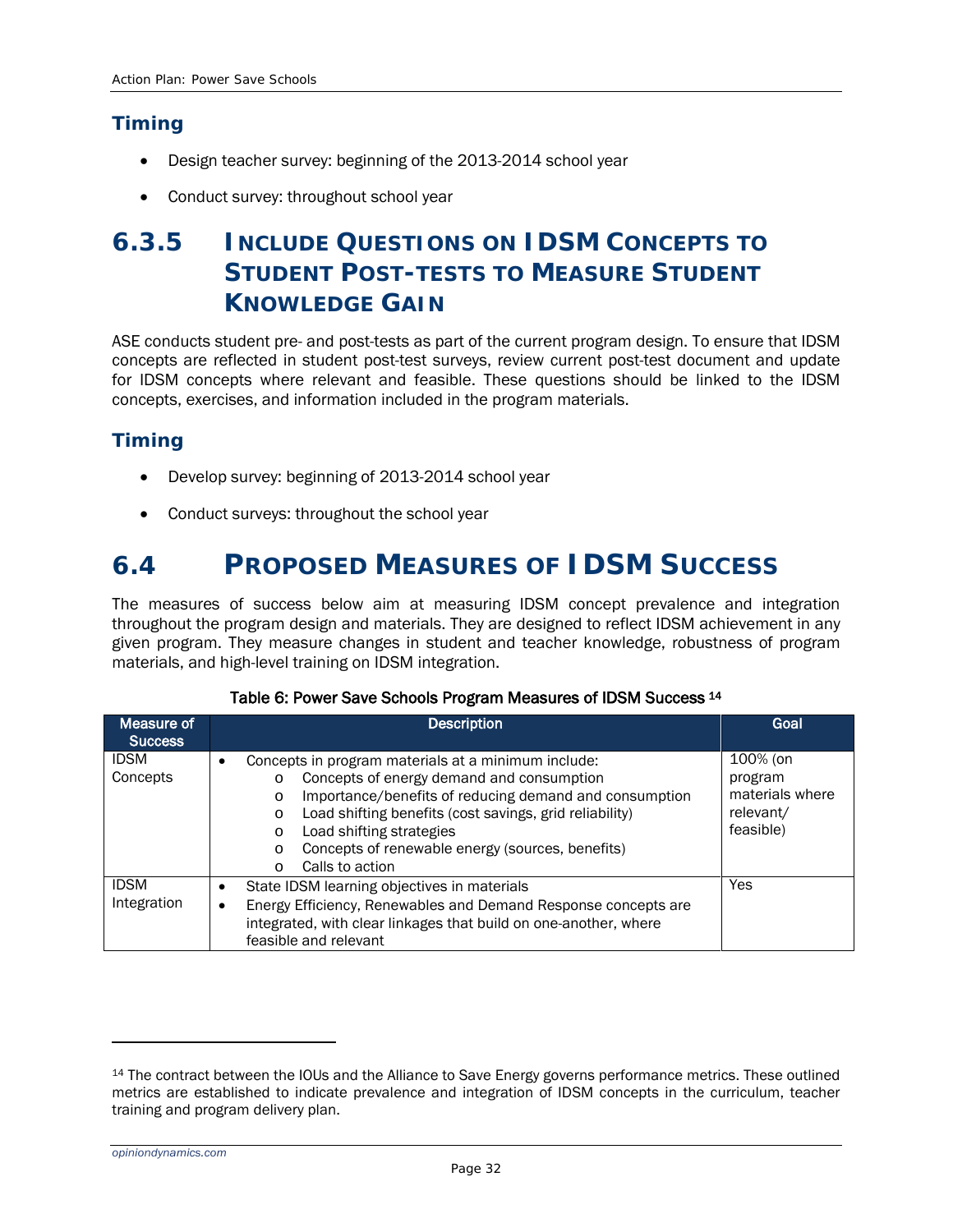| Measure of<br><b>Success</b> | <b>Description</b>                                                          | Goal             |
|------------------------------|-----------------------------------------------------------------------------|------------------|
| <b>Training</b>              | Teacher workshops include session or discussion of IDSM concepts<br>п       | 100%             |
|                              | IDSM concepts are prevalent in activities<br>٠                              |                  |
|                              | Teachers conduct one in-depth IDSM lesson/activity or include<br>$\circ$    |                  |
|                              | multiple IDSM-integrated materials/activities                               |                  |
| Teacher and                  | Teacher surveys:                                                            | Scores of 8 or   |
| <b>Students</b>              | Materials and measures for student labs are adequate and<br>$\circ$         | higher (on a 10- |
| surveys                      | easy to use                                                                 | point scale)     |
|                              | Likelihood of persistence of teaching IDSM concepts<br>$\circ$              |                  |
|                              | Level of student engagement and knowledge gain on IDSM<br>$\circ$           |                  |
|                              | concepts                                                                    |                  |
|                              | Taking IDSM concepts home<br>$\circ$                                        |                  |
|                              | Teachers understand IDSM concepts from training<br>$\circ$                  |                  |
| <b>Students</b>              | Post-tests should show a statistically significant increase in overall<br>٠ | Yes              |
| Survey                       | scores on IDSM concepts, or meet a certain score increase threshold         |                  |
|                              | Addresses shift in energy consumption in students<br>$\circ$                |                  |
|                              | households                                                                  |                  |
|                              | Address knowledge gain in EE, DR and DG concepts<br>$\circ$                 |                  |
| Education                    | Aligns and supports California Education Content Standards for<br>٠         | <b>Yes</b>       |
|                              | appropriate grade levels                                                    |                  |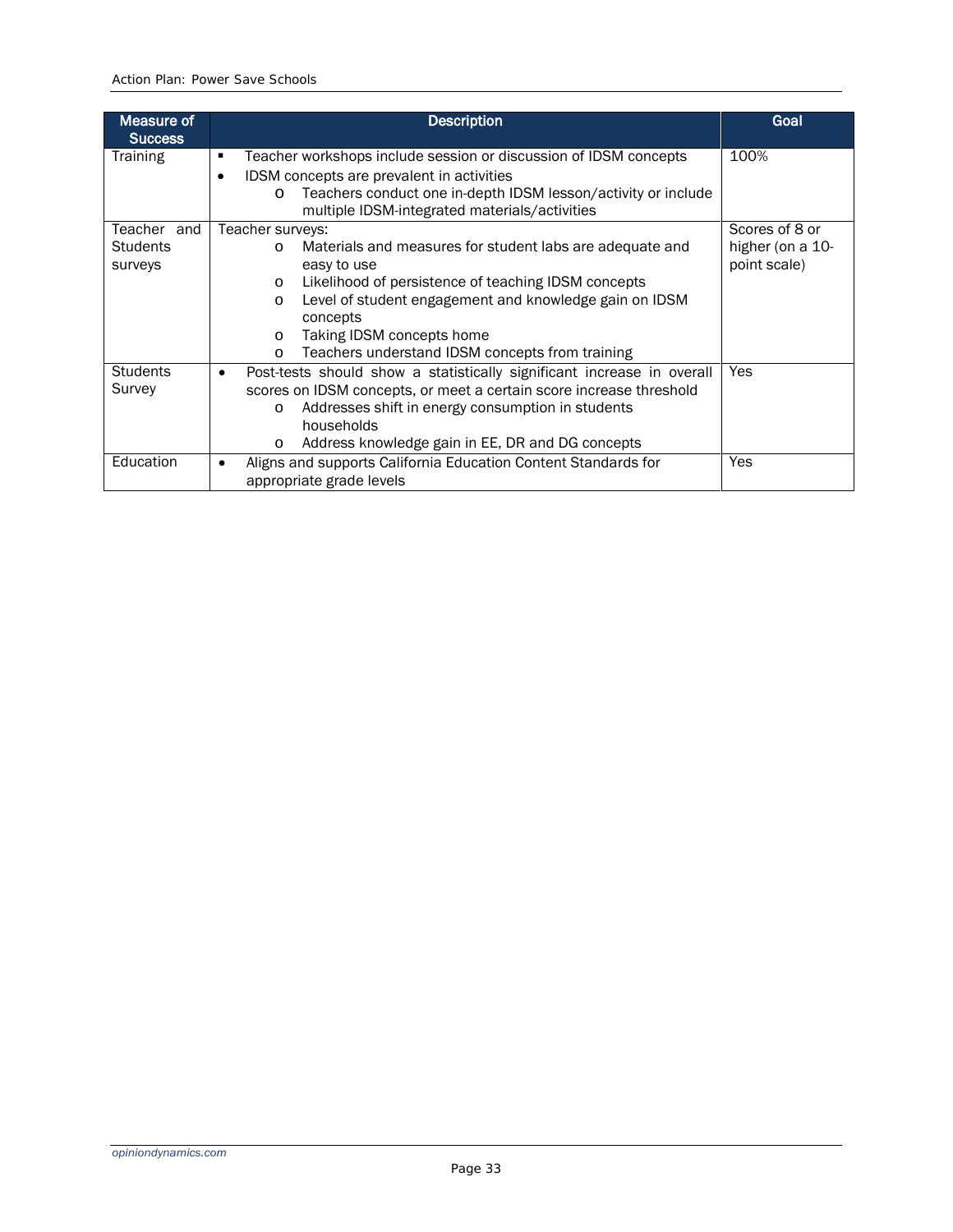# **APPENDIX A: U.S. BENCHMARKING OF IDSM CONTENT IN EDUCATION AND TRAINING PROGRAMS**

As part of our Action Plan hypothesis development, Opinion Dynamics conducted a benchmark analysis of domestic educational programs that include IDSM-related materials. While no other known education and training programs have explicit IDSM education goals, several programs across the country contain IDSM concepts. The table summarizes the descriptions of existing programs and can be used as a reference for IDSM content.

<span id="page-38-1"></span><span id="page-38-0"></span>

| <b>Hypothesis</b>                                                                                                                                                              | <b>Benchmarking Program Description</b>                                                                                                                                                                                                                                                                        | Learning Outcomes (from Lesson Plan)                                                                                                                                                                                                            | <b>Name</b>                                                          | <b>Author</b>                     | Program                | Grade<br>Level          |
|--------------------------------------------------------------------------------------------------------------------------------------------------------------------------------|----------------------------------------------------------------------------------------------------------------------------------------------------------------------------------------------------------------------------------------------------------------------------------------------------------------|-------------------------------------------------------------------------------------------------------------------------------------------------------------------------------------------------------------------------------------------------|----------------------------------------------------------------------|-----------------------------------|------------------------|-------------------------|
| Pre-post subject tests including<br>concepts of: definitions of<br>energy and electricity, energy<br>sources and resources,<br>definitions of PV                               | Add quiz using true-false questions with class<br>discussion of IDSM "misconceptions" at the<br>beginning of materials to help teachers<br>identify what students need to learn and<br>"unlearn."                                                                                                              | Students discuss answers then turn in<br>quiz. After related activities (separate<br>lesson plan), they take the quiz again.<br>A few questions apply to IDSM directly,<br>such as how PV converts light to<br>electricity and how energy works | Energy<br>Miscon-<br>ceptions Quiz                                   | Solar<br>Educa-<br>tion for<br>NY | <b>NYSERDA</b><br>WE&T | $7th-$<br>8th           |
| <b>Energy Management /IDSM</b><br>Topics integrated in lesson plans<br>(topics include TOU, smart<br>meters, Demand Response,<br>Home Energy Assessments, kWh<br>vs. kW, etc.) | National action plan for EE and DR integration.<br>Suggests customer education on energy<br>management themes is the primary way to<br>educate them, as energy efficiency and<br>demand response are complex topics                                                                                            | Suggested topic of energy management education<br>as easiest topic to understand                                                                                                                                                                | Energy<br>Efficiency<br>and Demand<br>Response<br><b>Action Plan</b> | U.S. EPA                          | N/A                    | N/A                     |
| Workbook with information on<br>Energy 101                                                                                                                                     | Provides information about different energy<br>resources, electricity production and<br>electromagnetism, energy consumption, and<br>energy efficiency. Includes associated quizzes.<br>Includes tables with calculations of<br>approximate cost savings of energy efficient<br>lighting and washing machines. | Not defined in the documents, but lists correlations<br>with national and state curricular standards.                                                                                                                                           | Intermediate<br>Energy<br>Infobook                                   | NEED                              | The NEED<br>Project    | 6th-<br>8 <sup>th</sup> |

#### Table 7: Summary of IDSM Education Benchmarking Programs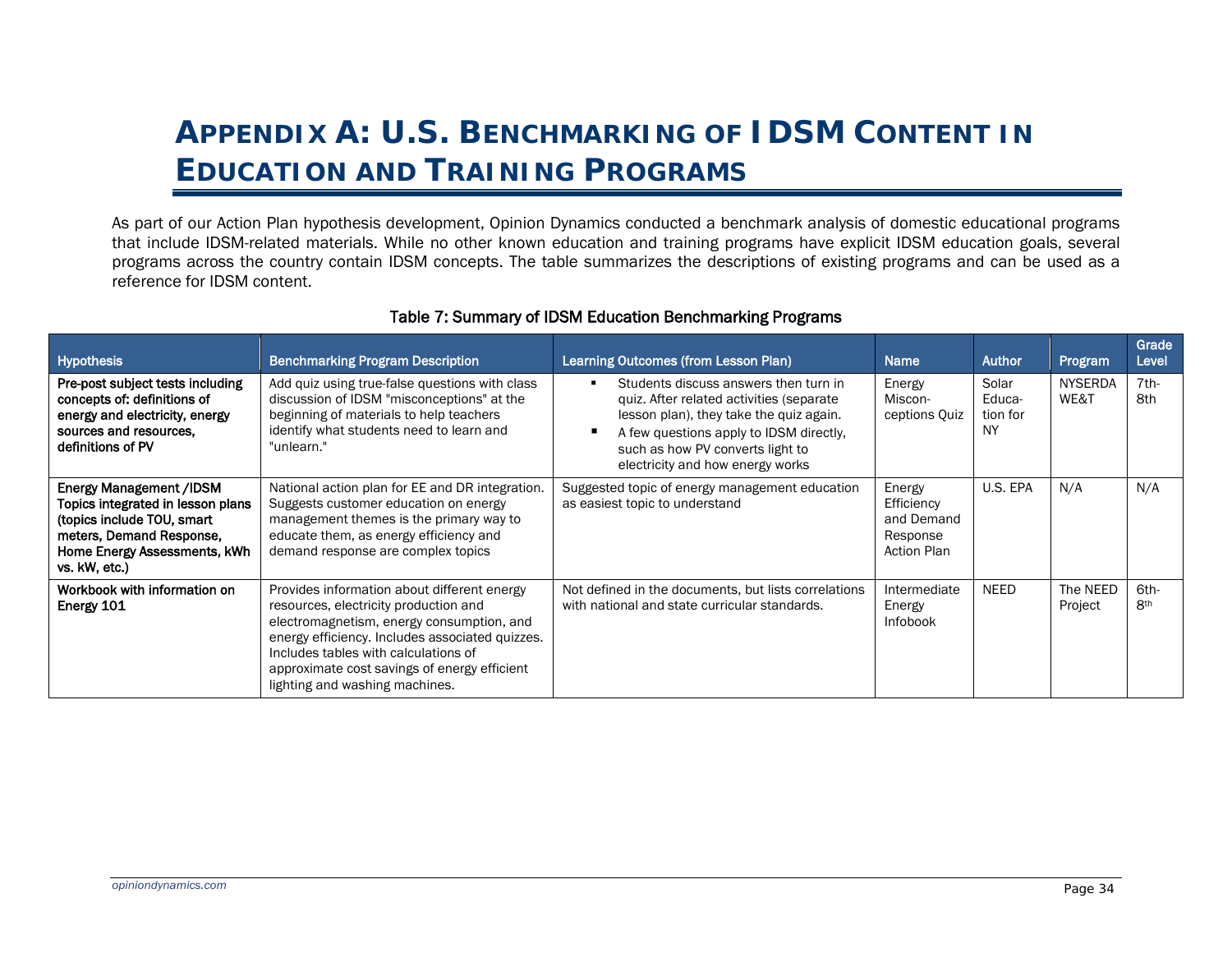| <b>Hypothesis</b>                                                                                                                                                                                        | <b>Benchmarking Program Description</b>                                                                                                                                                                                                                                                                                                                                                                                                               | Learning Outcomes (from Lesson Plan)                                                                                                                                                                                                                                                                                                                                                                                                                                                                                                                                                                                                                                                                                                                                                                                                                                   | <b>Name</b>                                | Author                    | Program                                                                                       | Grade<br>Level           |
|----------------------------------------------------------------------------------------------------------------------------------------------------------------------------------------------------------|-------------------------------------------------------------------------------------------------------------------------------------------------------------------------------------------------------------------------------------------------------------------------------------------------------------------------------------------------------------------------------------------------------------------------------------------------------|------------------------------------------------------------------------------------------------------------------------------------------------------------------------------------------------------------------------------------------------------------------------------------------------------------------------------------------------------------------------------------------------------------------------------------------------------------------------------------------------------------------------------------------------------------------------------------------------------------------------------------------------------------------------------------------------------------------------------------------------------------------------------------------------------------------------------------------------------------------------|--------------------------------------------|---------------------------|-----------------------------------------------------------------------------------------------|--------------------------|
| <b>Exercises where students list</b><br>ways that energy is "wasted" at<br>home, including computing<br>relative usage and cost of CFL<br>and incandescent bulbs for<br>energy usage and heat output     | Students list ways that energy is "wasted" at<br>home. Includes computing relative usage and<br>cost of CFL and incandescent bulbs for energy<br>usage and heat output. It connects usage with<br>cost, includes take-home actions                                                                                                                                                                                                                    | Connection between energy use and global<br>1.<br>climate change<br>2.<br>Different appliances and technologies with<br>similar output vary in the amount of energy<br>they consume<br>3.<br>Identify and list technologies and other<br>practical ways to be more energy efficient in a<br>home<br>4.<br>Build or display an apparatus or energy-<br>efficient device that demonstrates its practical<br>application for energy efficiency<br>Compare the relative value of an energy-<br>5.<br>efficient product or practice versus an<br>equivalent product or practice that uses<br>energy less efficiently, and use specific data,<br>facts, and ideas to support their findings<br>Convey information and ideas from primary<br>6.<br>and secondary sources accurately and<br>coherently<br>Report information and convey ideas logically<br>7.<br>and correctly | Energy<br>Efficiency<br>Ambassadors        | U.S. EPA                  | <b>ENERGY</b><br><b>STAR</b>                                                                  | 6th-<br>8 <sup>th</sup>  |
| Online interactive activities and<br>games where students look at<br>micro-level demand of<br>household appliances and<br>macro-level demand of cities<br>balanced against available<br>energy resources | Provides in-depth explanation of connection<br>between electricity usage and time of use.<br>Differentiates between different pricing and<br>different times of day. Includes games<br>demonstrating demand of different household<br>devices, as well as grid accounting for<br>different types, amounts, and costs of energy<br>supply and demand. (However, online games<br>are very specific and may be difficult for<br>students to understand.) | Students learn the following concepts: 1. Energy is<br>delivered from the distribution network to the<br>various loads throughout the home. 2. Different<br>electrical loads vary greatly in their power<br>demands. 3. The relationship between power and<br>energy, terms that are often confused. 4. Energy is<br>metered and priced over time in units of kilowatt-<br>hours. 5. Energy (and money) can be conserved by<br>using more energy-efficient loads.                                                                                                                                                                                                                                                                                                                                                                                                      | Electricity<br>and Time-of-<br>Use Pricing | University<br>of Illinois | <b>TCIPG:</b><br>Trust-<br>worthy<br>Cyber<br>Infras-<br>tructure<br>for the<br>Power<br>Grid | 6th-<br>12 <sup>th</sup> |
| Average rate information from<br>utility included in energy cost<br>calculation activities                                                                                                               | Take-home activities that teach students and<br>families about energy resources, costs of use<br>of different appliances, and identifying<br>potential cost savings of energy efficiency<br>measures (especially CFLs).                                                                                                                                                                                                                               | Build connections of approximate costs and use<br>based on what is rate and what students use in the<br>home                                                                                                                                                                                                                                                                                                                                                                                                                                                                                                                                                                                                                                                                                                                                                           | <b>Energy Action</b><br>at Home            | <b>NYSERDA</b>            | <b>NYSERDA</b>                                                                                | K-<br>12 <sub>th</sub>   |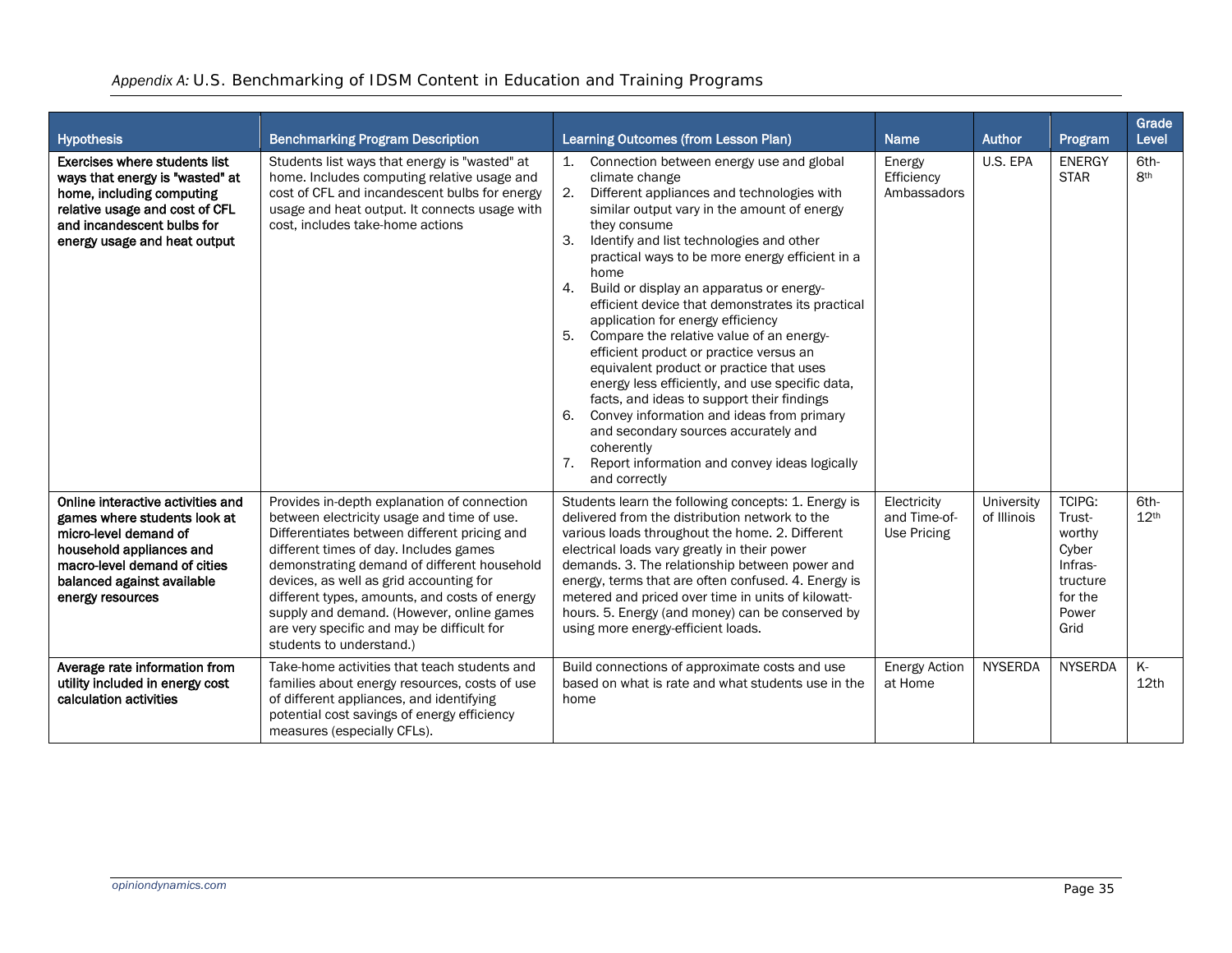#### *Appendix A: U.S. Benchmarking of IDSM Content in Education and Training Programs*

| <b>Hypothesis</b>                                                                                                                  | <b>Benchmarking Program Description</b>                                                                                                                                                                                                                                                                                                                                                                                                                                                                                                                                                                                                                                                                                                                                                                                 | Learning Outcomes (from Lesson Plan)                                                                                                                                                                                                                                                                                                                                                                                                                                                                                                                                          | <b>Name</b>                                                     | <b>Author</b>                                         | Program                                                    | Grade<br>Level           |
|------------------------------------------------------------------------------------------------------------------------------------|-------------------------------------------------------------------------------------------------------------------------------------------------------------------------------------------------------------------------------------------------------------------------------------------------------------------------------------------------------------------------------------------------------------------------------------------------------------------------------------------------------------------------------------------------------------------------------------------------------------------------------------------------------------------------------------------------------------------------------------------------------------------------------------------------------------------------|-------------------------------------------------------------------------------------------------------------------------------------------------------------------------------------------------------------------------------------------------------------------------------------------------------------------------------------------------------------------------------------------------------------------------------------------------------------------------------------------------------------------------------------------------------------------------------|-----------------------------------------------------------------|-------------------------------------------------------|------------------------------------------------------------|--------------------------|
| <b>Exercises where students</b><br>calculate energy and power<br>needs from school and<br>household appliances using watt<br>meter | Part of a program where solar panels are<br>installed in schools and students receive<br>related curricular materials (although that is<br>not required). Students calculate energy and<br>power needs from household appliances<br>(based on list of deemed amounts provided in<br>lesson), and then calculate how much power<br>they need to allocate from the 6.5 kWh<br>produced by a 2 kW solar PV system in NY<br>state. Based on their allocations, students<br>identify ways to save in their homes.<br>Students learn distinction between power and<br>amounts of electric energy generated or used.<br>Also learn demand and energy impacts of<br>home appliances, as well as supply-side<br>considerations (applied to PV, they also<br>calculate how much is used, stored, and<br>drawn from local utility) | Adds PV information. Students look up and analyze<br>power ratings for the appliances they use, and<br>make decisions on the allocation of the<br>photovoltaic energy, as it is generated, to appliance<br>use on an hourly basis. Students then are able to<br>cite examples of compromises that could be made<br>to conserve energy while experiencing minimal<br>effects on lifestyle; students could play a game<br>where they take on the role of energy supplier with<br>X amount of energy available and must allocate<br>various amounts of demand and energy needs.) | Allocating<br>Energy from<br>a PV System                        | Solar<br>Educa-<br>tion for<br><b>NY</b>              | <b>NYSERDA</b><br>WE&T                                     | 9th-<br>12 <sup>th</sup> |
| Exercises where students read<br>their home meter to measure<br>their current use                                                  | Explains how different behaviors at home may<br>waste energy. Teaches students to read<br>electric meters to determine how many kW<br>their home is using.<br>Students inventory home actions to determine<br>ways to conserve energy. Teaches students<br>how to read an electric meter (not a smart<br>meter). Teaches students how to read electric<br>and gas meters, and use watt monitor to<br>identify usage of appliances in classroom and<br>at home.                                                                                                                                                                                                                                                                                                                                                          | 1. Students will identify ways to save energy in their<br>daily lives and explain how saving energy can<br>reduce air pollution.                                                                                                                                                                                                                                                                                                                                                                                                                                              | Waste<br>Watchers:<br>Saving<br>Energy at<br>Home and<br>School | American<br>Forest<br>Foun-<br>dation:<br><b>NEED</b> | Project<br>Learning<br>Tree: The<br><b>NEED</b><br>Project | $4th-$<br>8th/<br>K-6th  |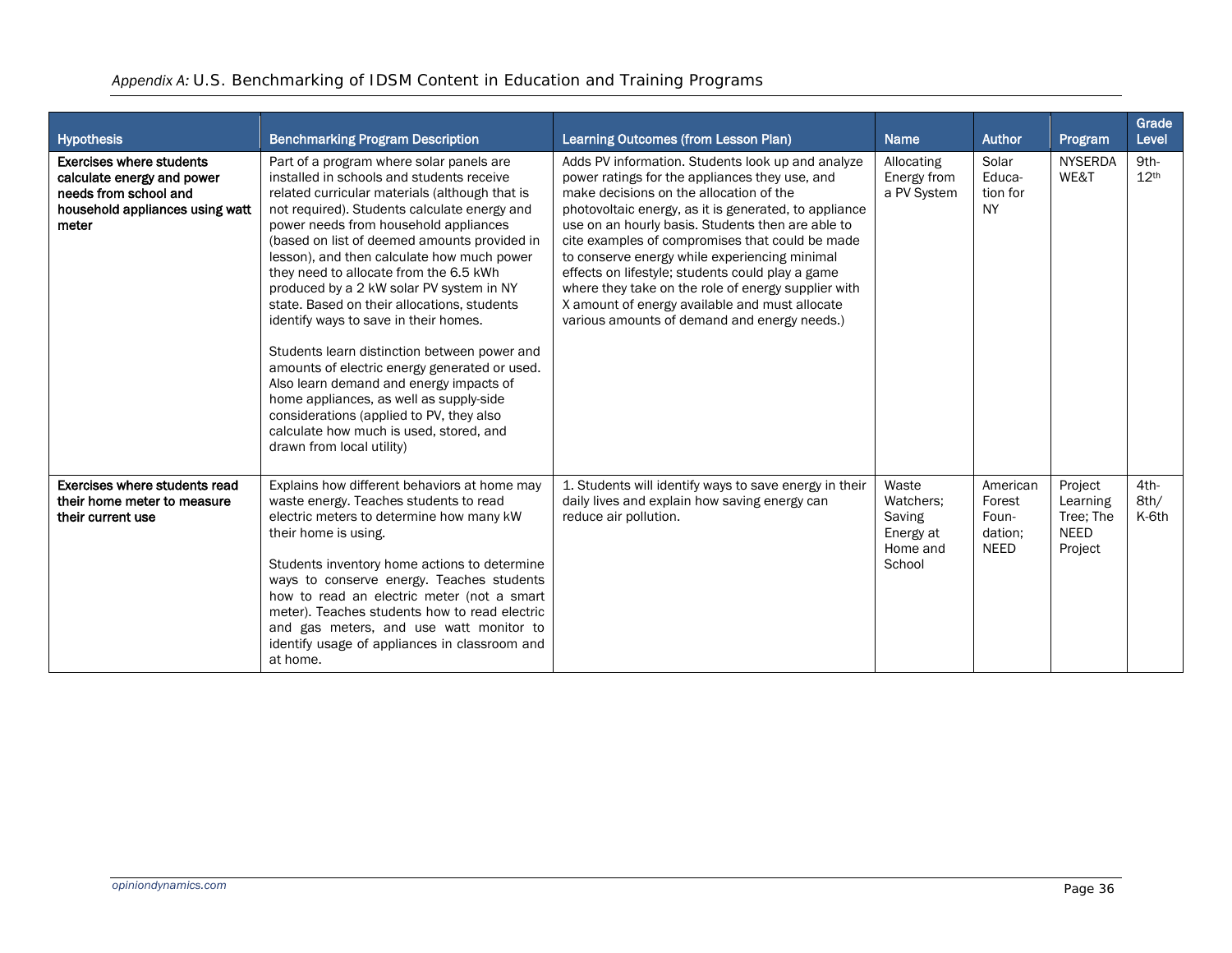|  |  |  |  | Appendix A: U.S. Benchmarking of IDSM Content in Education and Training Programs |
|--|--|--|--|----------------------------------------------------------------------------------|
|--|--|--|--|----------------------------------------------------------------------------------|

| Hypothesis                                                                  | <b>Benchmarking Program Description</b>                                                                                                                                                                                                                                                                                                                                                                                                                                                                                                                                                                                                                                                                                                                                                                            |                                                           | Learning Outcomes (from Lesson Plan)                                                                                                                                                                                                                                                                                                                                                                                                                                                                                                                                                                                                                                                                                                                                                                                               | <b>Name</b>                        | <b>Author</b>                                       | Program          | Grade<br>Level |
|-----------------------------------------------------------------------------|--------------------------------------------------------------------------------------------------------------------------------------------------------------------------------------------------------------------------------------------------------------------------------------------------------------------------------------------------------------------------------------------------------------------------------------------------------------------------------------------------------------------------------------------------------------------------------------------------------------------------------------------------------------------------------------------------------------------------------------------------------------------------------------------------------------------|-----------------------------------------------------------|------------------------------------------------------------------------------------------------------------------------------------------------------------------------------------------------------------------------------------------------------------------------------------------------------------------------------------------------------------------------------------------------------------------------------------------------------------------------------------------------------------------------------------------------------------------------------------------------------------------------------------------------------------------------------------------------------------------------------------------------------------------------------------------------------------------------------------|------------------------------------|-----------------------------------------------------|------------------|----------------|
| Information on TOU rate and<br>shifting consumption to different<br>periods | Hands-on lessons where students learn<br>concepts of power and energy, and then<br>calculate energy needs for different home<br>appliances, as well as how to calculate power<br>in kW and energy in kWh. They then learn rate<br>concepts and calculations based on energy<br>needs, as well as comparative costs of energy<br>efficient appliances (namely CFLs). Concludes<br>with a homework assignment where students<br>calculate usage and cost of appliances in their<br>homes.<br>Integrates energy and demand concepts with<br>hands-on and take-home materials. Integrates<br>use of a watt meter to calculate demand of<br>specific appliances and rate calculations to<br>determine average cost per day and per year<br>based on usage, but does not include<br>information about peak demand times. | 1.<br>2.<br>3.<br>4.<br>5.<br>6.<br>7.<br>8.<br>9.<br>10. | How electrical energy is measured in units of<br>kilowatt-hrs<br>Determine the power needs (wattage) of<br>representative electrical items in homes and<br>businesses<br>Calculate kWh of an appliance when given its<br>power consumption in watts and the amount<br>time that it is on<br>Law of energy conservation<br>Recall the dollar cost per kWh for electrical<br>energy in their area.<br>Convert electrical energy in kWh to dollars<br>Project costs to use representative items for<br>one year<br>Generalize which electrical items are big<br>users, and which are small, and evaluate the<br>merit of leaving items on against the cost to<br>leaving them on<br>Feel the personal need to conserve electrical<br>energy<br>Make an energy inventory of their houses, and<br>make recommendations for conservation | Watt Does It<br>Cost to Use<br>lt? | U.S. EPA<br>(with<br>Alliance<br>to Save<br>Energy) | Green<br>Schools | 9th-<br>12th   |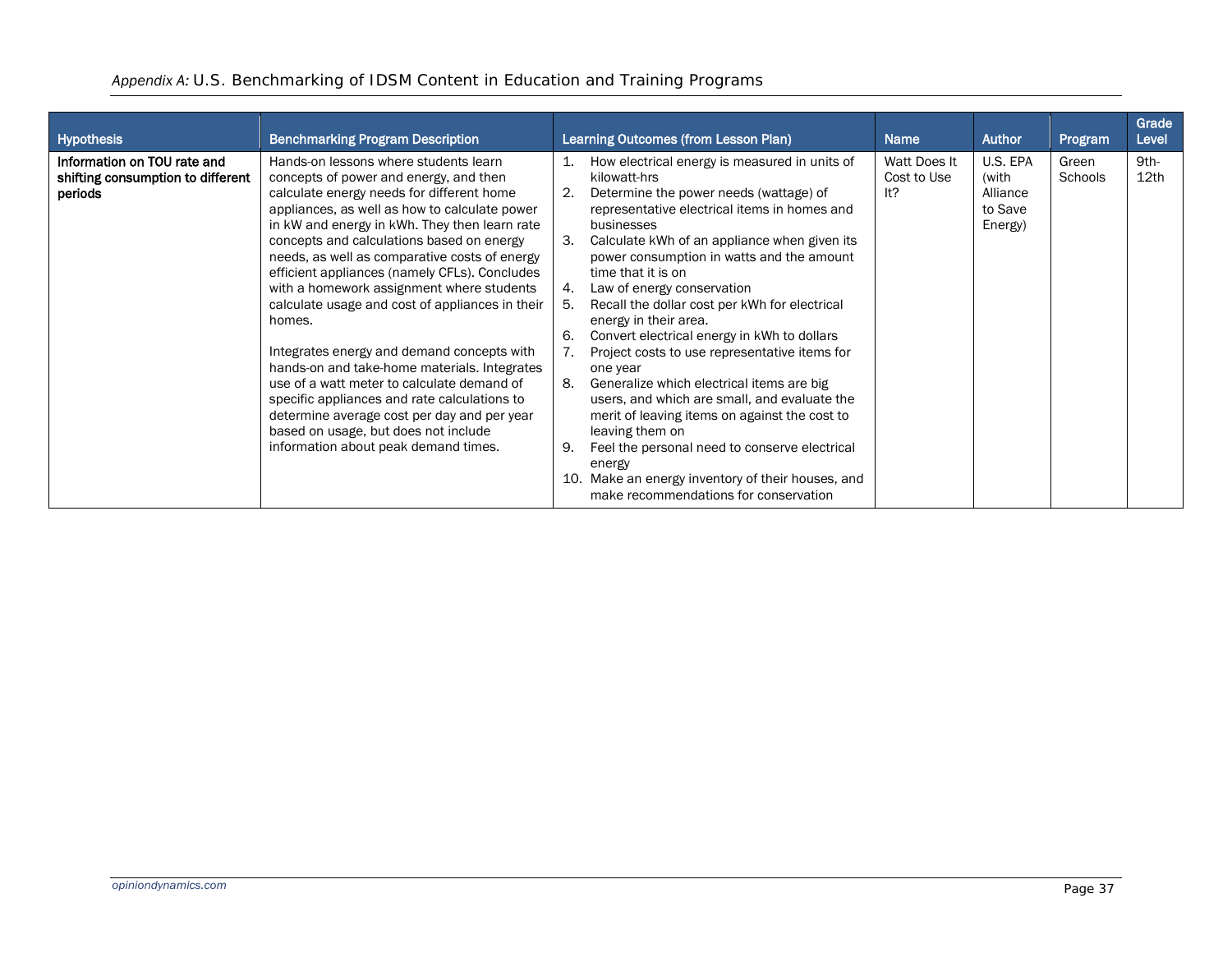# <span id="page-42-0"></span>**APPENDIX B: PROGRAM IMPLEMENTER INTERVIEW GUIDE**

As part of this project, the Study Team met with program implementers to discuss IDSM concepts, test the hypothesis to achieve IDSM integration, and review potential measures of success. An indepth discussion guide outlining the hypothesis and measures of success was distributed ahead of the meetings, which helped guide the discussions. While the interviews were fluid, the questions below reflect the topics discussed during these meetings.

- 1. What does IDSM mean to you?
- 2. Are you aware of the mandate for IDSM integration in the WE&T Connections Program?
- 3. What are you or your program doing to achieve IDSM integration, if anything?
- 4. How would you approach IDSM integration in your program?
- 5. What resources would you need to incorporate IDSM integration?
- 6. We would like to test options about achieving IDSM integration within the PEAK program. For each of these options, we would like to get your perspective on the following:
	- a. Is it possible?
	- b. What would it take to make it happen in terms of resources?
	- c. What would be a reasonable timeline to have it achieved?
	- d. Who would need to be involved?
	- e. How would it be disseminated?
- 7. In reviewing proposed measures of success (provided to each company interviewed), please comment on:
	- a. Would scoring high in the measure of success reflect a high level of IDSM integration?
	- b. Are the proposed measures of success reasonable? Achievable?
		- i. Using current resources
		- ii. New resources would be needed
	- c. Are there other suggested measures of success that would effectively measure level of IDSM integration?
- 8. [AFTER GOING THROUGH HYPOTHESIS] Given what we discussed, do you have additional ideas or suggestions for IDSM integration? If so, what are the implications for resources and time?